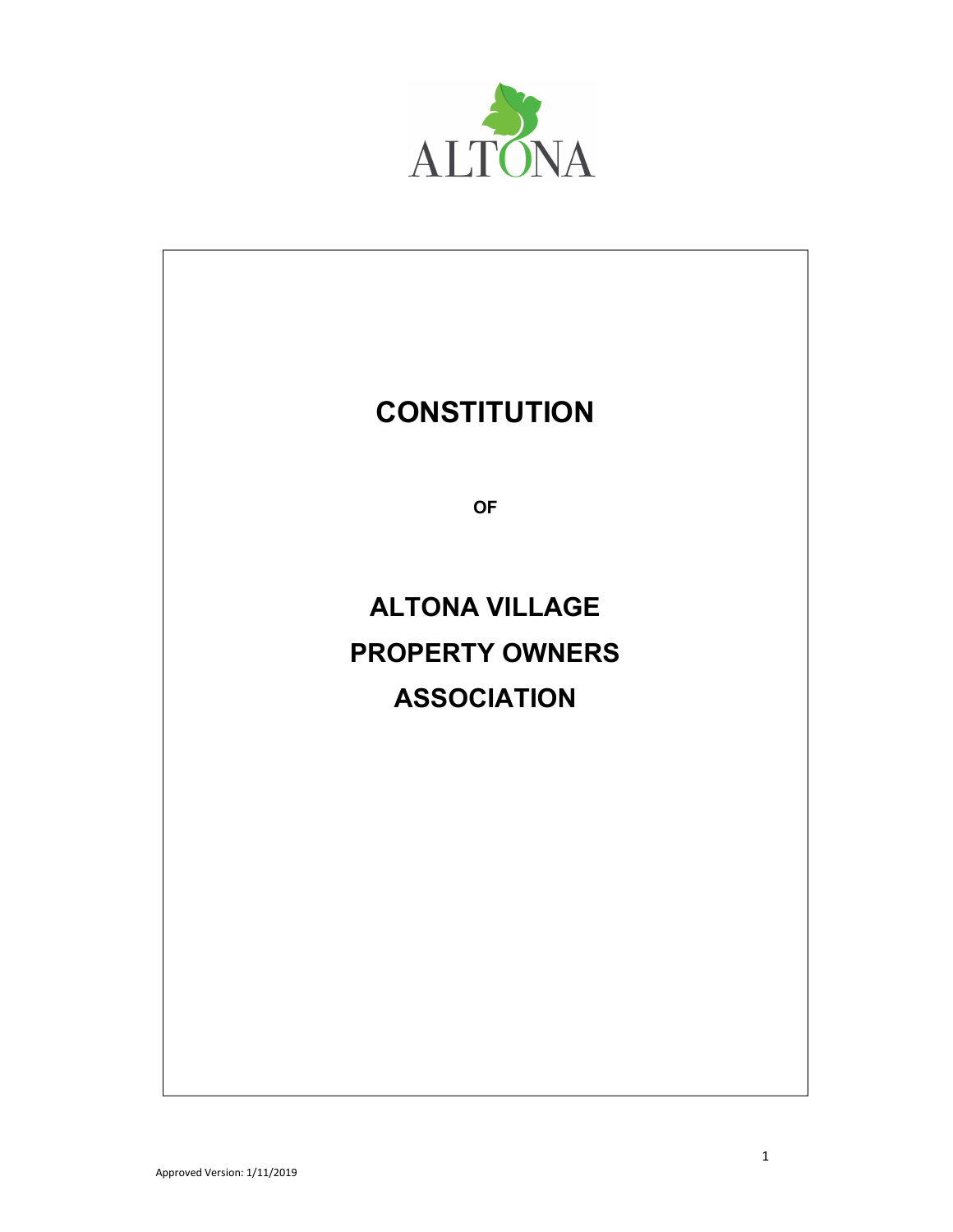

## **CONSTITUTION**

# ALTONA VILLAGE

## PROPERTY OWNERS ASSOCIATION

A statutory body established in terms of Section 40(2)(j) of the Western Cape Land Use Planning Act 2014 (Act 3 of 2014)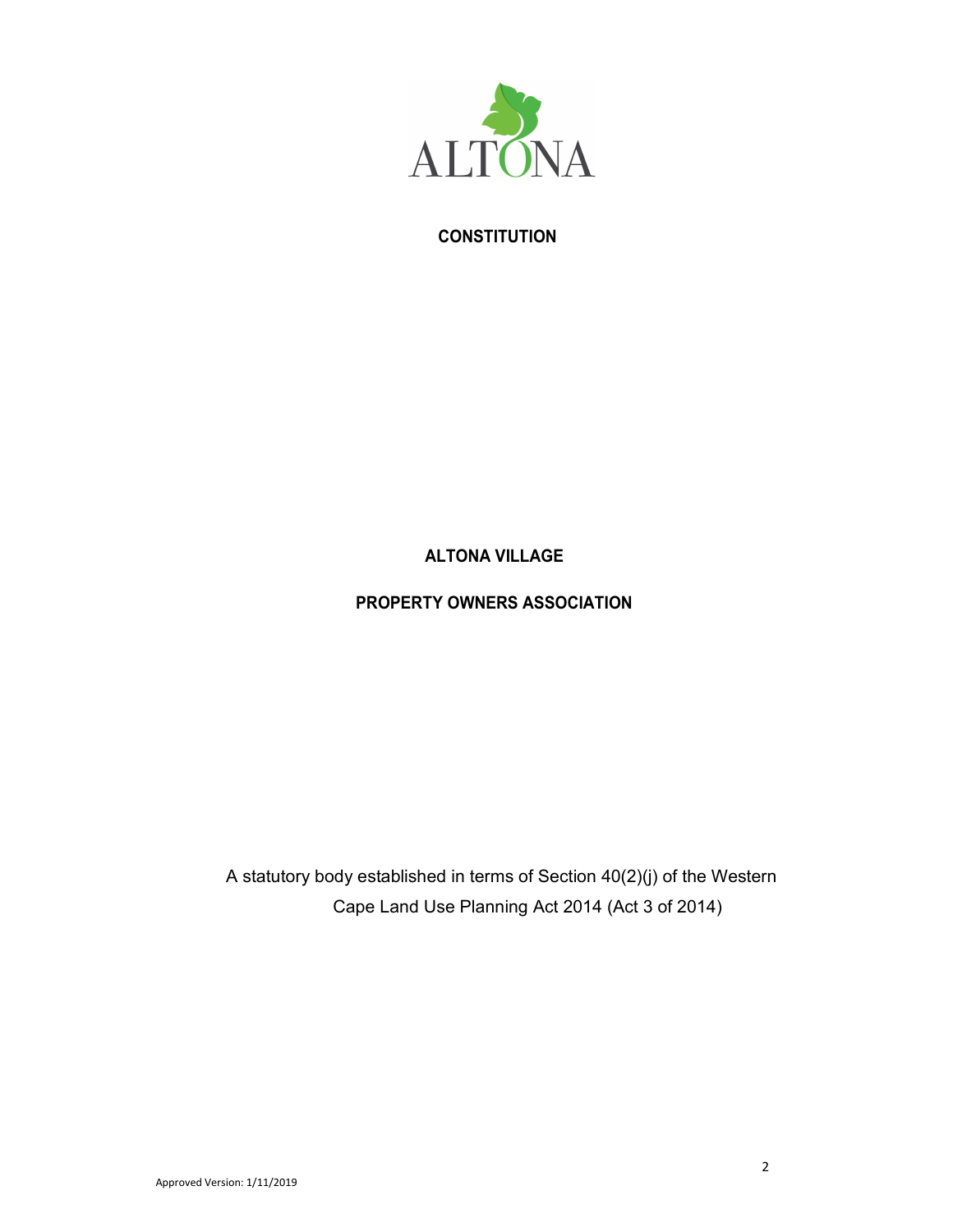

## **TABLE OF CONTENTS**

| 1.  |  |
|-----|--|
| 2.  |  |
| 3.  |  |
| 4.  |  |
| 5.  |  |
| 6.  |  |
| 7.  |  |
| 8.  |  |
| 9.  |  |
| 10. |  |
| 11. |  |
| 12. |  |
| 13. |  |
| 14. |  |
| 15. |  |
| 16. |  |
| 17. |  |
| 18. |  |
| 19. |  |
| 20. |  |
| 21. |  |
| 22. |  |
| 23. |  |
| 24. |  |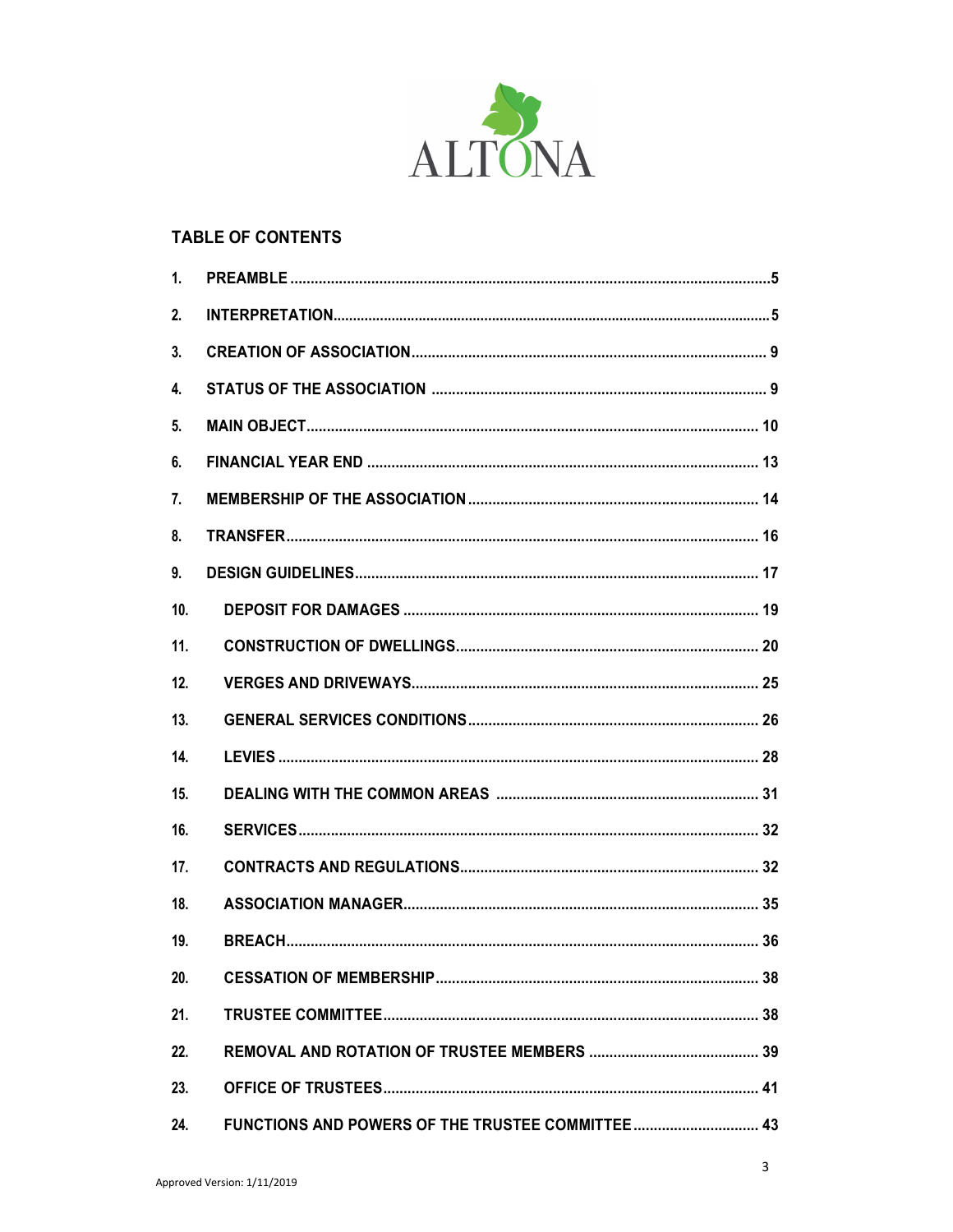

| 25. |                                                                  |
|-----|------------------------------------------------------------------|
| 26. |                                                                  |
| 27. |                                                                  |
| 28. |                                                                  |
| 29. |                                                                  |
| 30. |                                                                  |
| 31. |                                                                  |
| 32. |                                                                  |
| 33. |                                                                  |
| 34. |                                                                  |
| 35. |                                                                  |
| 36. |                                                                  |
| 37. |                                                                  |
| 38. |                                                                  |
| 39. |                                                                  |
| 40. |                                                                  |
| 41. |                                                                  |
| 42. |                                                                  |
| 43. | ASSOCIATION FAILS TO MEET AN OBLIGATION OR CEASES TO FUNCTION 70 |
| 44. |                                                                  |
|     |                                                                  |

|--|--|--|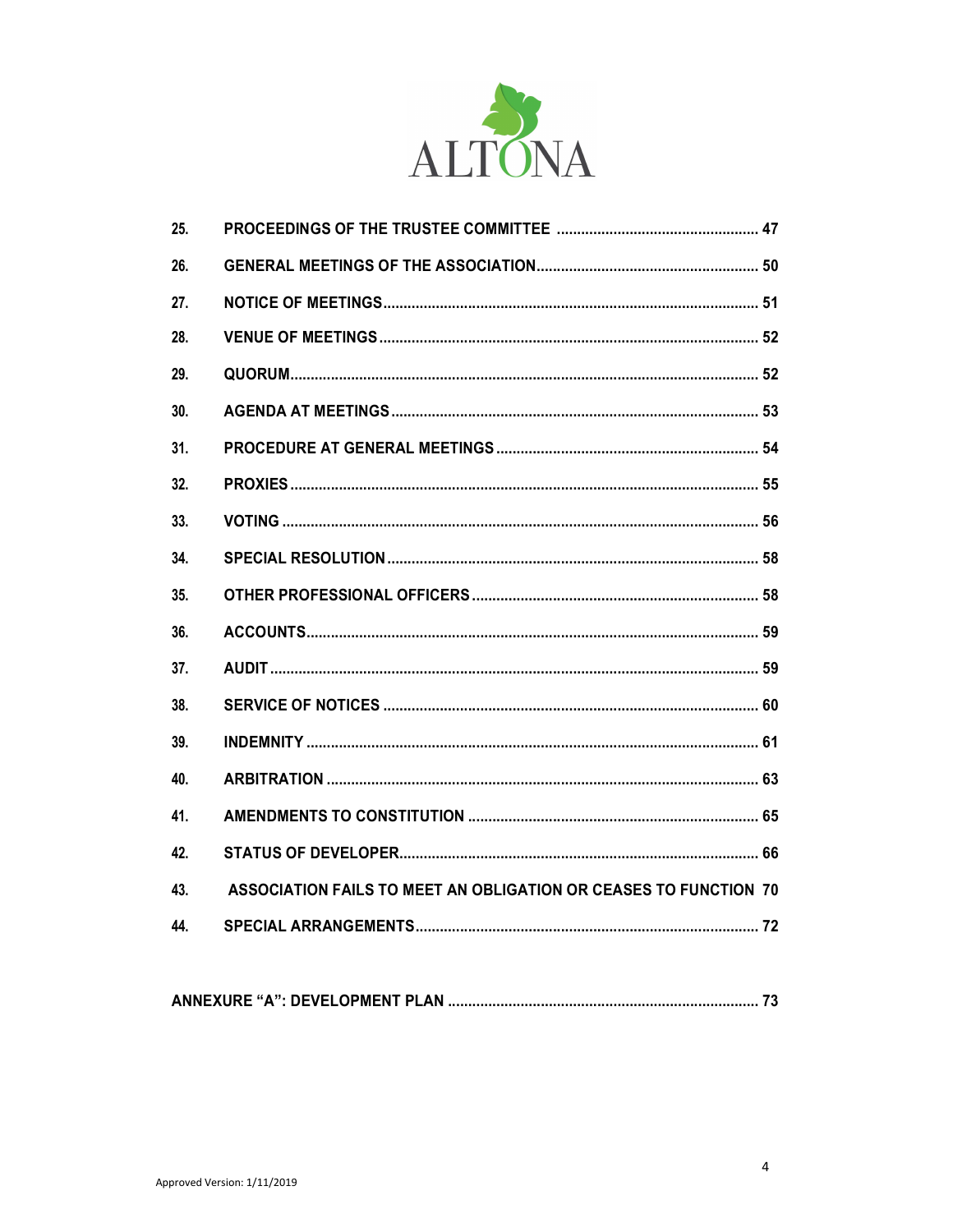

#### 1. PREAMBLE

It is recorded that the Altona Village Property Owners Association is constituted as a statutory body in terms of Section 40(2)(j) of the Western Cape Land Use Planning Act 2014 (Act 3 of 2014) in accordance with the conditions imposed by the local authority, when approving the consolidation, rezoning and sub-division of the Land, with effect from 1 November 2019.

## 2. INTERPRETATION

In this Constitution:

- 2.1. The following words shall, unless the context otherwise requires, have the meanings assigned to them below:
	- 2.1.1. "Act" means the Western Cape Land Use Planning Act 2014 (Act 3 of 2014) as amended from time to time;
	- 2.1.2. "Architect" means the architect appointed by the Association or, during the Development Period, by the Developer;
	- 2.1.3. "Architectural and Landscape Design Guidelines" means design guidelines to control all aspects of architectural design and landscaping of all Residential Erven, as amended from time to time in terms of this Constitution or as required by the Local Authority or the Developer during the Development Period;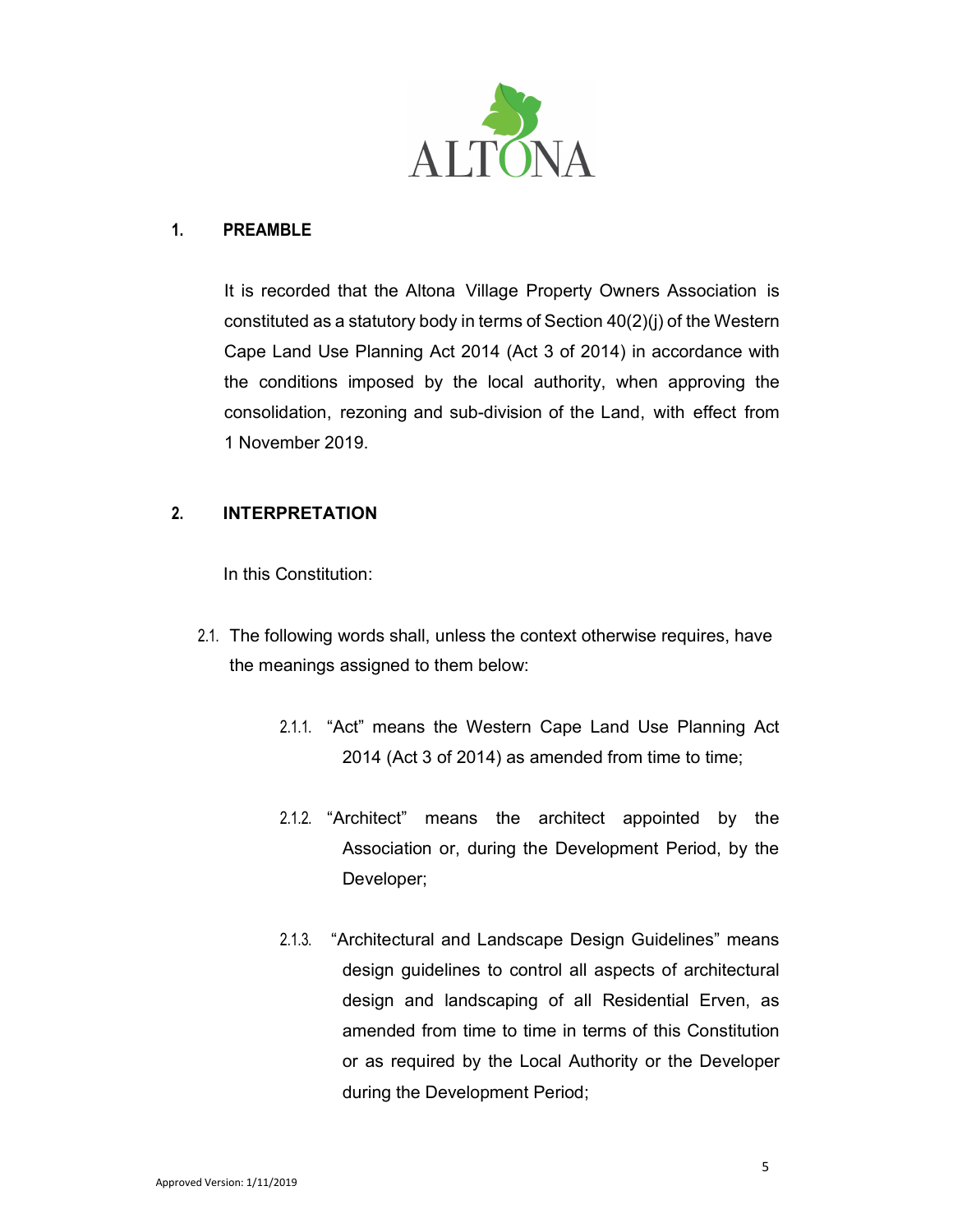

- 2.1.4. "Association" means the Altona Village Property Owners Association;
- 2.1.5. "Association Manager" means the person appointed to manage the affairs of the Association, as more fully described in clause 18 below;
- 2.1.6. "Auditors" means the auditors of the Association;
- 2.1.7. "Builders Rules and Regulations" means the rules and regulations to control the builder and the building activities within the estate, as amended from time to time in terms of the Constitution, as required by the Local Authority or by the Developer during the Development Period, which shall be concluded in an agreement to be entered into between the Association and any contractor appointed to construct an improvement on an Erf, in the standard form issued by the Association from time to time (the latter hereinafter referred to as the "Builders Rules and Regulations Agreement");
- 2.1.8. "Business Day" means weekdays other than Saturdays, Sundays and public holidays;
- 2.1.9. "Chairperson" means the Chairperson of the Trustee Committee;
- 2.1.10. "Common Areas" means the Private Road Reserves, Private Open Spaces, together with any other area(s) and/or facilities within the development which the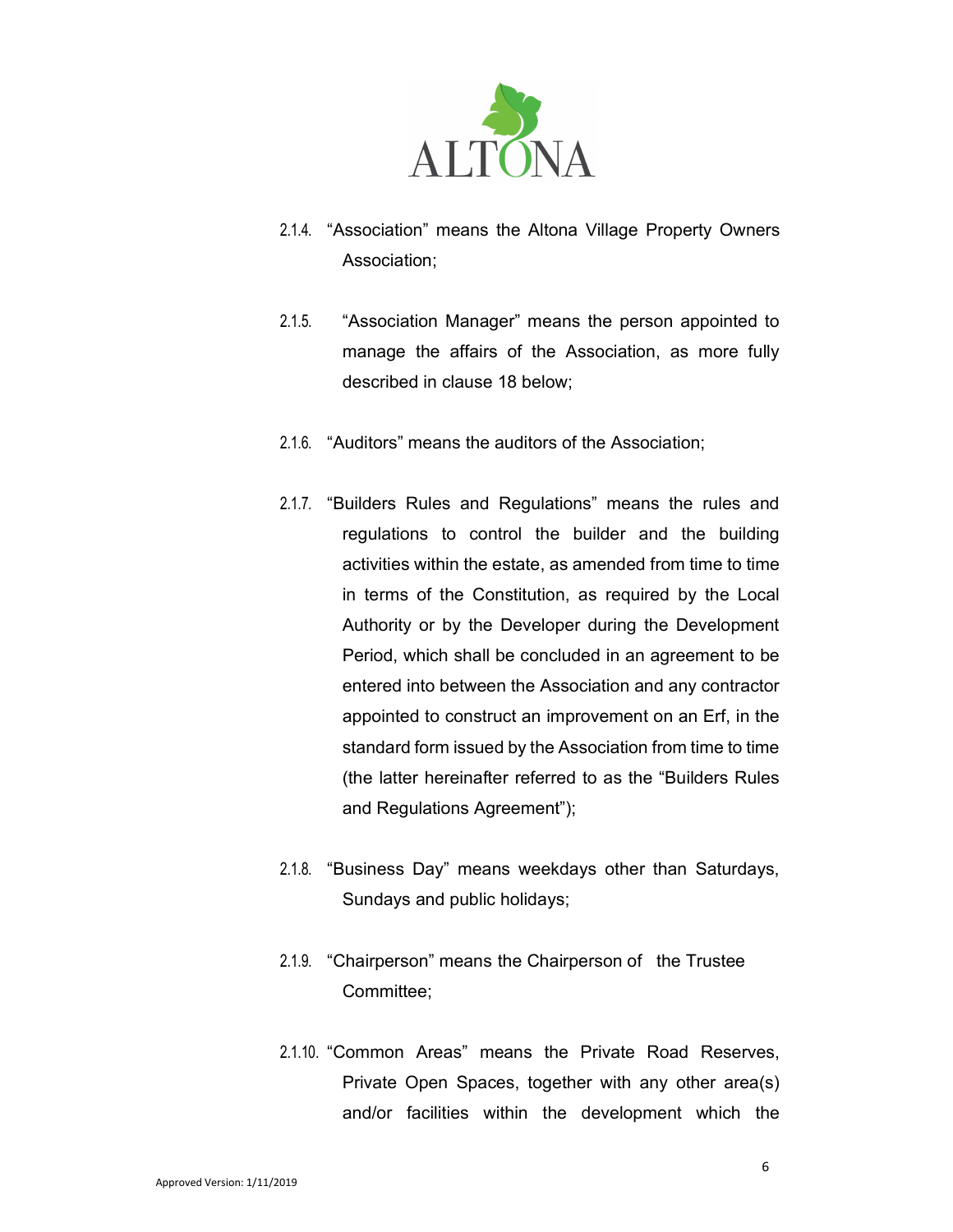

Developer or the Trustee Committee may designate as Common Areas from time to time:

- 2.1.11. "Constitution" means this Constitution and all rules and regulations of the Association in force from time to time, and shall include all annexures;
- 2.1.12. "Developer" means Altona Developments (Pty) Ltd (Registration Number 1995/008930/07) a private company of Ground Floor, Halyard Building, 4 Christiaan Barnard Street, Foreshore, Cape Town, 8000, as owner of the Land or the remainder thereof from time to time;
- 2.1.13. "Development" means the development to be established on the Land comprising the Single Residential Erven and the Common Areas;
- 2.1.14. "Development Period" means the period commencing on the date of creation of the Association and terminating on the date that 75.00% (seventy five percent) of all the Erven in the Development have been sold and transferred by the Developer, or until the Developer notifies the Association in writing that the Development Period has ceased, whichever occurs first;
- 2.1.15. "Erf" or "Erven" means any erf or erven in the Development;
- 2.1.16. "Land" means Erf 27562 and Erf 27563, Worcester, being the portions indicated as Altona Village North, and Altona Village South, respectively, on Annexure A;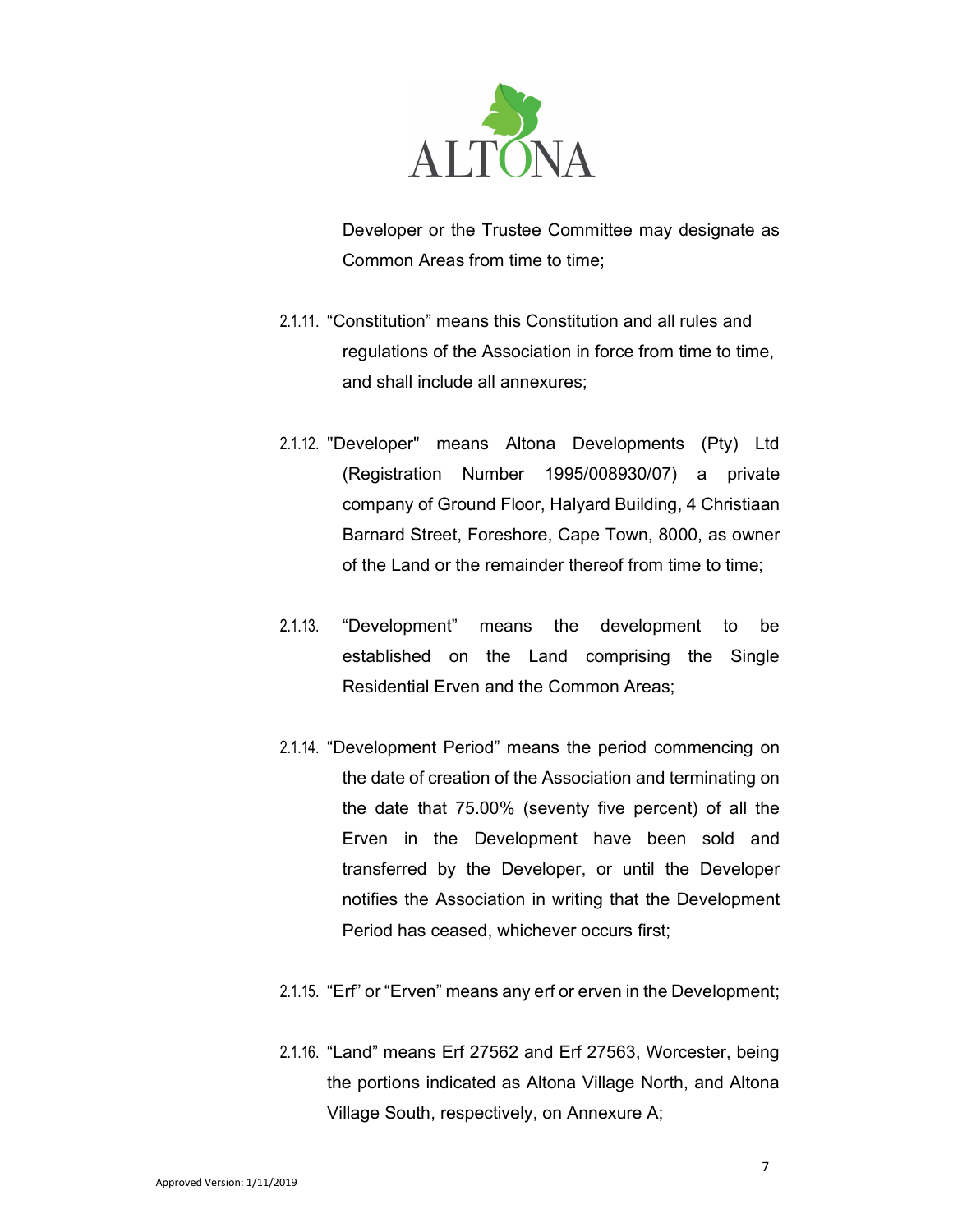

- 2.1.17. "Member(s)" means a member(s) of the Association;
- 2.1.18. "month" means a calendar month;
- 2.1.19. "Private Open Spaces" means the private open spaces within the Development, substantially as reflected as such on Annexure "A" hereto;
- 2.1.20. "Private Road Reserves" means the private road reserves within the Development, substantially as reflected as such on Annexure "A" hereto;
- 2.1.21. "Registered Owner" means the registered owner of any Erf
- 2.1.22. "Residential Erven" means the Single Residential Erven;
- 2.1.23. "Services" means such facilities, utilities, services and amenities as may be provided on the Development in terms of clause 16 below, including (but not limited to) electricity, roads, stormwater, water, sewage and waste removal;
- 2.1.24. "Single Residential Erven" means those Erven within the Development zoned as 'Residential', substantially reflected as such on Annexure "A" as "Altona Village North" and "Altona Village South";
- 2.1.25. "Special Resolution" means a resolution passed at a special general meeting in accordance with the provisions of clause 34 below;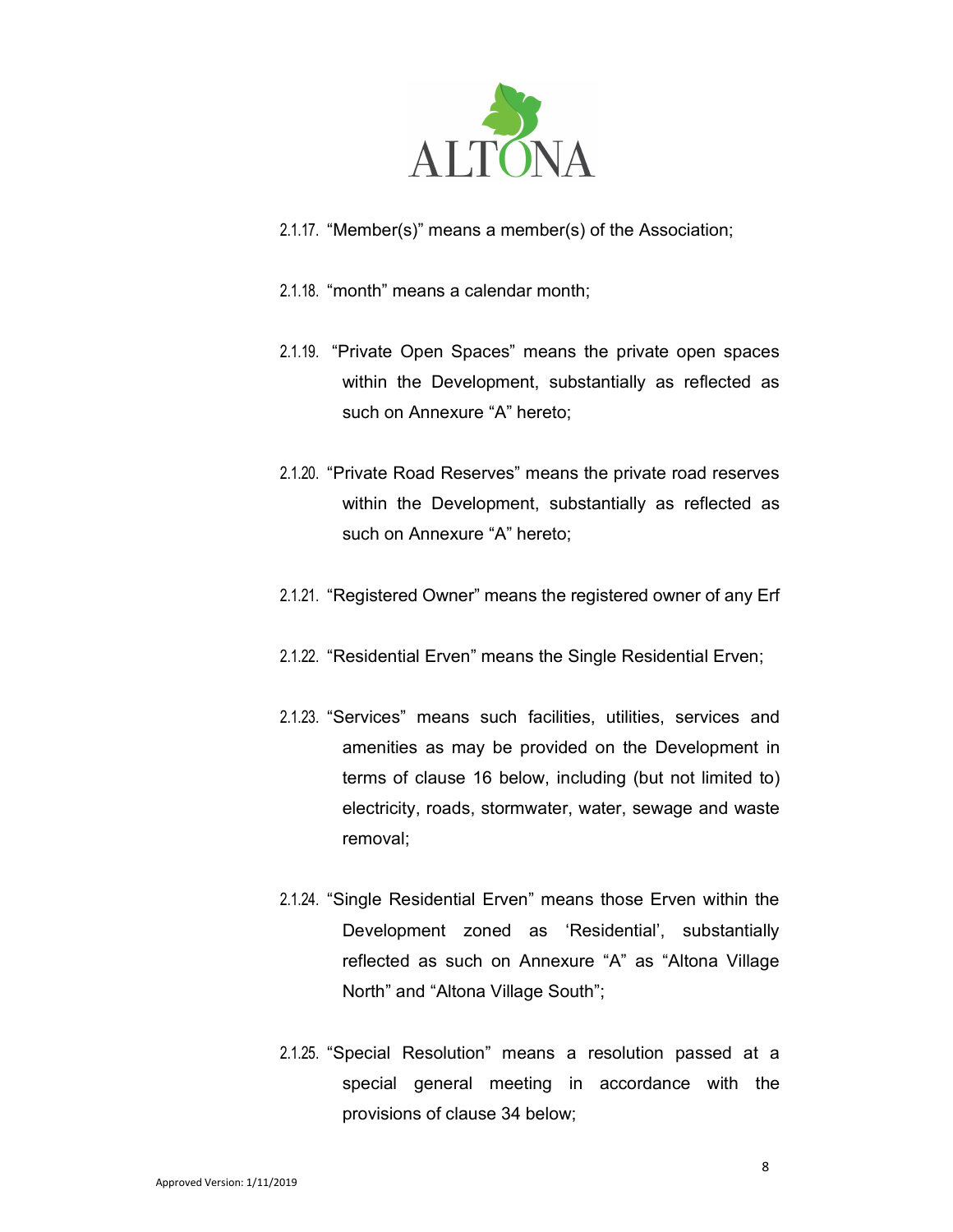

- 2.1.26. "Trustee" means a member of the Trustees Committee;
- 2.1.27. "Trustee Committee" or "Trustees" means the Board of Trustees of the Association from time to time;
- 2.1.28. "in writing" means written, printed or lithographed or partly one and partly another, and other modes of representing or producing words in a visible form;
- 2.1.29. "year" means a calendar year.
- 2.2. Unless the context otherwise requires, any words importing the singular number only shall include the plural number, and vice versa and words importing any one gender only shall include the other two genders.

## 3. CREATION OF ASSOCIATION

The Association, which is hereby created, will initially consist of one member, being the Developer, and thereafter the owner of each Erf transferred by the Developer shall automatically become a member simultaneously with the registration of transfer of that Erf onto his name.

## 4. STATUS OF THE ASSOCIATION

- 4.1. The Association will:
	- 4.1.1. have legal personality and be capable of suing and being sued in its own name; and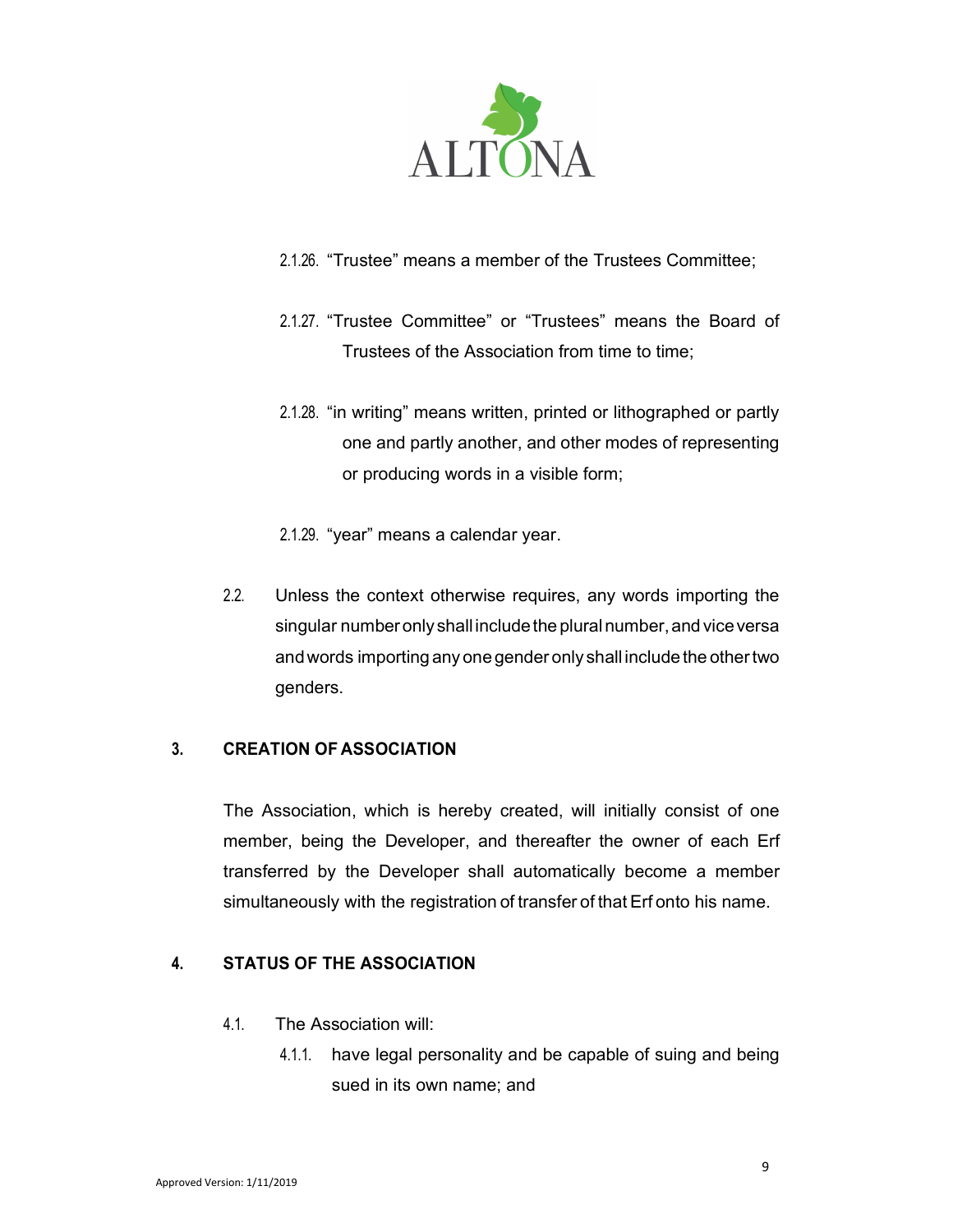

- 4.1.2. operate for the benefit of the Members.
- 4.2. No Member shall have any right, title or interest in or to the funds or assets of the Association in his personal capacity, all of which shall vest in the Association.

## 5. MAIN OBJECT

The main object of the Association is the matters referred to in section 62 of the Act and more specifically:

- 5.1. the control and maintenance over:
	- 5.1.1. all Common Areas including, but not limited to, the Private Road Reserves and the Private Open Space;
	- 5.1.2. all buildings and/or structures on the Common Areas;
	- 5.1.3. all internal services, common landscaping, irrigation and amenities on the Common Areas;
	- 5.1.4. the further distribution of all relevant individual metering after bulk metering points;
	- 5.1.5. all other Common Areas designated as such by the Developer or the trustee committee from time to time;
	- 5.1.6. the perimeter walls and fences of the Development and the Common Areas, including the main entrance facility, gate house and refuse room but specifically excluding the erf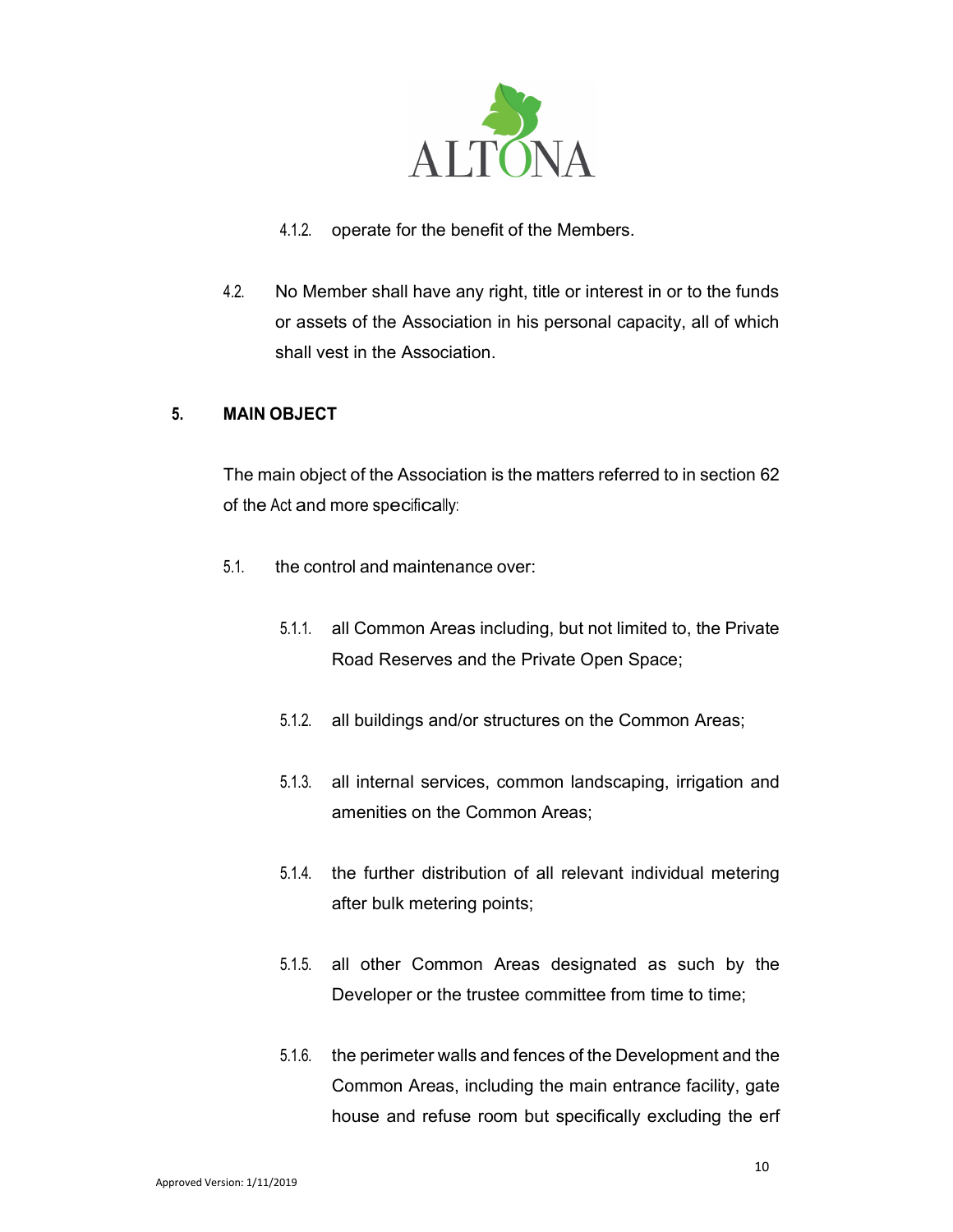

entrances ways, walls and fences on the internal perimeter of any Single Residential Erven;

- 5.2. to impose and collect levies as contemplated in clause 14 below;
- 5.3. the control over the compliance and enforcement of the Landscape Plan;
- 5.4. the control over the compliance and enforcement of the Design and Landscape Guidelines in relation to the Single Residential Erven and all other design guidelines as may be introduced in terms of this Constitution;
- 5.5. the promotion, advancement and protection of the communal and group interests of the Members generally;
- 5.6. to implement and maintain security measures and systems for controlled access to the Development;
- 5.7. to monitor and enforce compliance by the Registered Owners and the Association with the relevant subdivision conditions imposed by the Local Authority in respect of the Development and the management plans listed therein;
- 5.8. to bear the running cost of all street lighting within the Development, as well as any consumption charges relating to the Common Areas;
- 5.9. to enter into services agreements with the Local Authority or any other authority or supplier of services in regard to the supply of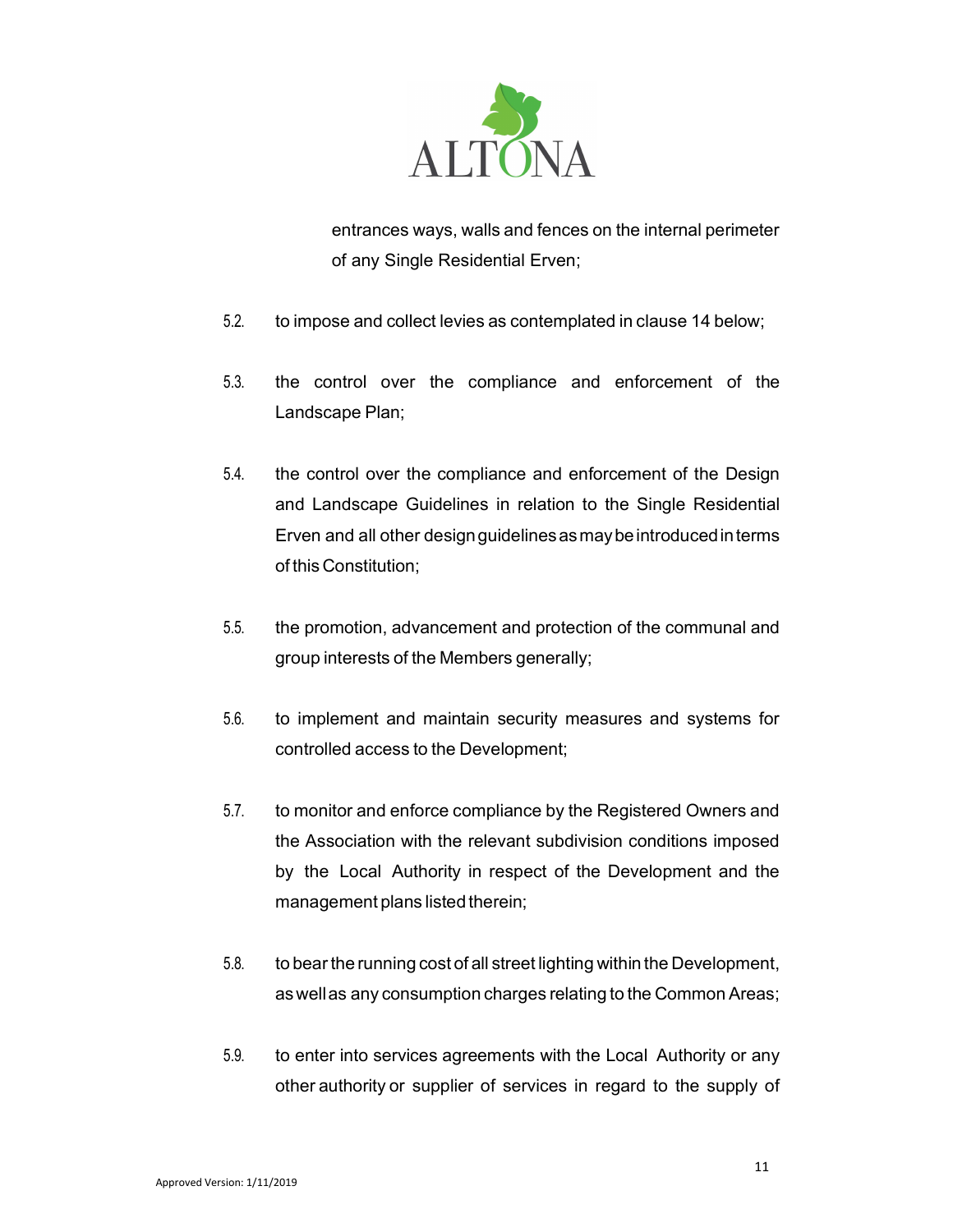

services to the Development, including inter alia refuse removal and security services;

- 5.10. to accept the cession of any rights and delegation of any duties to the Association under any other agreement(s) entered into by the Developer for the benefit of the Association;
- 5.11. to prescribe measures for the landscaping and development of Erven on the Development, and for the architectural design and building of improvements to Erven on the Development so as to ensure a harmonious and aesthetic development of the Development, and to prescribe measures for the maintenance of such standards of development;
- 5.12. to register, where necessary, various service or other servitudes over the Common Areas in the Development in favour of the Local Authority and to register servitudes in favour of the Erven in the Development over other land owned by the Association as are from time to time required and to register servitudes in favour of the Development over certain Erven to protect common services. All overland storm water escape routes are to be maintained and kept free of all obstruction and protected by servitudes where they traverse private property;
- 5.13. to acquire and hold servitudes in the Association's favour for access to the Development and also for the supply of services, including communication, surveillance and water to the Development;
- 5.14. to formulate, enforce, modify, amend, add and delete the Development conduct rules and regulations, including the Design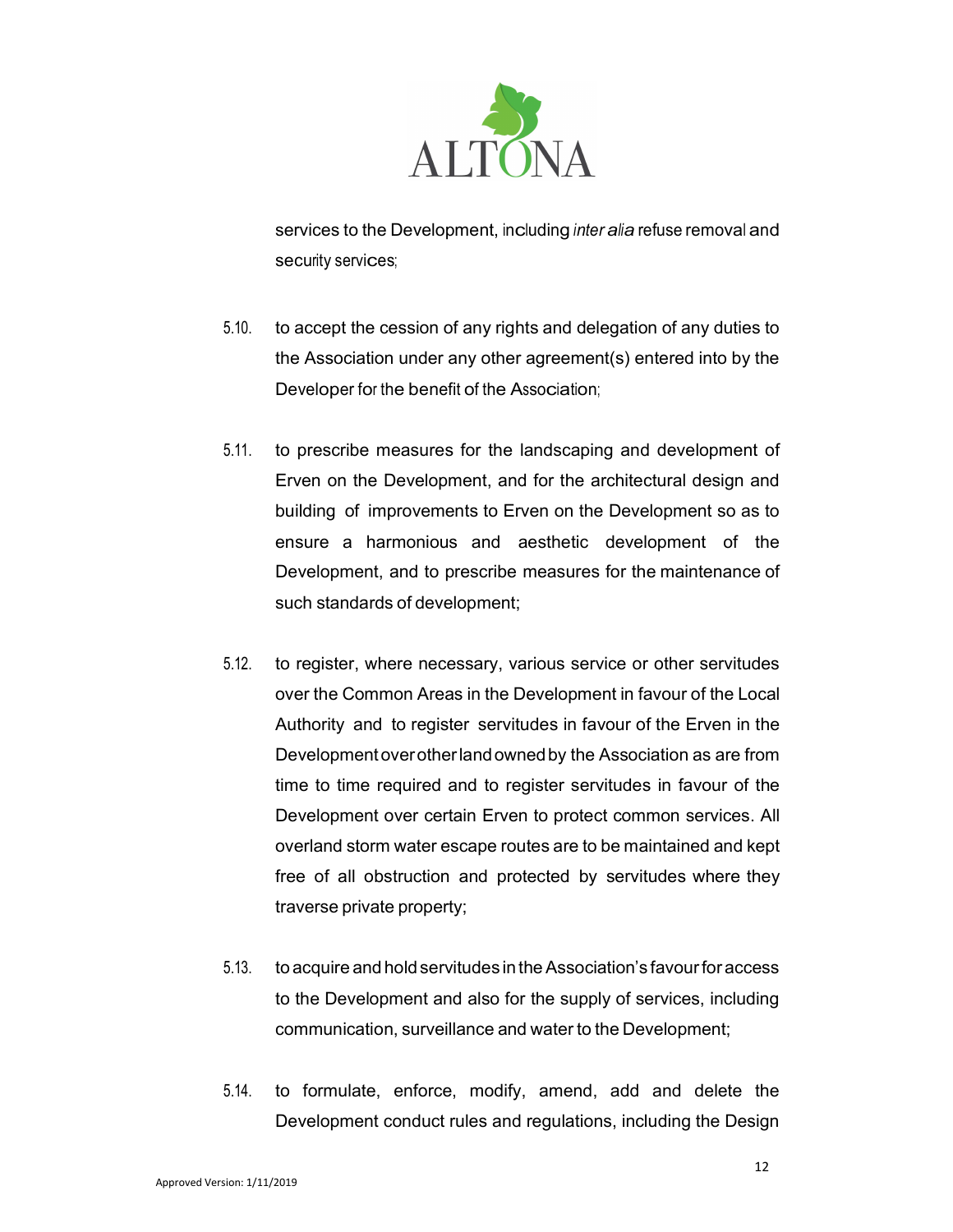

and Landscape Guidelines, Builders Rules and Regulations, building contractors registration form and access control rules and regulations;

- 5.15. to enforce the provisions of the Constitution;
- 5.16. to appoint an Association Manager and any other personnel to manage the affairs of the Association;
- 5.17. to enter into agreements with other developments located in close proximity to the Development and/or with landowners of land adjacent to the Development with regard to the sharing of facilities or services of any nature whatsoever including, but not limited to, security, landscaping, gardening, agricultural services, water, sewerage, electricity, refuse removal, roads, whether or not for the purposes of sharing the cost thereof;
- 5.18. to sell prepaid electricity to the owners of the five Erven numbered 65; 66; 67; 68; and 69 as set out in Annexure A, which were sold by the Developer to Luzara Investments (Pty) Limited on or about 9 May 2019.

## 6. FINANCIAL YEAR END

The financial year-end of the Association is the end of June of each year or such other date as the Trustees may decide from time to time.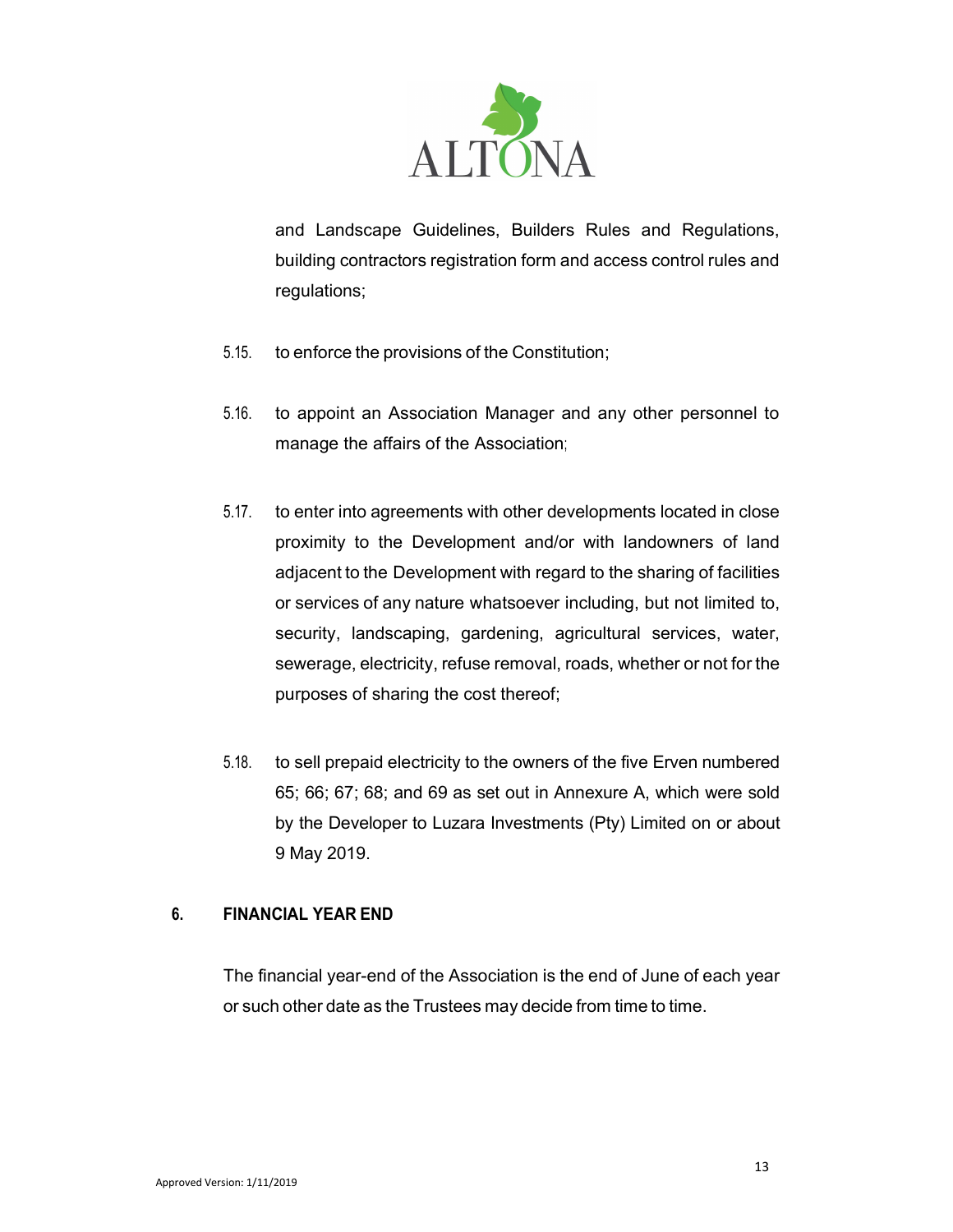

## 7. MEMBERSHIP OF THE ASSOCIATION

- 7.1. Membership of the Association shall be limited to and compulsory for the following persons:
	- 7.1.1. each Registered Owner of an Erf, including a Residential Erf;
	- 7.1.2. the Developer, until all the Erven in the Development have been sold and transferred by the Developer.
- 7.2. Membership in terms of clause 7.1 shall commence simultaneously with registration of the Erf, into the name of the Registered Owner in the deeds office.
- 7.3. The following condition shall be binding on each Registered Owner and their successors-in-title and shall be included in the title deed of each Erf:

"The Owner of each subdivided erf shall upon registration of such erf in its name ipso facto become a member of the Altona Village Property Owners' Association and remain so while owning the property. The erf may not be sold or transferred save without the consent of the Association, which consent will not be unreasonably withheld."

7.4. Where a Registered Owner is more than one person, all the Registered Owners of that Erf shall be deemed jointly and severally to be one Member and shall nominate 1 (one) owner to represent them and vote at meetings of the Association;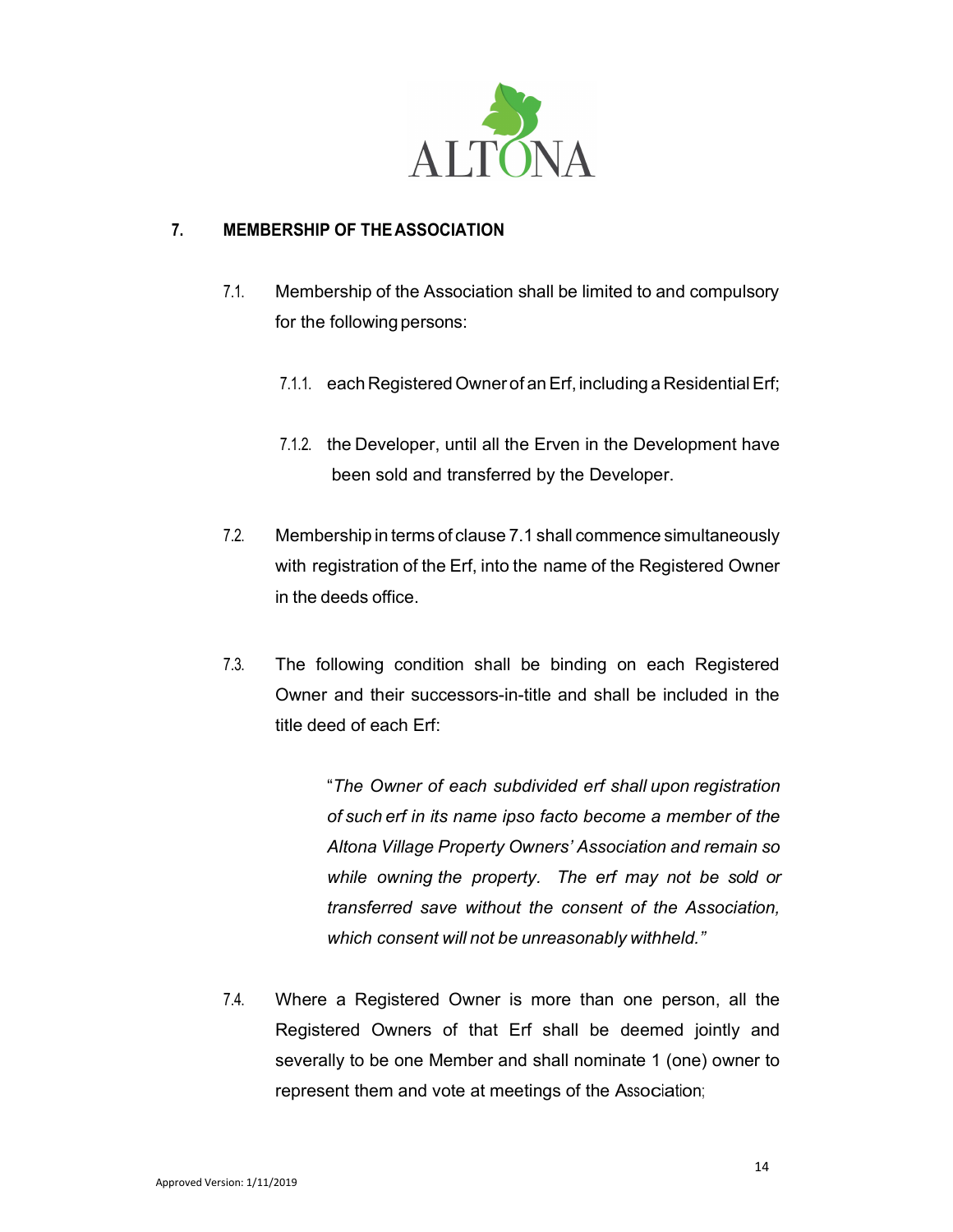

- 7.5. When a Member ceases to be the Registered Owner, he shall ipso facto cease to be a Member of the Association.
- 7.6. A Registered Owner may not resign as a Member of the Association.
- 7.7. The Trustee Committee may, by regulation, provide for the issue of a membership certificate, which certificate shall be in such form as may be prescribed by the Trustee Committee.
- 7.8. The rights and obligations of a Member shall not be transferable and every Member shall:
	- 7.8.1. to the best of his ability further the objects and interests of the Association referred to in clause 5 above;
	- 7.8.2. observe all laws and regulations made by the Association and/or the Trustee Committee, from time to time.
- 7.9. The Developer or its nominee(s) shall be entitled on behalf of the Association to sign all such documents as may be necessary in order to enable the Developer to give transfer of Erven sold by the Developer to the purchaser thereof.
- 7.10. A Member shall not be entitled to consolidate 2 (two) or more Erven into 1 (one) Erf or subdivide an Erf into 2 (two) or more portions without the prior written approval of the Developer during the Development Period and, thereafter, of the Association.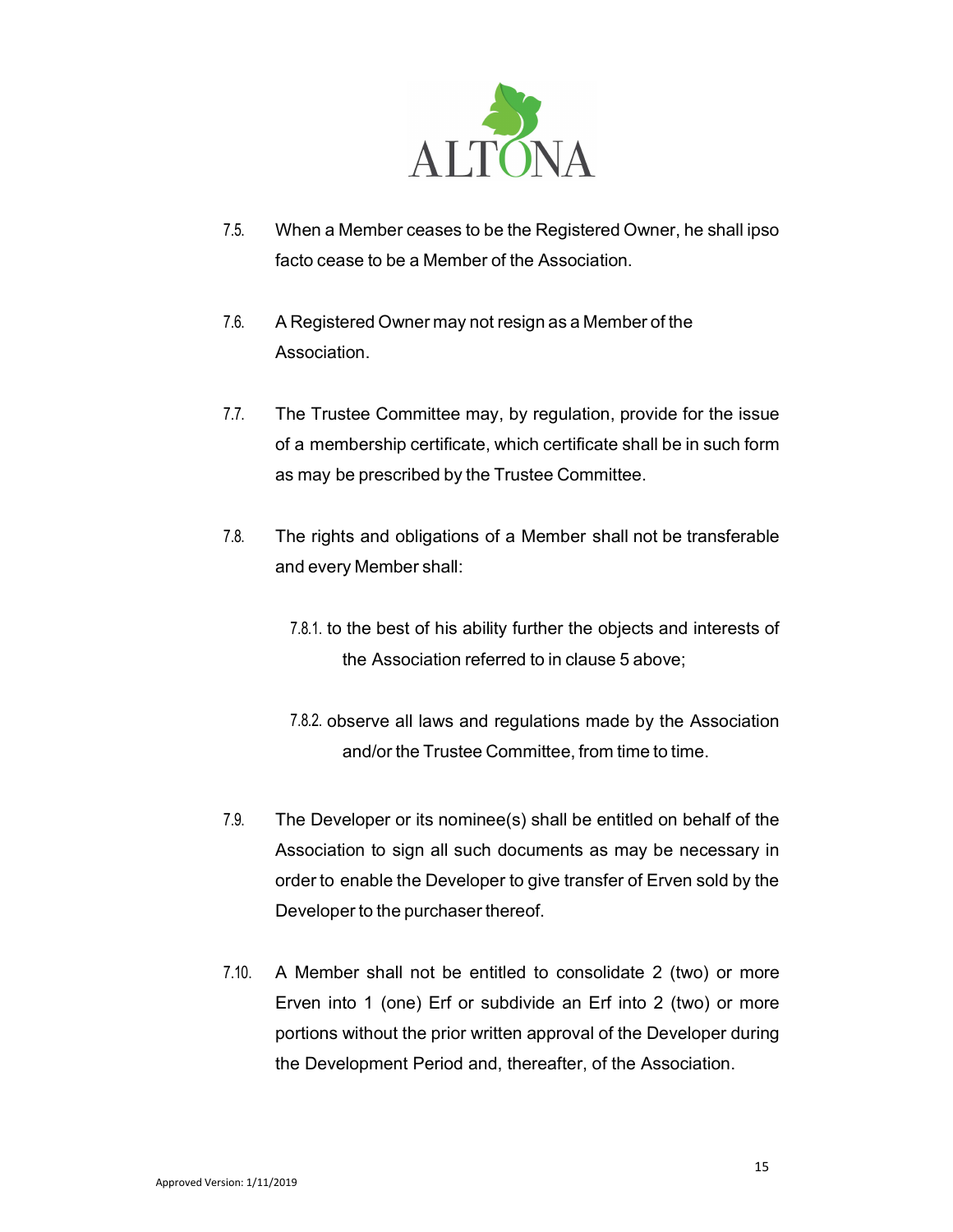

#### 8. TRANSFER

- 8.1. Save in those instances where the Developer passes first transfer to a Registered Owner, in all other instances where a Registered Owner wishes to alienate or transfer his Erf, or in the event that the said Erf is owned by a company or close corporation or trust, should the shareholder(s) or member(s) or trustee(s) or beneficiaries wish to alienate all their shares or membership interest or other interest in such entity he shall not be entitled to do so unless:
	- 8.1.1. the transferee agrees in writing to accept and abide by the Constitution and becomes a Member of the Association;
	- 8.1.2. the registration of transfer of that Erf into the name of the transferee shall ipso facto constitute the transferee as a Member of the Association;
	- 8.1.3. he obtains a clearance certificate from the Association which shall be given provided that:
		- 8.1.3.1. the transferee agrees in writing to accept and abide by the Constitution of the Association, including all rules made by the Trustees and/or the Developer in terms of this Constitution;
		- 8.1.3.2. all amounts owing by the Registered Owner to the Association have been paid or satisfactorily secured, in the discretion of the Association;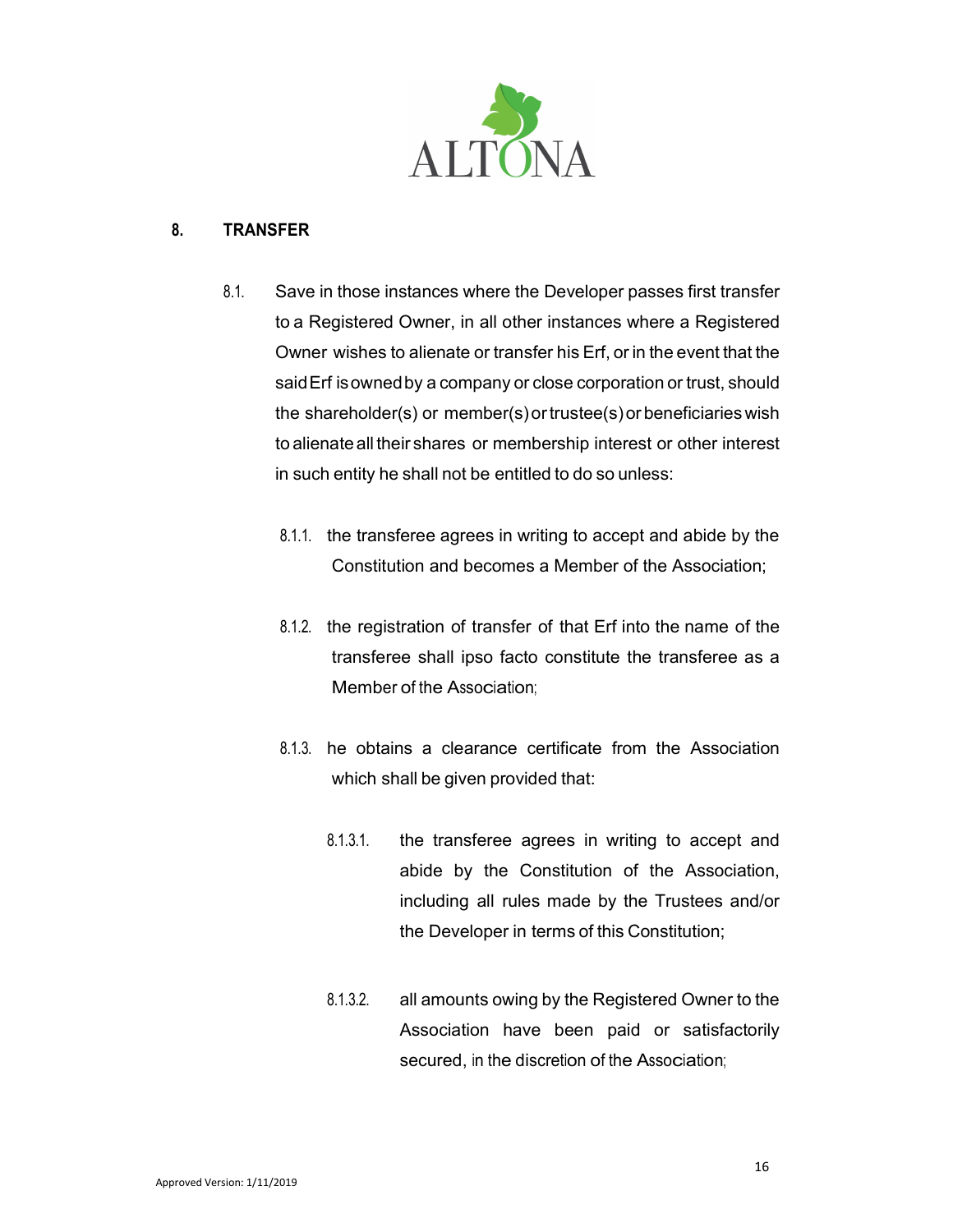

- 8.1.3.3. all obligations of the Registered Owner in terms of the Constitution have been complied with in full;
- 8.1.3.4. he pays to the Association the fees pertaining to such certificate as determined by the Association from time to time.

## 9. DESIGN GUIDELINES

- 9.1. All buildings and other structures and landscaping on the Single Residential Erven (or any part thereof) shall comply with the provisions of the Architectural and Landscape Design Guidelines.
- 9.2. No party shall be entitled to:
	- 9.2.1. erect any new building and/or structures of any nature whatsoever on any Erf in the Development;
	- 9.2.2. make any changes or alterations to existing buildings and/or structures on any Erf in the Development including changes to the external colour scheme;

without the prior lodgement of plans in respect of the intended works with the Trustees and the designated architect and the issuance of a certificate of compliance by the architect that the proposed work is in accordance with the Architectural and Landscape Design Guidelines, whose decision will be final and binding on the Registered Owner; and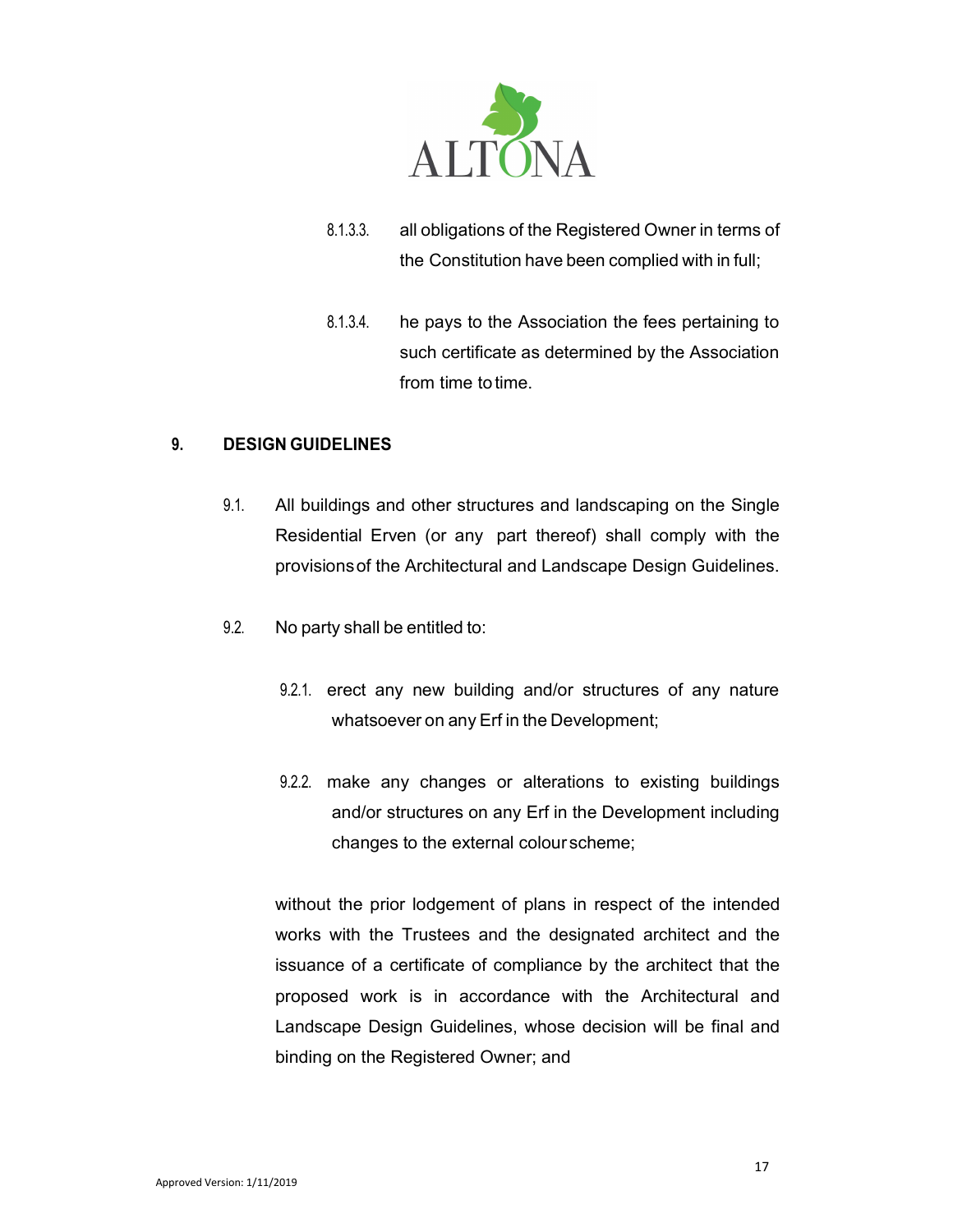

- 9.3. The approval and certificate of compliance by the architect contemplated in clause 9.2 shall only be given after: -
	- 9.3.1. the Registered Owner concerned has made payment of any costs which may be incurred in obtaining this approval; and
	- 9.3.2. the building contractor, and failing him, the Registered Owner concerned has paid to the Trustees a deposit in such amount as the Trustees may from time to time determine in their sole discretion, as security for any damage to any of the Common Areas, which amount shall be held by the Association, subject to the provisions of clause 10 below;

provided the aforegoing provisions of clauses 9.2 and 9.3 shall not be interpreted as detracting from the sole and final responsibility of the Local Authority to approve or reject building plans.

9.4. After the expiration of the Development Period, subject to the provisions of clause 9.7 and subject to the restrictions imposed or directions given at a general meeting of the Association, the Trustee Committee may from time to time amend, amplify, substitute or add to the provisions of the Architectural and Landscape Design Guidelines and/or the Builders Rules and Regulations and introduce new design guidelines applicable to other Erven and to amend, amplify, substitute or add to the provisions of such design guidelines.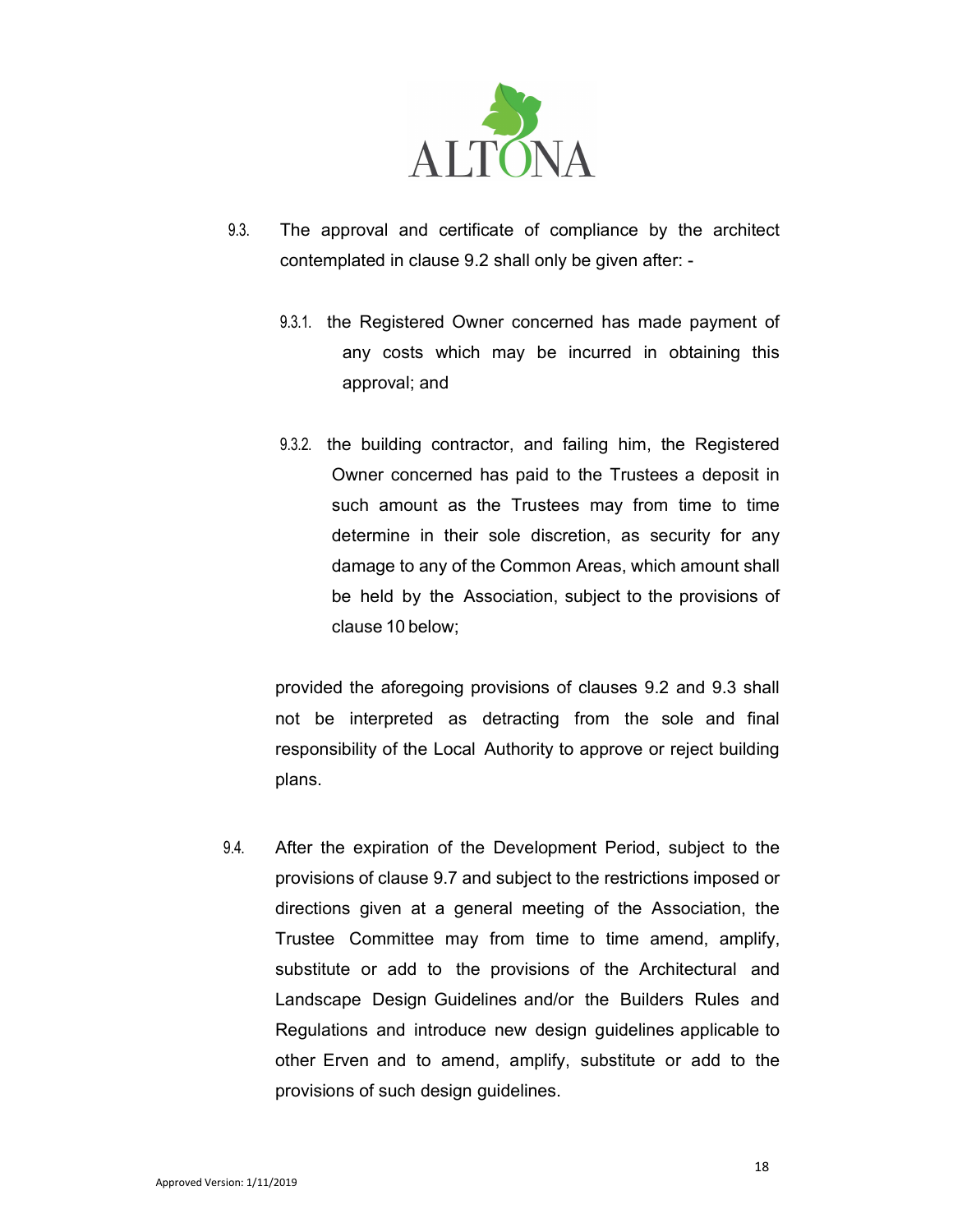

- 9.5. Any such amendment, amplification, substitution or addition contemplated in clause 9.4 above shall be subject to a resolution passed by the Trustees holding not less than 75% (seventy five percent) of the total voting rights of the Trustees.
- 9.6. In the event of any of the provisions of the Architectural and Landscape Design Guidelines, or the Builders Rules and Regulations being amended, amplified, substituted or added to, and such amendment, amplification, substitution or addition, in the opinion of the Trustee Committee, materially affects any further development within the Development (or any part thereof), the Trustee Committee shall give written notice of any such amendment, amplification, substitution or addition to all Members.
- 9.7. The provisions of clauses 9.1, 9.2, 9.3, 9.4, 9.5 and 9.6 above shall not apply to the Developer provided that the Developer shall comply with the conditions imposed by the Local Authority when approving the development of the Land.

#### 10. DEPOSIT FOR DAMAGES

10.1. Each Registered Owner shall, when submitting to the Trustees for approval, the detailed plans for the construction of any building and/or improvements, or alterations or additions to existing improvements in the Development, pay to the Association a deposit in an amount to be determined from time to time by the Developer or the Trustees which amount shall be retained by the Association in trust until completion by the Registered Owner and/or its contractors of such work, the interest on which deposit shall accrue to the Association.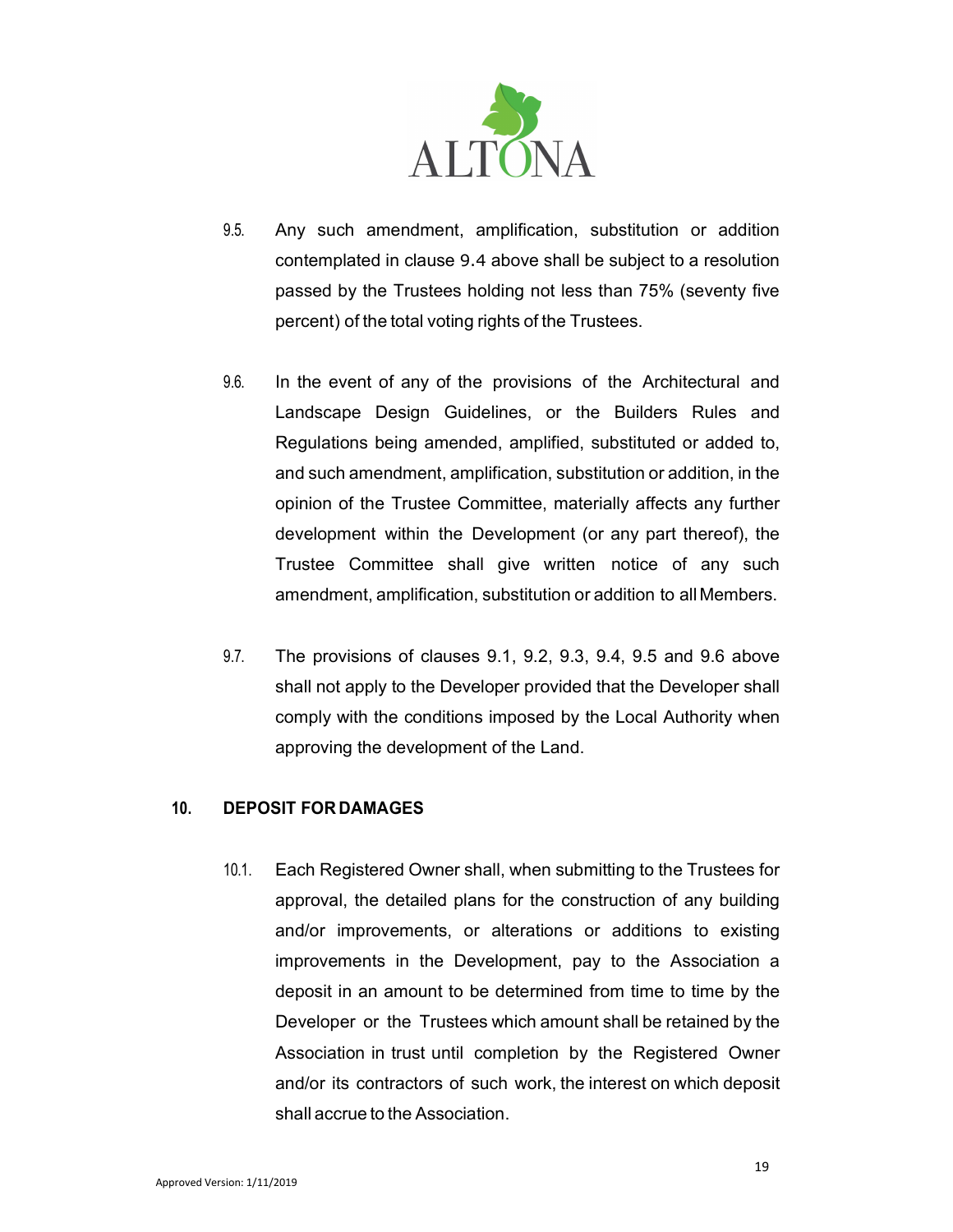

- 10.2. Upon completion of all such building and other activities, the Trustees shall if they are satisfied that no damage has been effected by the Registered Owner or any its contractors to the Common Areas and/or landscaped areas within the Development and that the work has been constructed in accordance with the duly approved plans, release the building deposit to the Registered Owner, excluding any interest thereon which will accrue to the Association, less any fines or penalties payable in terms of the Builders Rules and Regulations.
- 10.3. In the event of any landscaped area and/or the Common Areas having damage due to such work, the Registered Owner shall within 15 (fifteen) days of having been requested to do so in writing by the Trustees, rectify the damage to the satisfaction of the Trustees, failing which, such Trustees shall be entitled to appoint an independent contractor or contractors to repair the damage and the amount paid to the Association as a building deposit shall be utilised to pay all costs of such repair. If the amount paid to the Association as a building deposit is not sufficient to cover the cost of such repairs, the Association shall be entitled to recover the shortfall from the Registered Owner.

## 11. CONSTRUCTION OF DWELLINGS

11.1. Registered Owners of Residential Erven are obliged to commence construction of dwellings on their respective Residential Erven within 3 (three) years from the first transfer date and to complete construction of such dwellings within 1 (one) year of the date that the Member commences construction. For the purposes of this clause 11: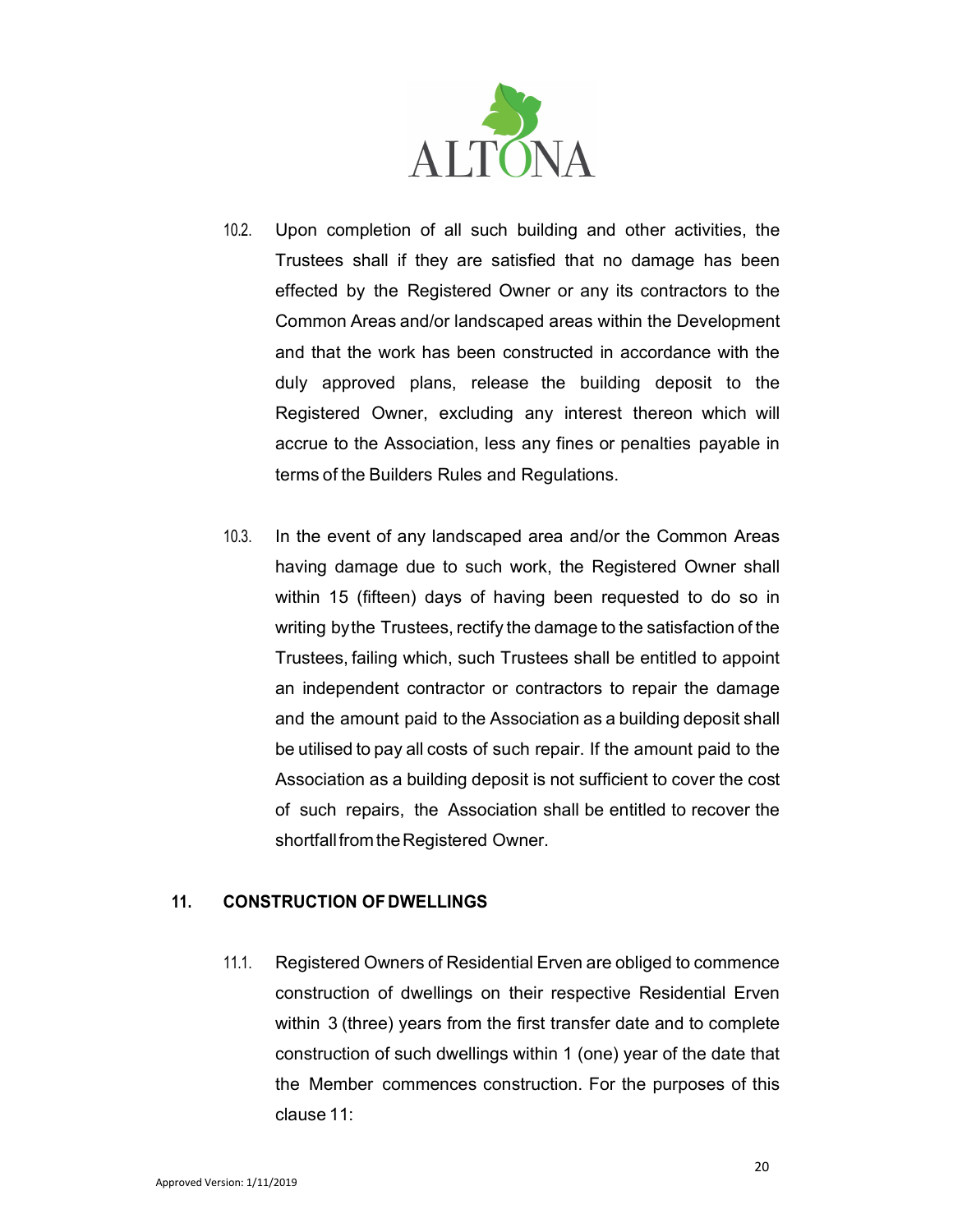

- 11.1.1. "the first transfer date" means the date of the registration of the relevant Residential Erf from the Developer into the name of the first purchaser of such Residential Erf. For the sake of clarity it is recorded that any resale of a Residential Erf after the first transfer date, the new purchaser steps into the shoes of the seller in respect of calculation of the time period referred to in clause 11.1 above;
- 11.1.2. "commence construction", "commences construction", "commenced construction" or "commencement of construction" means the commencement of any work of whatsoever nature on the relevant Residential Erf relating to the construction of a dwelling, as certified by the Association whose certificate shall be final and binding on the Member; and
- 11.1.3. "complete construction" means a sufficiently completed dwelling for beneficial occupation, constructed and completed in accordance with the Design and Landscape Guidelines and other guidelines referred to in clause 5 and as certified as completed by the Association, whose certificate shall be final and binding on the Parties.
- 11.2. In the event that the Registered Owner of a Residential Erf should fail to commence construction in accordance with the provisions of clause11.1 above, the following shall apply: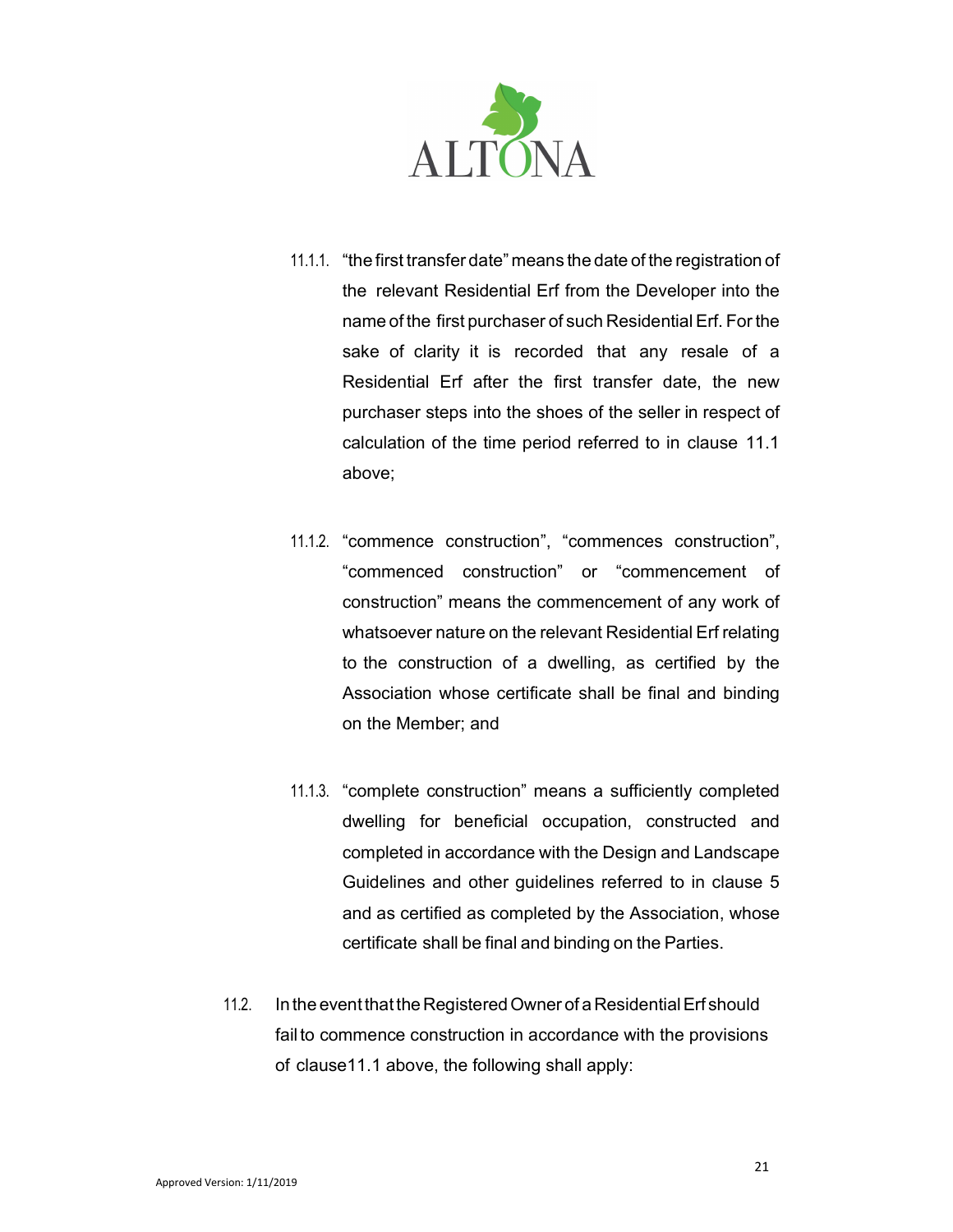

- 11.2.1. the Registered Owner shall pay a monthly penalty levy to the Association in an amount of the current monthly levy payable by such Registered Owner multiplied by 0.5 (zero point five) in respect of each month or part thereof beyond the <sup>3rd</sup> (third) anniversary of the first transfer date that the Registered Owner has not commenced construction on the Residential Erf, which monthly penalty levy shall be payable until the date the Registered Owner commences construction on the Residential Erf or until the 4th (fourth) anniversary of the first transfer date, whichever first occurs;
- 11.2.2. the Registered Owner shall pay a monthly penalty levy to the Association in an amount of the current monthly levy payable by such Registered Owner multiplied by 2 (two) in respect of each month or part thereof beyond the  $4<sup>th</sup>$ (fourth) anniversary of the first transfer date that the Registered Owner has not commenced construction on the Residential Erf, which monthly penalty levy shall be payable until the date the Registered Owner commences construction on the Residential Erf or until the  $5<sup>th</sup>$  (fifth) anniversary of the first transfer date, whichever first occurs;
- 11.2.3. the Registered Owner shall pay a monthly penalty levy to the Association in an amount of the current monthly levy payable by such Registered Owner multiplied by 3 (three) in respect of each month or part thereof beyond the  $5<sup>th</sup>$  (fifth) anniversary of the first transfer date that the Registered Owner has not commenced construction on the Residential Erf, which monthly penalty levy shall be payable until the date the Registered Owner commences construction on the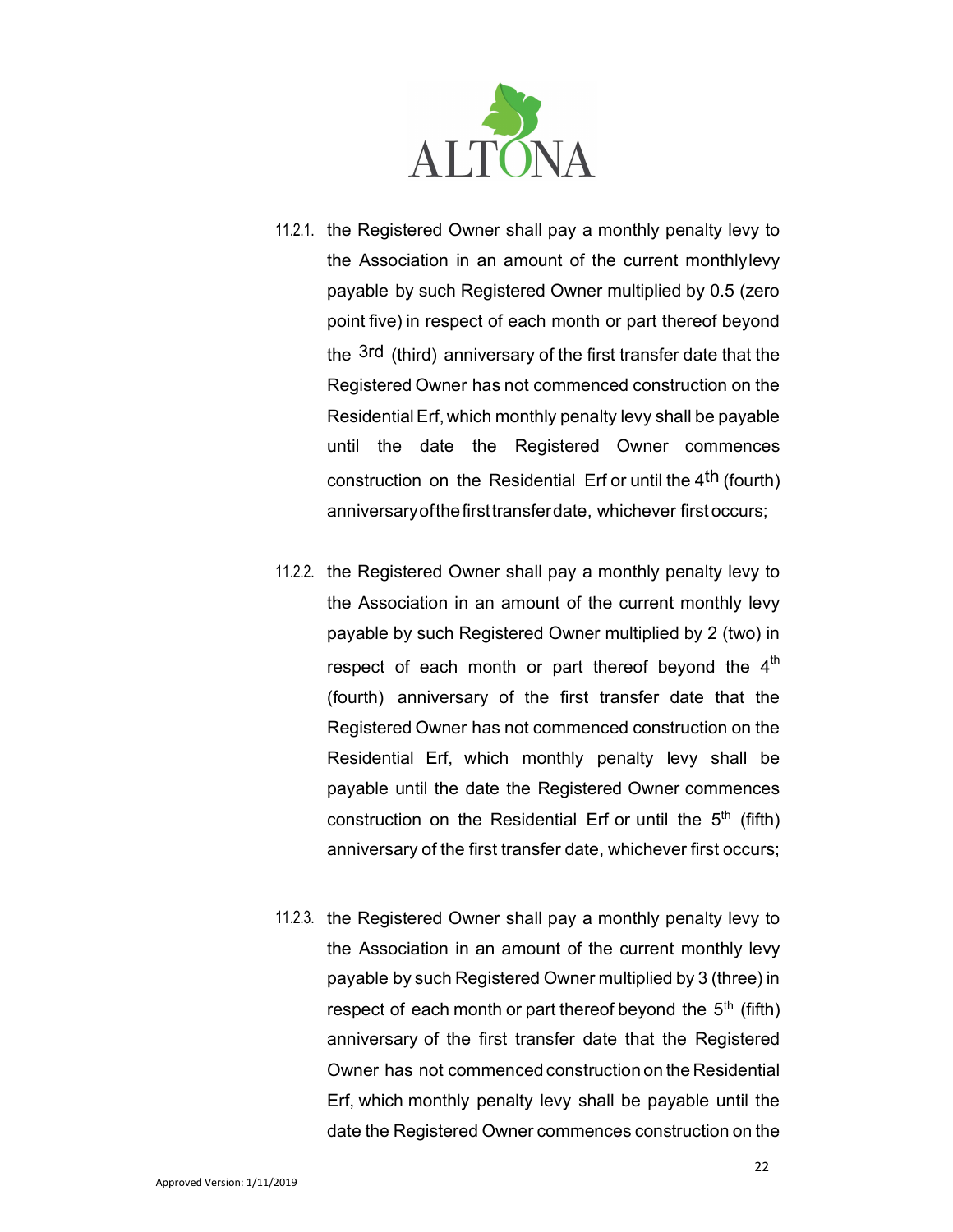

Residential Erf or until the  $6<sup>th</sup>$  (sixth) anniversary of the first transfer date, whichever first occurs;

- 11.2.4. the Registered Owner shall pay a monthly penalty levy to the Association in an amount of the currently monthly levy payable by such Registered Owner multiplied by 4 (four) in respect of each month or part thereof beyond the  $6<sup>th</sup>$  (sixth) anniversary of the first transfer date that the Registered Owner has not commenced construction on the Residential Erf, which monthly penalty levy shall be payable until the date the Registered Owner commences construction on the Residential Erf.
- 11.3. In the event that the Registered Owner should fail to complete construction on or before the prescribed completion date in accordance with the provisions of clause 11.1 above, the following shall apply:
	- 11.3.1. the Registered Owner shall pay a monthly penalty levy to the Association in an amount of the current monthly levy payable by such Registered Owner multiplied by 2 (two) in respect of each month or part thereof beyond the prescribed completion date that the Registered Owner has not completed construction on the Residential Erf, which penalty levy shall be payable until the date the Registered Owner completes construction on the Residential Erf or until the  $1<sup>st</sup>$  (first) anniversary of the prescribed completion date, whichever first occurs;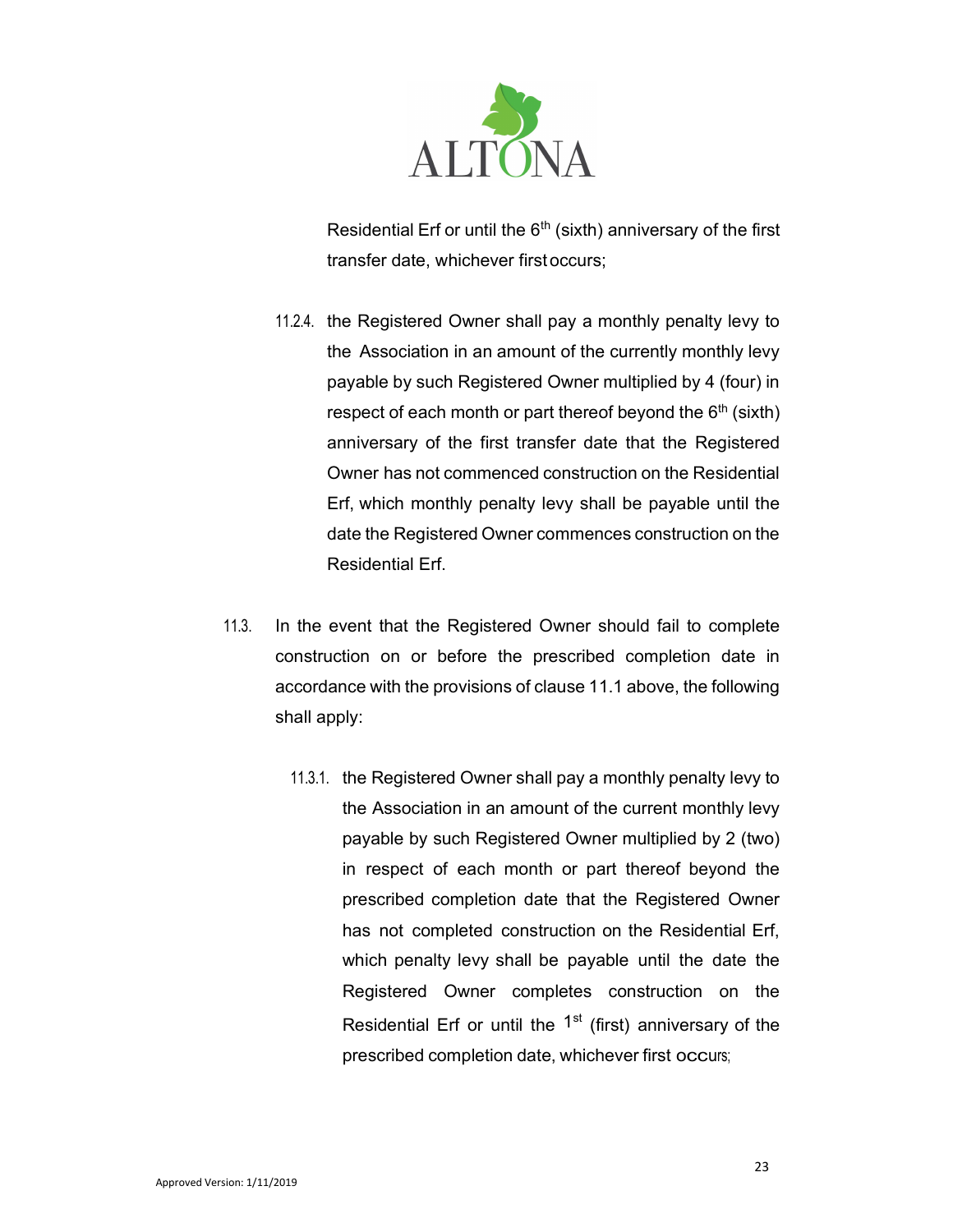

- 11.3.2. the Registered Owner shall pay a monthly penalty levy to the Association in an amount of the current monthly levy payable by such Registered Owner multiplied by 3 (three) in respect of each month or part thereof beyond the 1<sup>st</sup> (first) anniversary of the prescribed completion date that the Registered Owner has not completed construction on the Residential Erf, which penalty levy shall be payable until the date the Registered Owner completes construction on the Residential Erf or until the  $2<sup>nd</sup>$  (second) anniversary of the prescribed completion date, whichever first occurs;
- 11.3.3. the Registered Owner shall pay a monthly penalty levy to the Association in an amount of the current monthlylevy payable by such Registered Owner multiplied by 4 (four) in respect of each month or part thereof beyond the 2nd (second) anniversary of the prescribed completion date that the Registered Owner has not completed construction on the Residential Erf, which penalty levy shall be payable until the date the Registered Owner completes construction on the Residential Erf.
- 11.4. Any penalty levy payable in terms of clauses 11.2 and 11.3 above shall be paid in addition to the levy payable by the Registered Owner in terms of clause 13 and in the event of a dispute arising as to whether a dwelling is completed for the purposes of the provisions of this clause, the chairperson of the Trustee Committee shall determine such dispute and his decision shall be final and binding.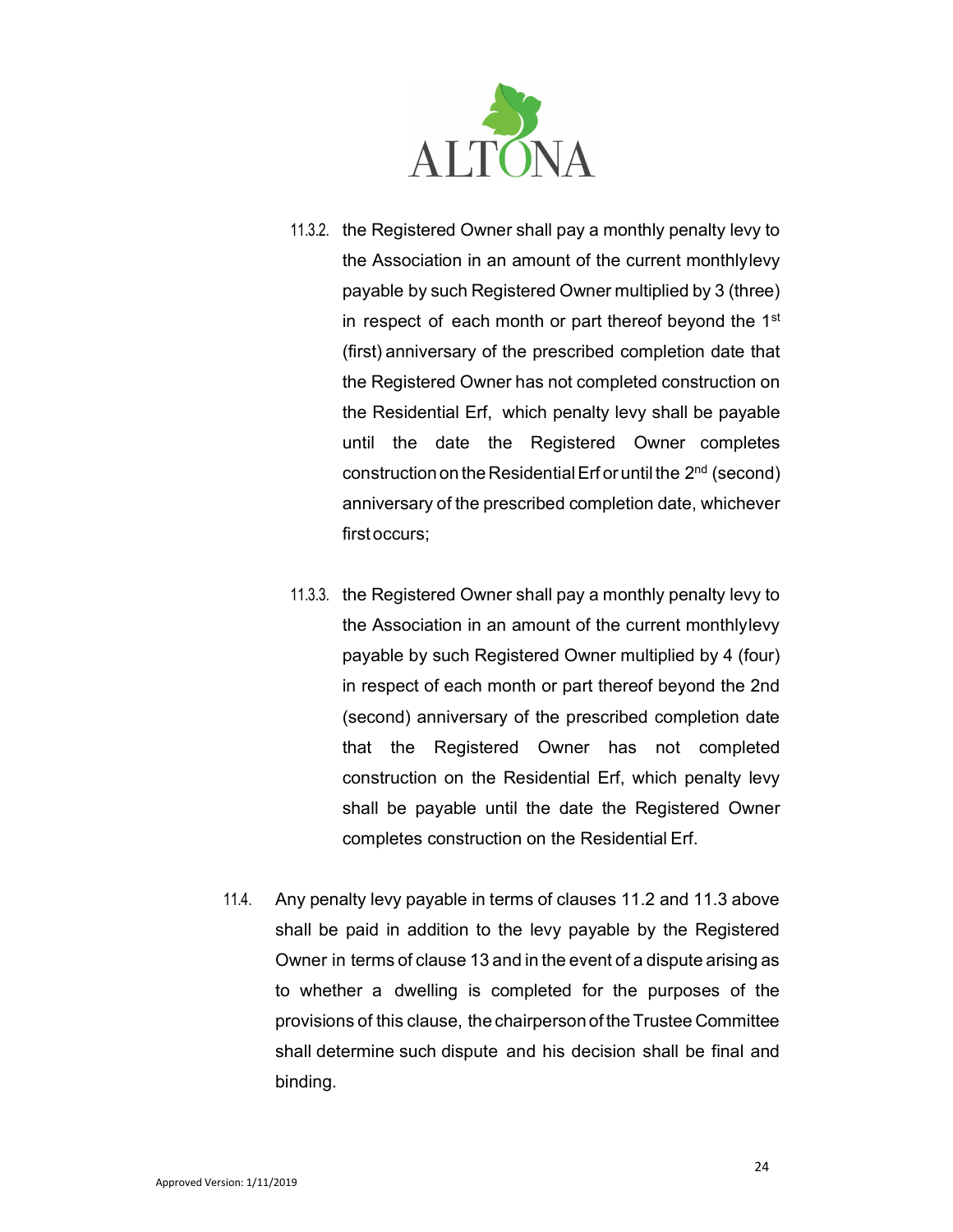

## 11.5. No Member shall be entitled to:

- 11.5.1. take occupation or allow any other person to take occupation of any building or part thereof erected upon his Single Residential Erf until such time as the local authority has issued a Certificate of Occupation in respect of such building. In the event that a Member should take occupation or allow occupation to be taken of his building or part thereof, without first obtaining a Certificate of Occupation from the local authority, then and in such event the Association shall be entitled, without prejudice to any other rights that it may have, to have the Member and/or all persons occupying the building or part thereof, evicted therefrom or to refuse the Member and/or all persons occupying the building or part thereof access to the Development.
- 11.6. The provisions of this clause 11 shall not be applicable in relation to any of the works to be undertaken by the Developer on any of the Residential Erven.

## 12. VERGES AND DRIVEWAYS

- 12.1. The Registered Owner of each Residential Erf shall at such owner's cost contract and maintain:
	- 12.1.1. the driveway between the boundary of such Residential Erf and the road;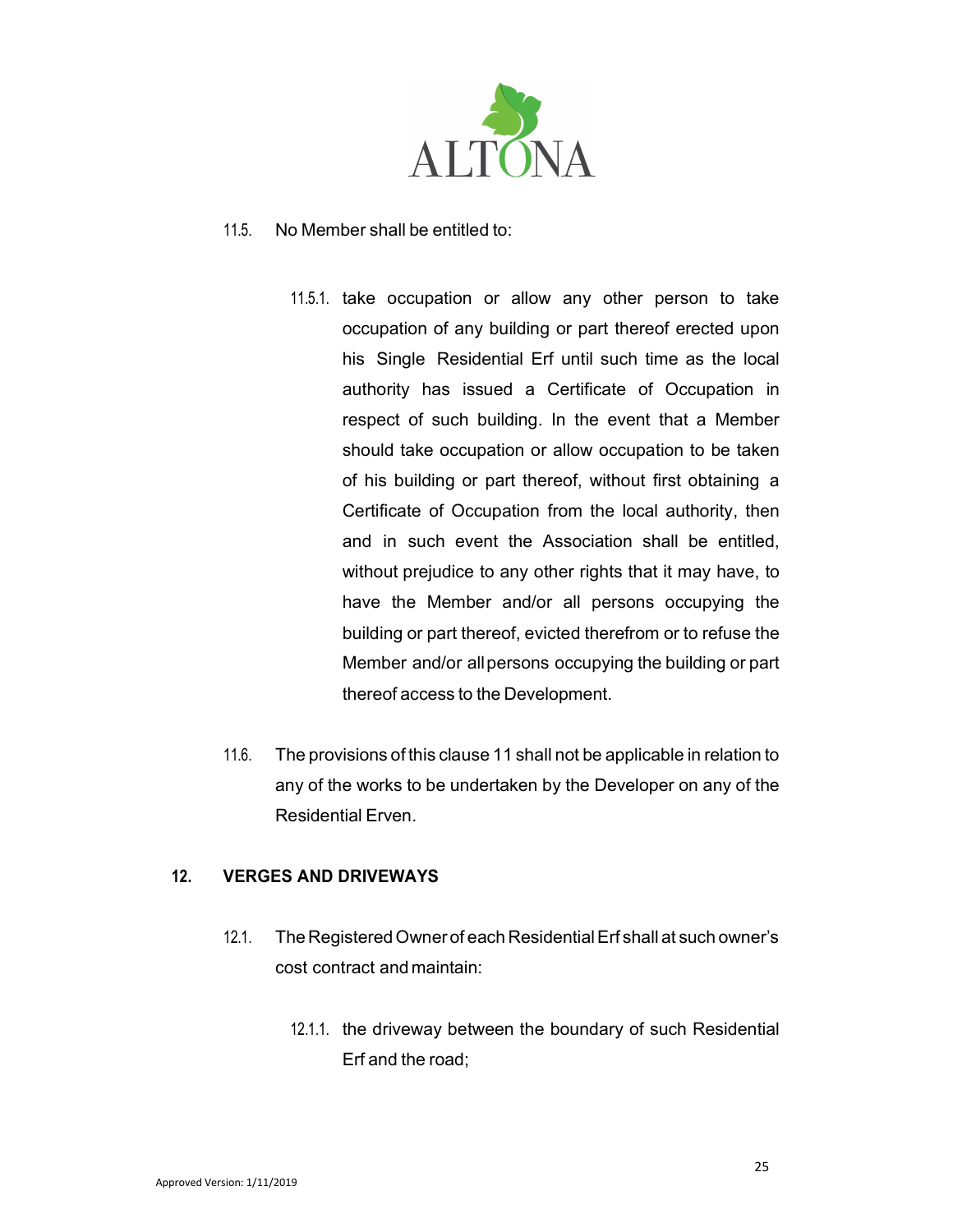

12.1.2. the landscaping, grass, plants and flowers on the verge between the boundary of such owner's Residential Erf and the road and/or any other adjacent Common Area in accordance with the Architectural and Landscape Design Guidelines;

and shall at all times keep the driveway and the verge in a clean, neat and tidy condition.

12.2. The Registered Owner of a Residential Erf shall be obliged to landscape the verge between the boundary of such Residential Erf and the road and/or any other adjacent Common Area within 1 (one) year of the date of the issuance of a Certificate of Occupation by the local authority.

## 13. GENERAL SERVICES CONDITIONS

13.1. Registered Owners of Residential Erven shall without compensation be obliged to allow, electricity, telephone and television cables and/or wires, and main and/or other water pipes and foul sewers and storm water pipes, ditches, and channels of any other Residential Erven to be conveyed across the relevant Residential Erf concerned and shall furthermore without compensation be obliged to allow surface installations such as street lights, mini substations, meter kiosks and service pillars to be installed thereon if considered necessary by the Association in such manner and position as may from time to time be reasonably required, this shall include the right of access to the Residential Erf at any reasonable time for the purpose of constructing, altering, removing or inspection of any works connected with the above.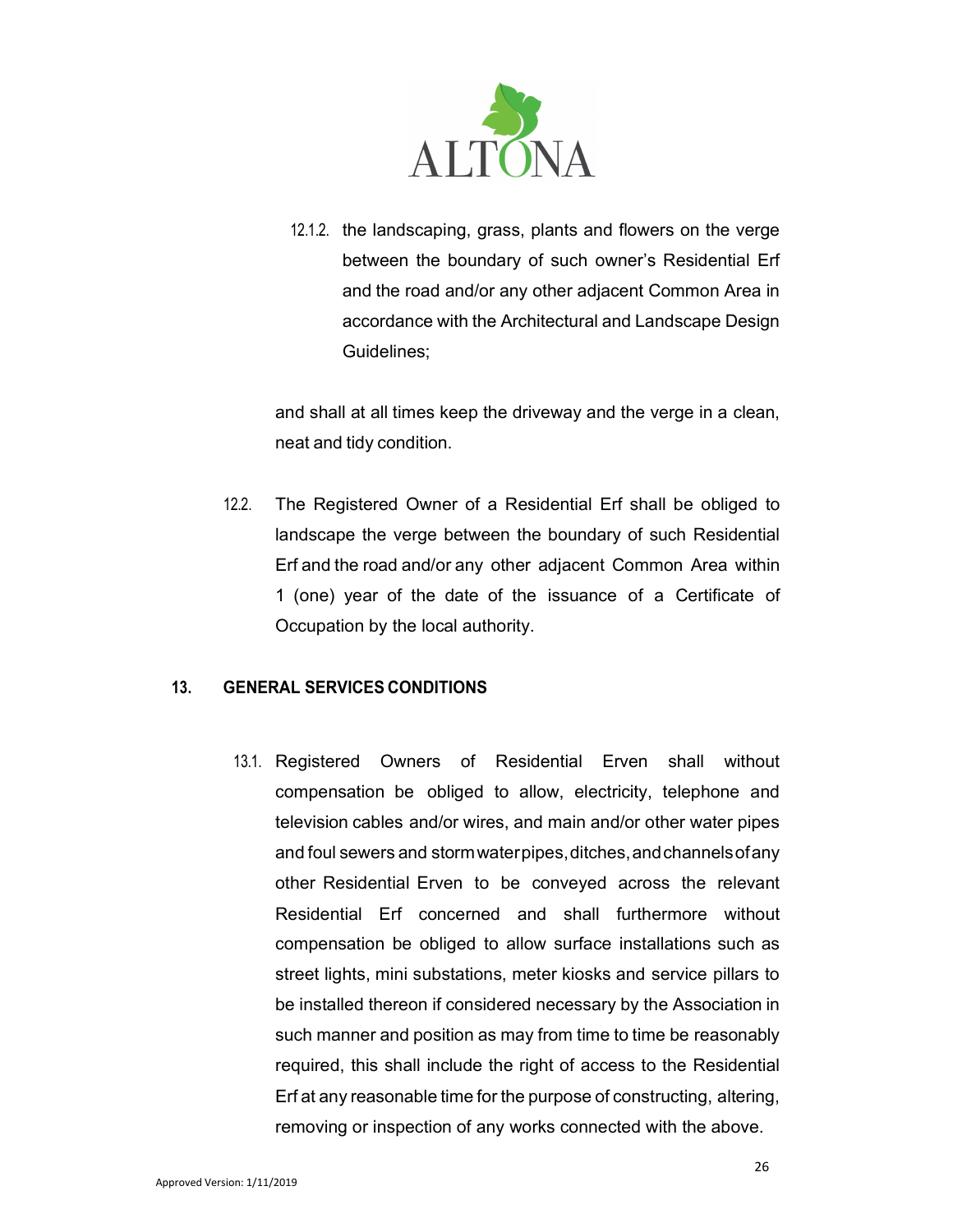

- 13.2. Registered Owners of Residential Erven shall be obliged, without compensation to receive such material or permit such excavations on the Residential Erf as may be required to allow use of the full width of an abutting street and provide a safe and proper slope to its bank necessitated by differences between the level of the street as finally constructed and the level of the Residential Erf, unless the Registered Owner elects to build retaining walls to the satisfaction of and within a period to be determined by the Association.
- 13.3. Registered Owners of Residential Erven shall be obliged, without compensation to maintain every part of any retaining wall, roof, pipe, gutter, wiring or other structure or thing as is common to such Residential Erf and any other Residential Erf.
- 13.4. Registered Owners of Residential Erven shall be obliged, without compensation to permit access to such Residential Erven for the purpose of maintaining, cleaning, renovating, repairing, renewing, altering and adding to any wall, roof, pipe, gutter, wiring or other structure or thing, and shall not do anything which will prevent or hinder any such access or work from being done.
- 13.5. Registered Owners of Residential Erven shall be obliged not to make any alterations or additions to or demolish any part of the buildings erected on the property, including boundary walls and fences, or change the exterior colour scheme or materials of such buildings without the written consent of the Association, nor shall they permit the exterior of the building to deteriorate and become untidy or dirty.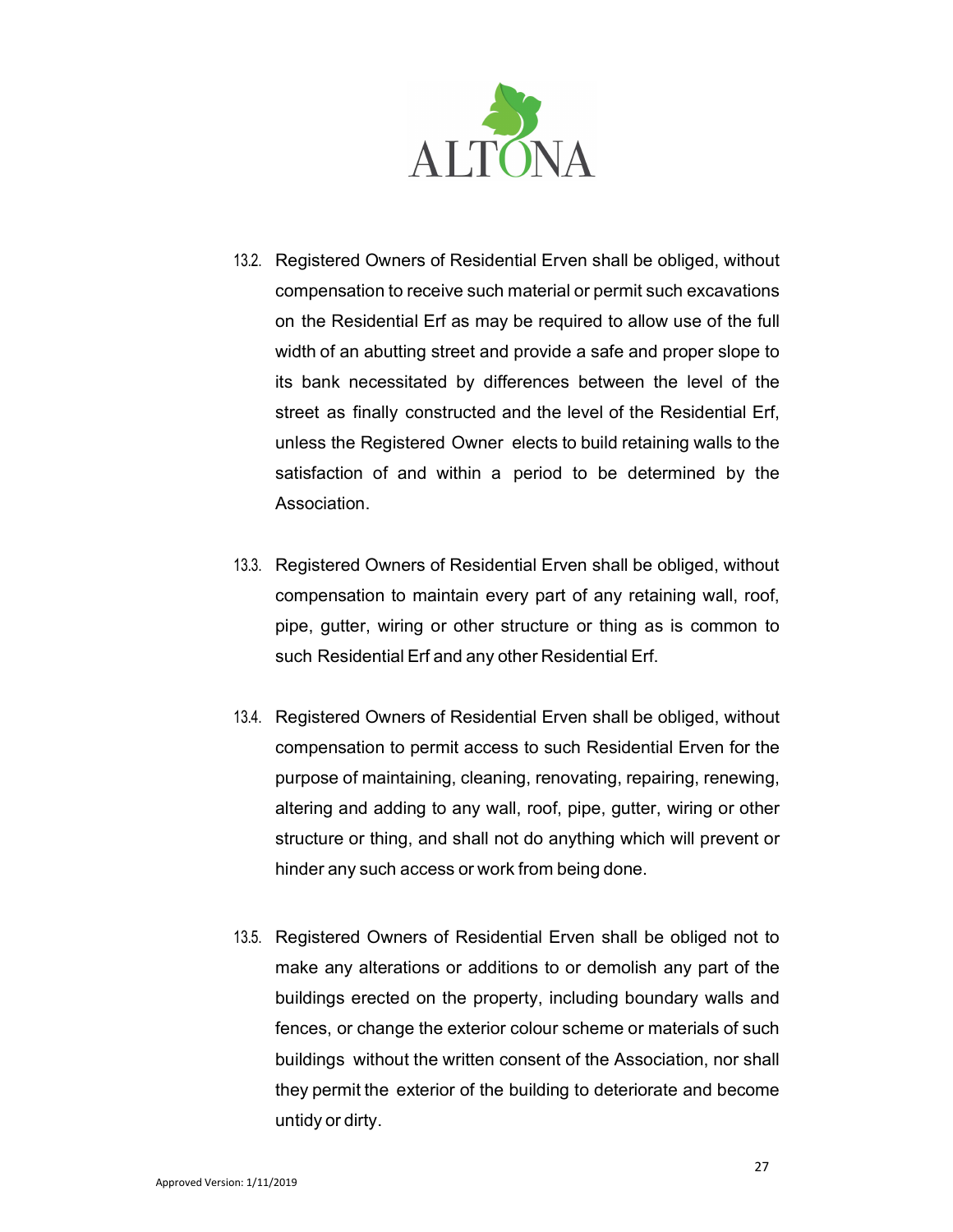

13.6. Any Members having overland stormwater escape routes situated on their property shall be obliged to keep these areas free of all obstruction.

#### 14. LEVIES

- 14.1. The Trustee Committee shall from time to time, impose levies upon the Members and the Developer for the purpose of meeting all the expenses which the Association has incurred, or which the Trustee Committee reasonably anticipates the Association will incur in respect of:
	- 14.1.1. maintenance, repair, further improvement (following the initial development), and keeping in order and condition of the Common Areas, including specifically landscaping, entrance gate house and refuse room, all township services, sewage treatment and the security systems to be installed on the Common Areas; and/or
	- 14.1.2. payment of all rates and other charges payable by the Association in respect of the Common Areas, if any, and/or for the services rendered to it;
	- 14.1.3. payment of all expenses necessarily or reasonably incurred in connection with the management of the Association, the Common Areas and the Association's affairs (including its obligations arising in terms of this Constitution); and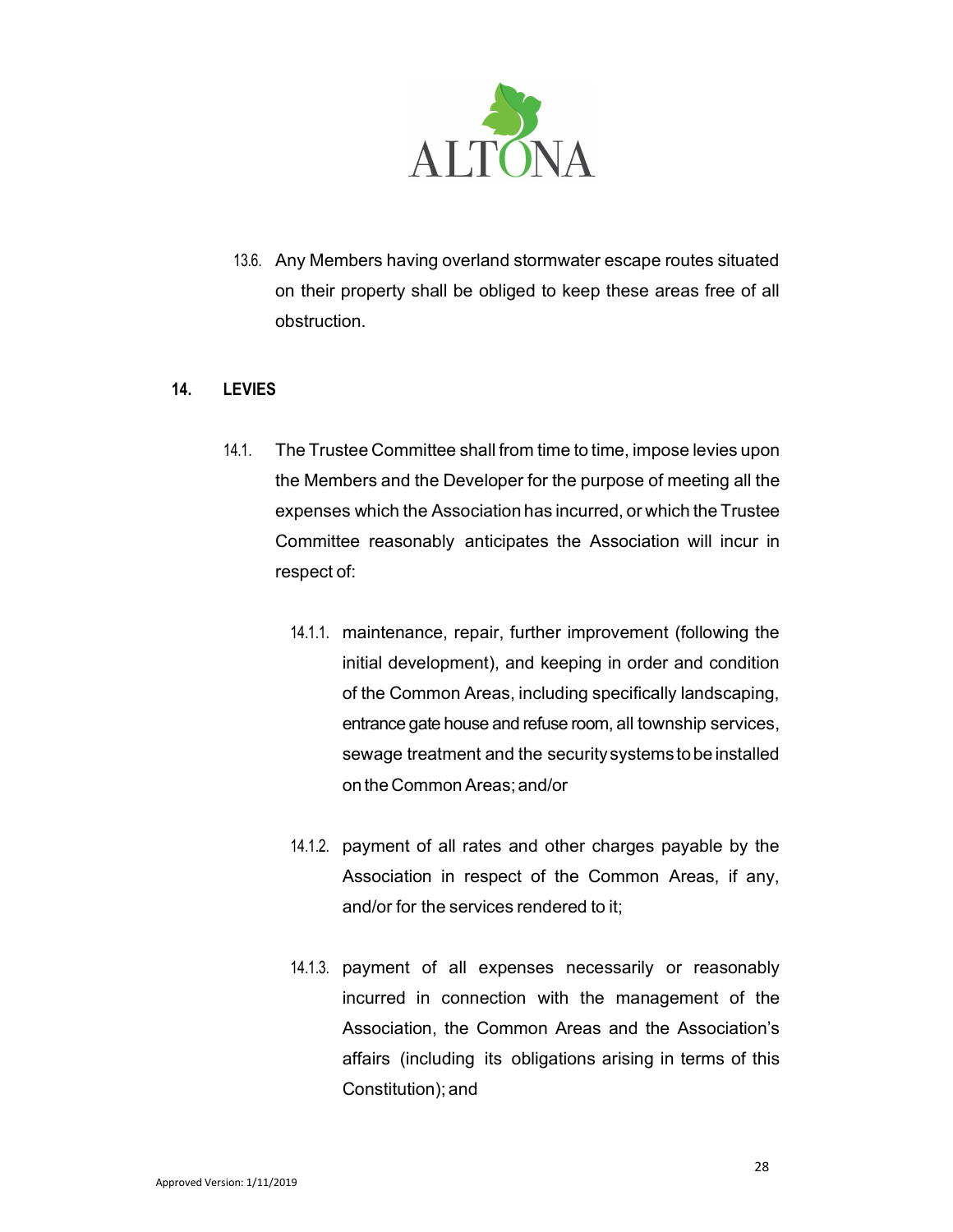

- 14.1.4. any reserves which the Trustee Committee may deem necessary.
- 14.2. In calculating levies, the Trustee Committee shall take into account income and other revenues if any, earned by the Association.
- 14.3. The Trustee Committee shall estimate the amount which shall be required by the Association to meet the expenses during each year, together with such estimated deficiency, if any, as shall result from the preceding year, and shall determine a levy payable by the Members and the Developer equal to or as near as is reasonably practical to such estimated amount. The Trustee Committee may include in such levies an amount to be held in reserve to meet anticipated future expenditure not of an annual nature. Every such levy shall be payable by equal monthly instalments due in advance on the first day of each and every succeeding month of such year.
- 14.4. The Trustee Committee, may from time to time, impose special levies upon the Members and the Developer in respect of all such expenses as are mentioned in clause 14.1 (which are not included in any estimate made in terms of clause 14.2), and such levies may be made in the sum or by such instalments and at such time or times as the Trustee Committee shall think fit.
- 14.5. Any amount due by a Member or the Developer by way of a levy shall be a debt due by such party to the Association. The obligation of a Member to pay a levy shall cease upon such Member ceasing to be Member of the Association, without prejudice to the Association's right to recover arrear levies. No levies paid by a Member shall under any circumstances be repayable by the Association upon such Member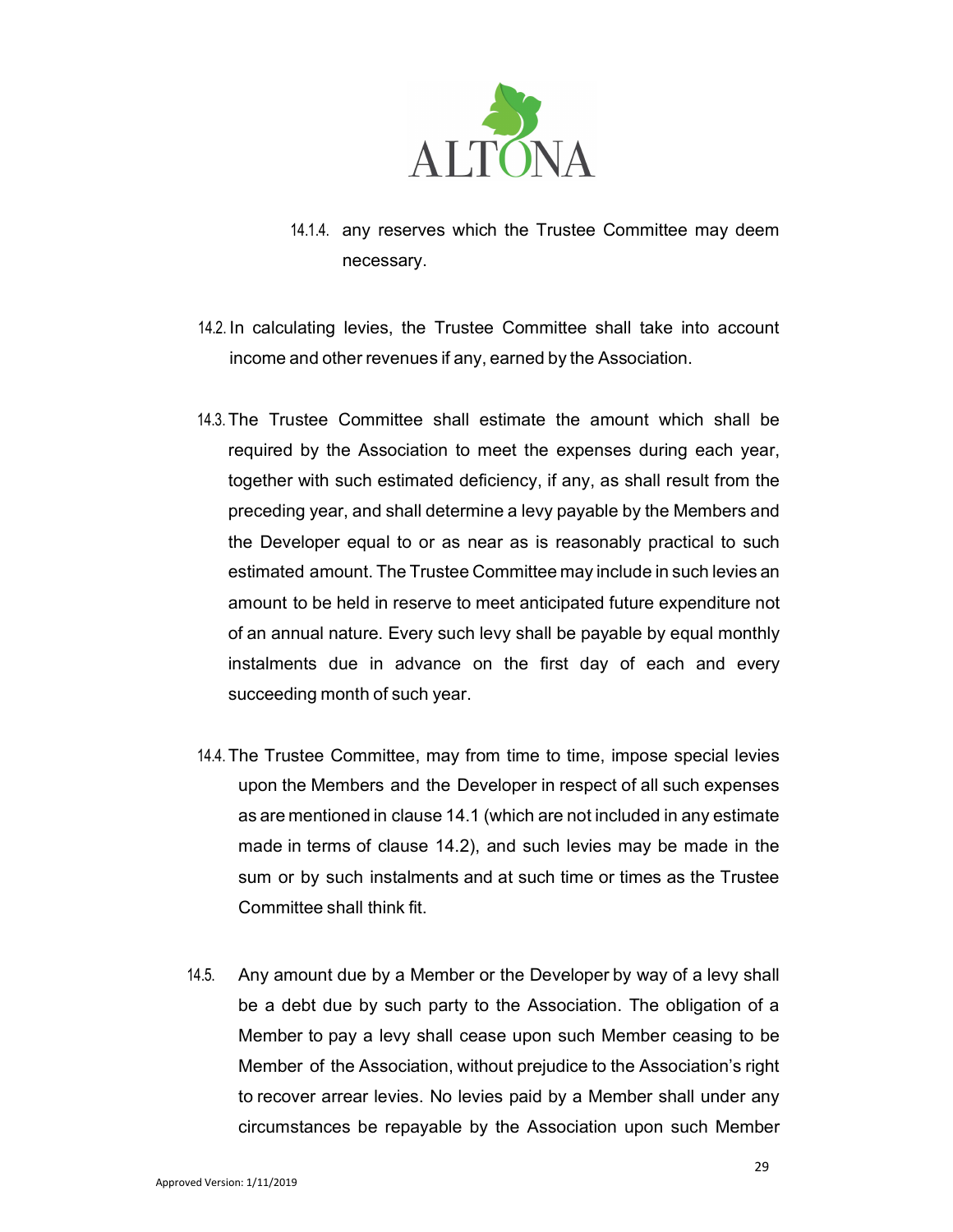

ceasing to be a Member. A Member's successor-in-title shall be liable as from the date upon which he or she becomes a Member pursuant to the transfer to pay the levy attributable thereto.

- 14.6. A Member shall make payment of the monthly levies by virtue of debit order drawn on the member's banker.
- 14.7. The Developer shall be liable for the levies (excluding any contributions to reserves as contemplated in clause 14.1.4) in respect of unsold erven owned by the Developer in a phase or sub-phase of the Development that have been made available for sale. The Developer's aforesaid obligation to pay levies shall only be in respect of unsold erven that have been made available for sale and shall commence once the subject erven have been serviced and are transferable to third parties.
- 14.8. The Trustee Committee shall at all times ensure that the maintenance and control of the Common Areas and the expenditure incurred in respect thereof is carried out in a manner which is fair and equitable to all the Members of the Association as well as the Developer.
- 14.9. No Member shall be entitled to any of the privileges of membership, including voting at any meeting, unless and until he shall have paid all levies and any other sum (if any) which shall be due and payable to the Association by such Member.
- 14.10. Where:
	- 14.10.1. 2 (two) or more Erven have been consolidated, levies shall be payable in respect of each such Erf as they existed prior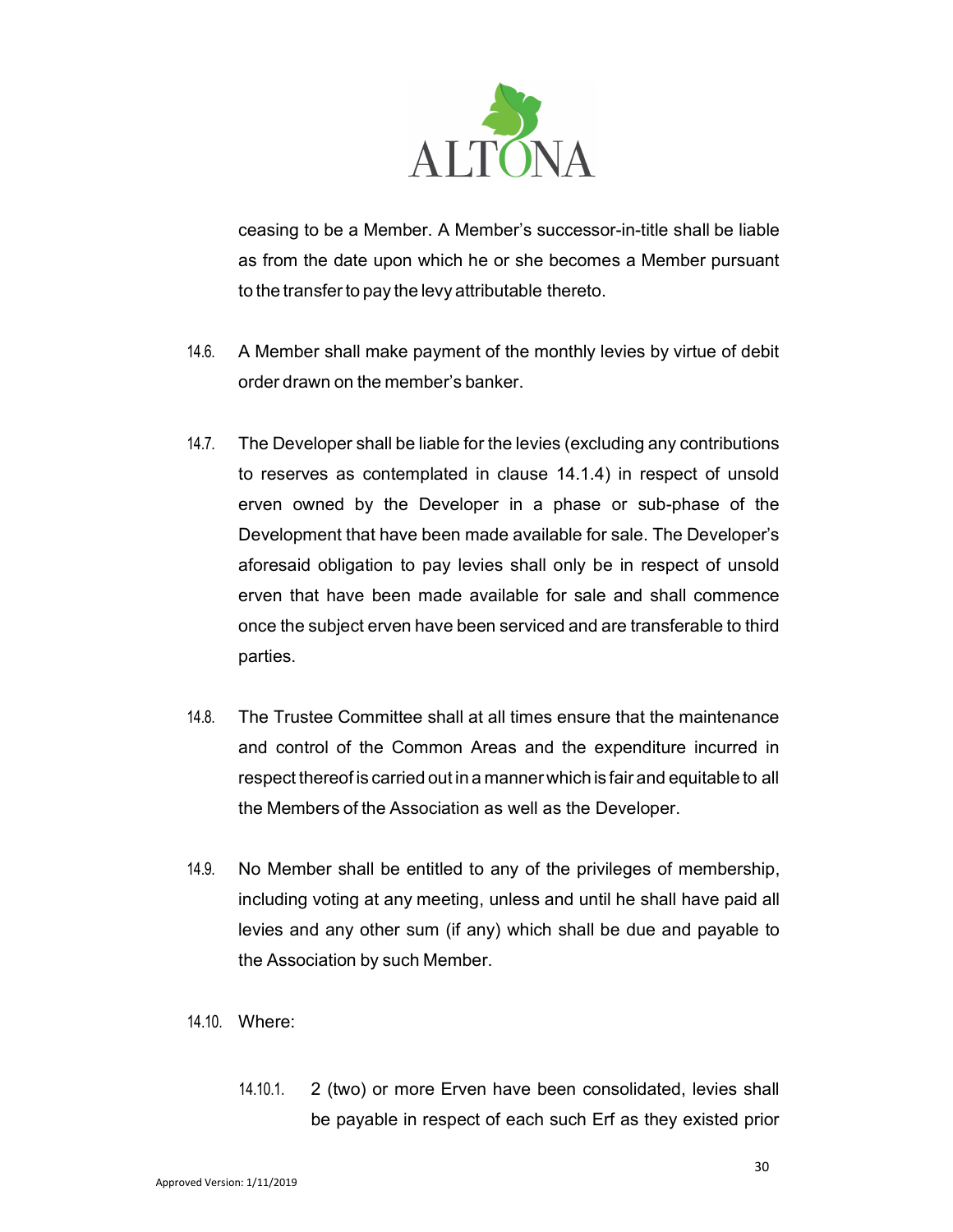

to consolidation and as if such consolidation had not occurred; and

14.10.2. an Erf has been subdivided into 2 (two) or more portions, levies shall be payable in respect of each new erf which comes into existence as a result of such subdivision.

#### 15. DEALING WITH THE COMMON AREAS

- 15.1. After transfer to the Association, neither the whole nor any portion of the Common Areas shall be:
	- 15.1.1. sold, subdivided or transferred; or
	- 15.1.2. mortgaged;

without the approval of the Members by way of a Special Resolution.

- 15.2. The Association is hereby empowered to take transfer and shall take title to the Common Areas at no consideration as soon as is legally possible. In this regard the Developer or the Chairperson of the Association shall be entitled to sign any documents that may be required to enable the registration of transfer of the Common Areas in the name of the Association.
- 15.3. The Association acknowledges that the Local Authority shall not be responsible for, and the Association shall be solely responsible for the care, repair, maintenance, cleaning, upkeep, improvements and proper control of the Common Areas, all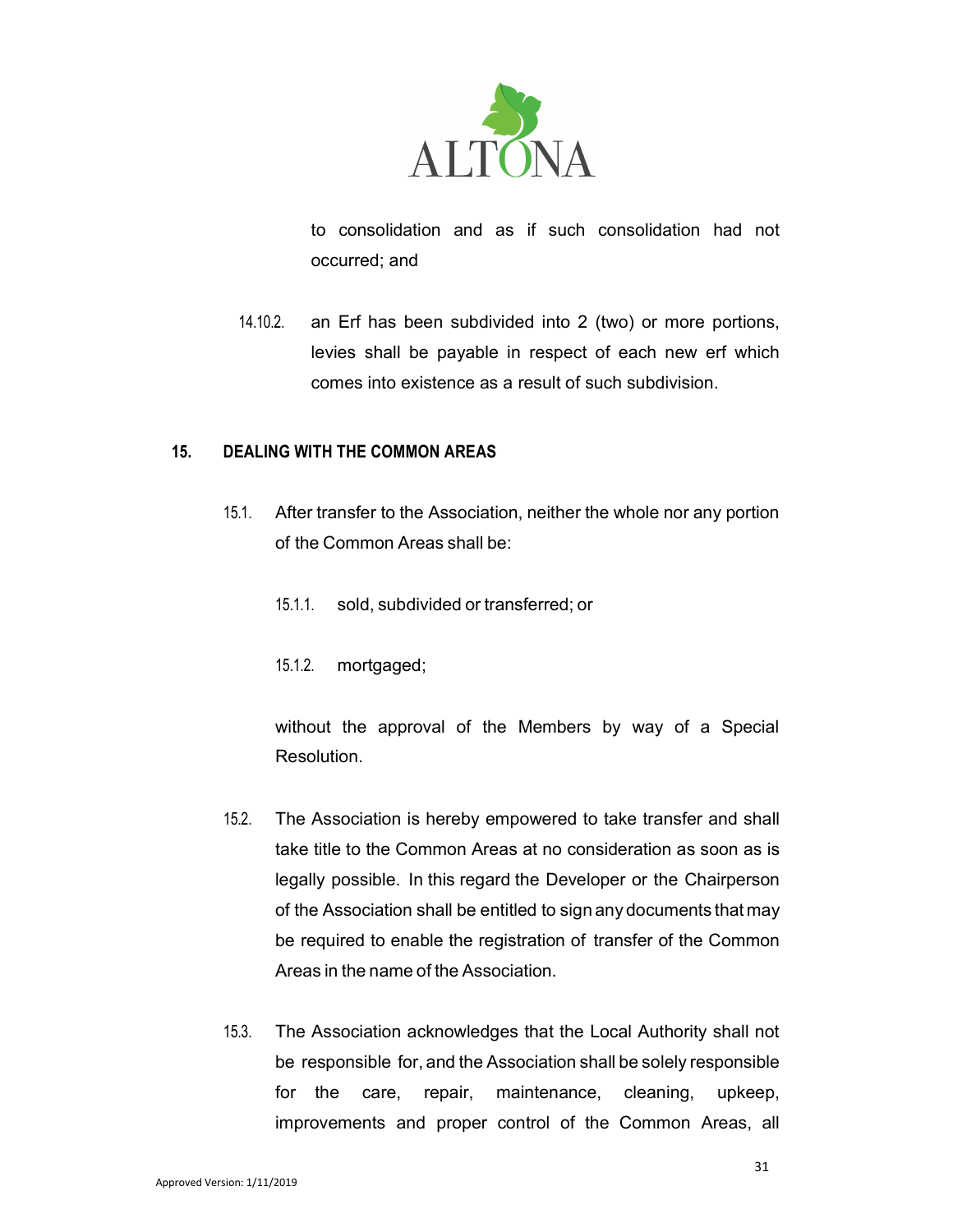

services therein (other than services provided and/or maintained by the Local Authority, if any) and all amenities and improvements located or to be located on or within the Common Areas.

## 16. SERVICES

With effect from the date upon which the Association is created in terms of clause 3, the obligation to maintain and repair Services shall pass from the Developer to the Association, together with all statutory and/or contractual guarantees to which the relevant contractor is bound.

## 17. CONTRACTS AND REGULATIONS

- 17.1. Subject to any restrictions imposed or directions given at a general meeting of the Association and subject to the conditions imposed by the Local Authority in approving the rezoning and subdivision of the Land, the Trustee Committee may from time to time:
	- 17.1.1. make regulations governing, inter alia:
		- 17.1.1.1. the management of the Development;
		- 17.1.1.2. the Members' rights of use and enjoyment of the Common Areas;
		- 17.1.1.3. the external appearance of and the maintenance of the Common Areas and the building or other improvements erected on the Common Areas;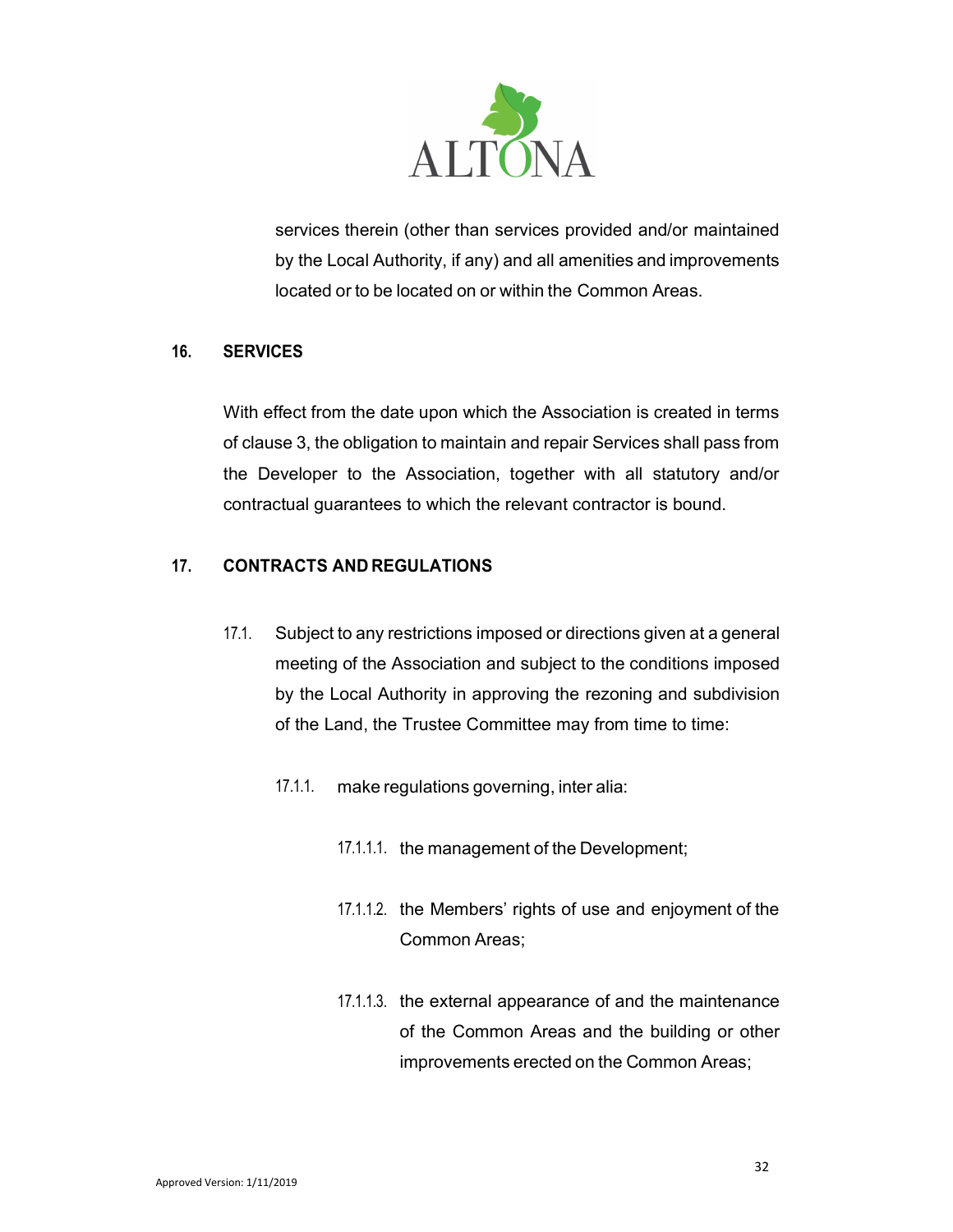

- 17.1.1.4. the erection of any buildings and/or structures of any nature whatsoever, and the alteration, modification and renovation to such buildings and/or structures on Erven, subject always to the Architectural and Landscape Design Guidelines and the requirements of the Local Authority;
- 17.1.1.5. compliance with the Architectural Design and Landscape Guidelines;
- 17.1.1.6. the conduct of Members generally;
- 17.1.2. enter into agreement(s) with the local authorities governing the matters set out in clause 17.1 and any other incidental matters;
- 17.1.3. enter into agreement(s) with the Local Authority and other parties for the provision of Services on the Development.
- 17.1.4. impose fines and/or penalties which it considers appropriate in its sole discretion against Members who are in default of any of their obligations in terms of this Constitution and/or any applicable rules of the Association, including the terms of payment of such fines and/or penalties and/or making such fines and penalties known to Members.
- 17.2. The Trustee Committee (on behalf of the Association) shall monitor and enforce compliance by the Registered Owners and by the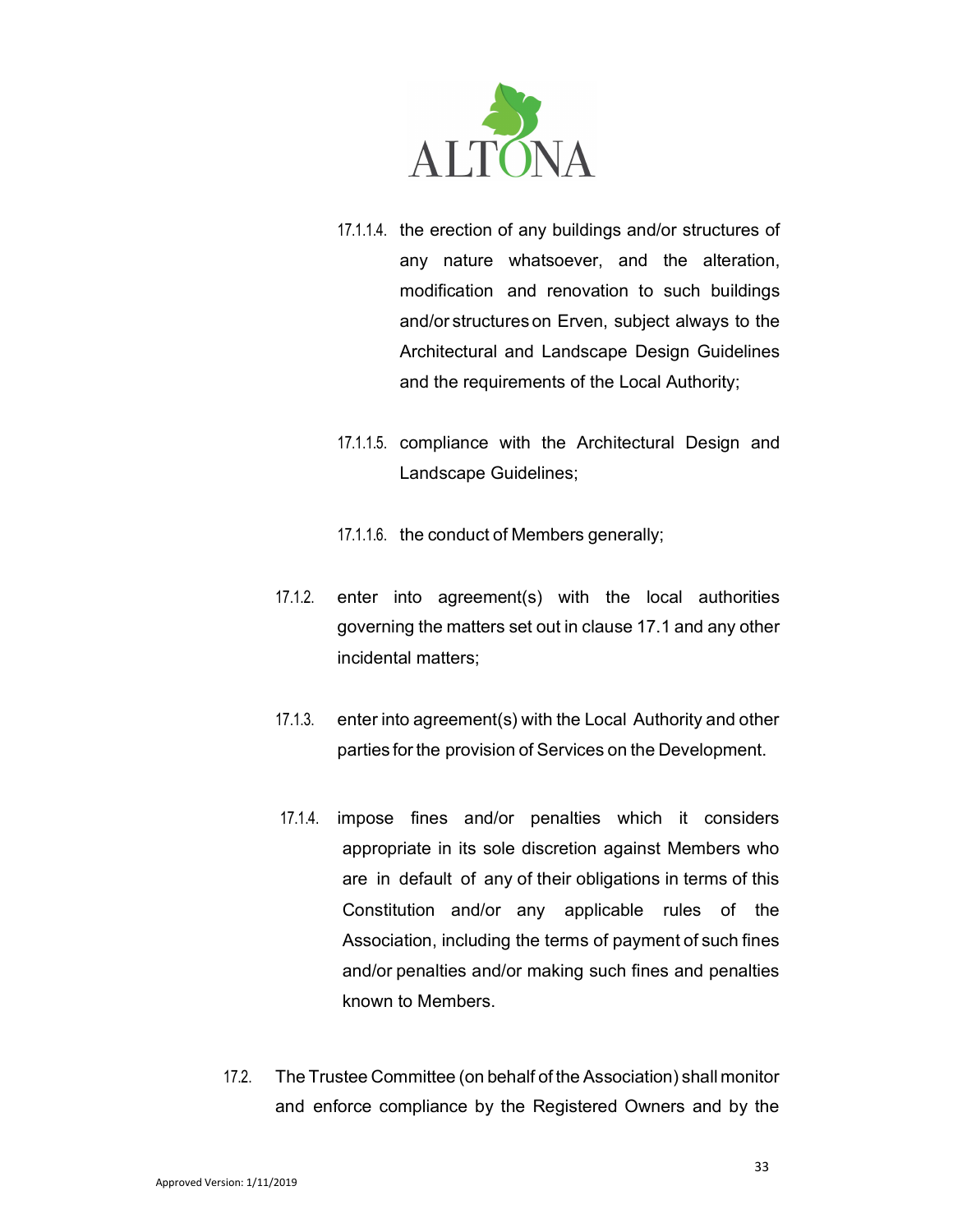

Association with the Architectural and Landscape Design **Guidelines** 

- 17.3. Each Member shall be obliged to comply with:
	- 17.3.1. the provisions of this Constitution;
	- 17.3.2. the Architectural and Landscape Design Guidelines and any other design guidelines imposed in terms of clause 9.2 above;
	- 17.3.3. any regulations made in terms of clause 17.1.1;
	- 17.3.4. any agreements referred to in clauses 17.1.2 and 17.1.3 above insofar as those agreements either directly or indirectly impose obligations on him;
	- 17.3.5. pay such fines as may be imposed in terms of clause 17.1.4 above.
- 17.4. Each Member undertakes to the Developer and the Association that he shall not object to any application for land use rights, including but not limited to an application for rezoning of the Development.
- 17.5. All officials, employees and contractors employed by the Association, the Local Authority, any public service company and the Developer shall, at all times, have reasonable access to the Erven and the Common Areas for purposes of inspecting and/or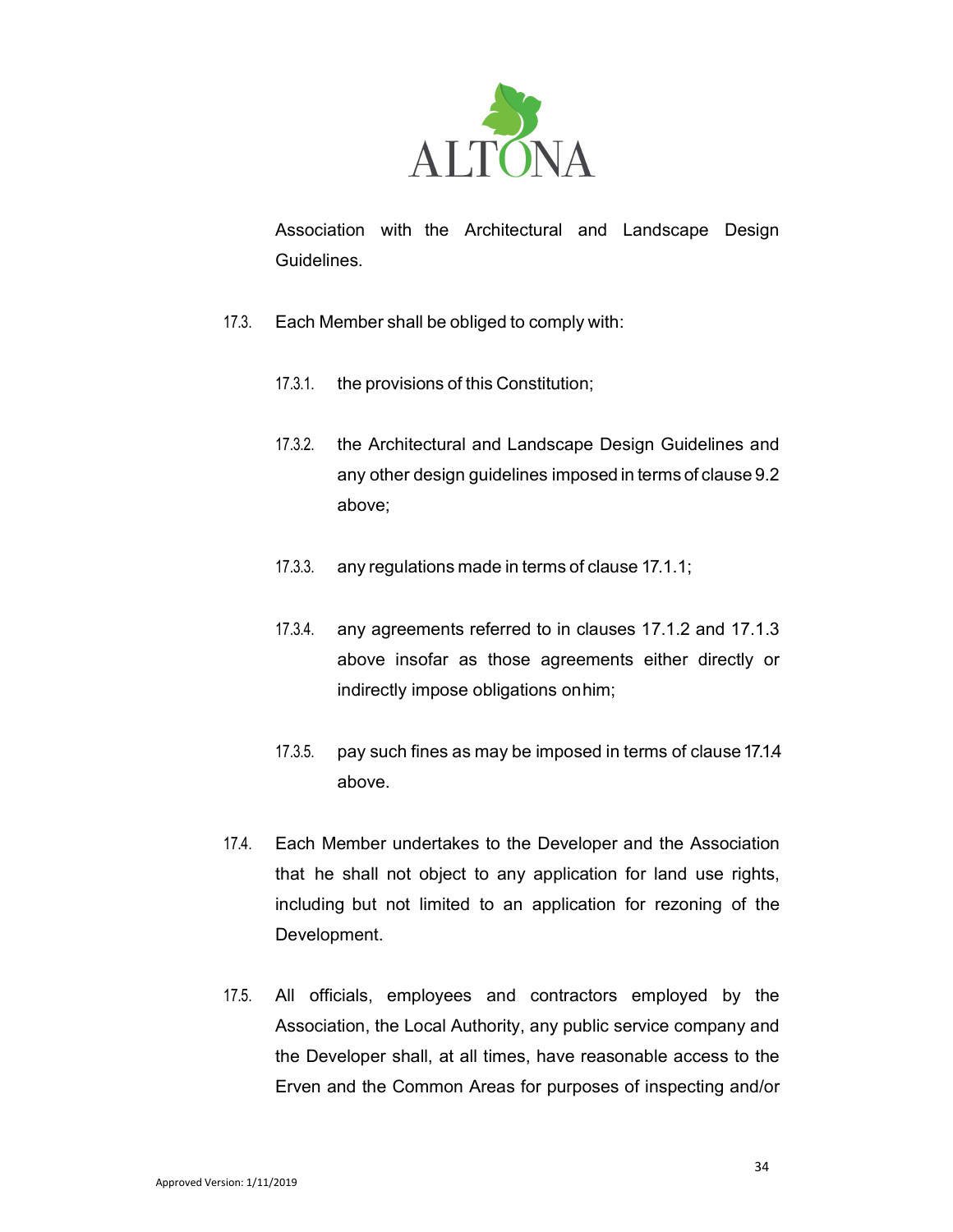

maintaining all Services supplying and/or traversing any part thereof.

## 18. ASSOCIATION MANAGER

- 18.1. During the Development Period, the Developer shall be entitled to appoint an Association Manager to manage the affairs of the Association. It shall be within the absolute discretion of the Developer to determine the terms and conditions of the appointment of such a manager, including the fees and/or remuneration payable.
- 18.2. Any fees and/or remuneration payable to the Association Manager shall be paid by the Association and not the Developer.
- 18.3. The appointment of the Association Manager may extend beyond the Development Period, provided that the Developer shall endeavour to procure, when making such appointment, that the appointment may, if so required by the Association at a general meeting, and subject to the requirements of the law, be terminated on reasonable notice after the end of the Development Period.
- 18.4. After the Development Period, the Association shall be responsible for the appointment of any successive Association Managers, it being contemplated that the affairs of the Association shall at all times be entrusted to a professional manager with appropriate executive powers so as to conform to the requirements of good corporate governance.
- 18.5. Subject to this Constitution, and the terms of his appointment, the Association Manager shall manage and control the business and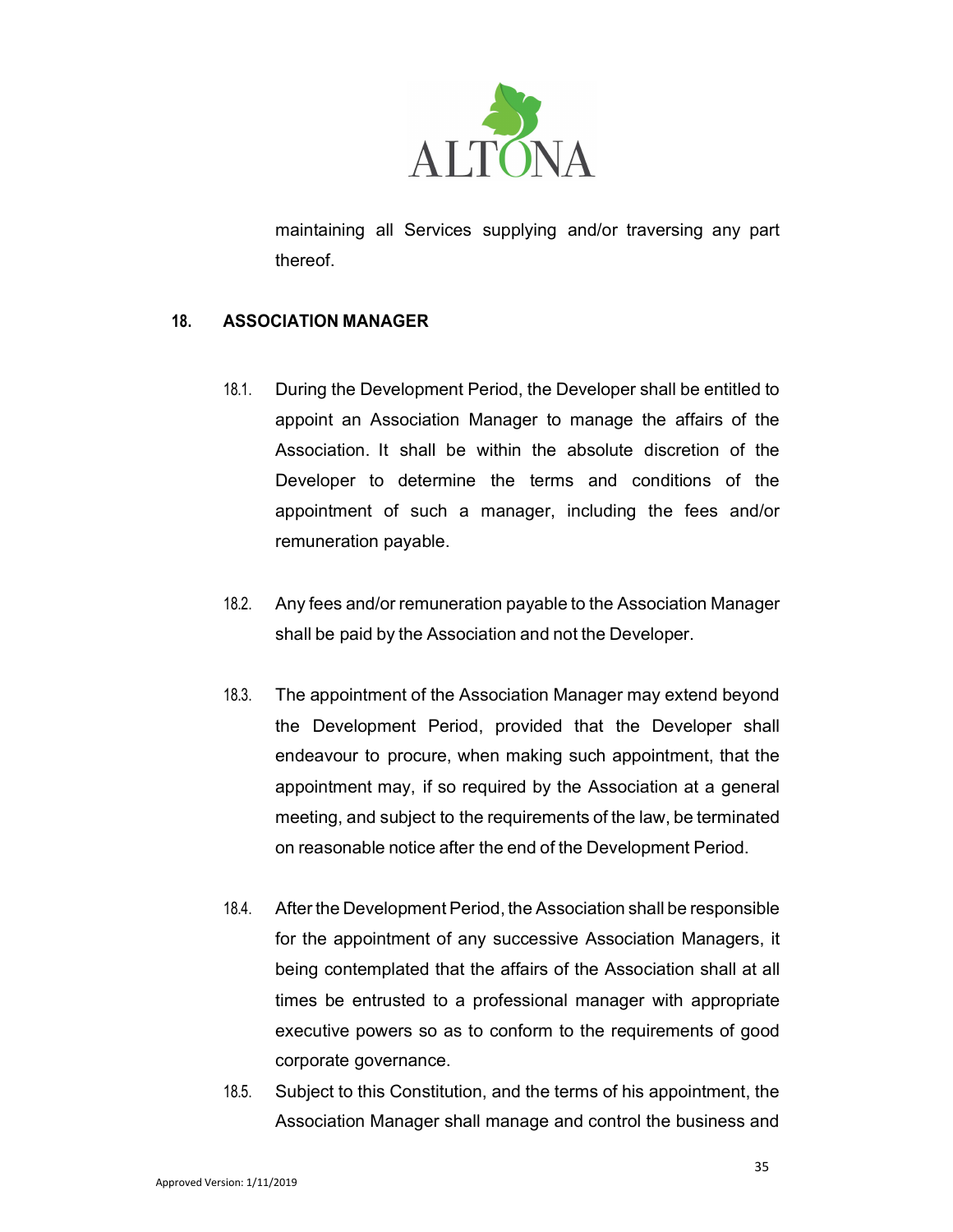

affairs of the Association under instruction and guidance of the Trustee Committee.

#### 19. BREACH

- 19.1. Should any Member:
	- 19.1.1. fail to pay on due date any amount due by that Member in terms of this Constitution or any regulation made in terms of this Constitution and remain in default for more than 7 (seven) days after being notified in writing to do so by the Trustees Committee; or
	- 19.1.2. commit any other breach of the provisions of this Constitution or any regulation made in terms of this Constitution and fail to commence remedying that breach within a period of seven (7) days after the receipt of written notice to that effect by the Trustees Committee and complete the remedying of such breach within a reasonable time;

then and in either such event, the Trustees Committee shall be entitled on behalf of the Association, without prejudice to any other rights or remedies which the Trustees Committee or the Association or any other Member may have in law, including the right to claim damages:

19.1.3. to institute legal proceedings on behalf of the Association against such Member for payment of such overdue amount or for performance of his obligations in terms of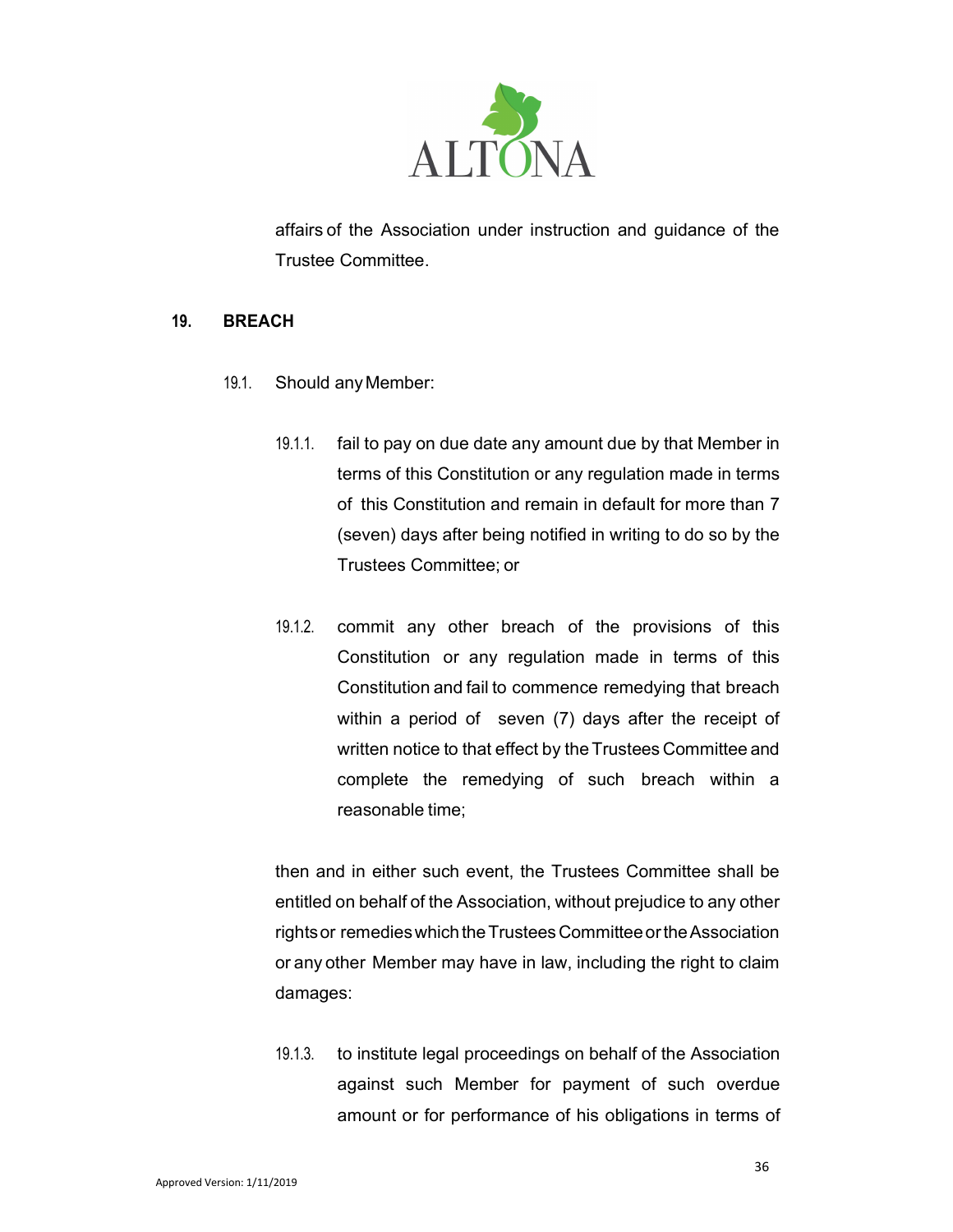

this Constitution or any regulation made in terms of this Constitution, as the case may be; or

- 19.1.4. in the case of clause. 19.1.2 to remedy such breach and immediately recover the total costs incurred by the Trustees or the Association in so doing from such Member.
- 19.2. Should the Trustees Committee institute any legal proceedings against any Member pursuant to a breach by that Member of this Constitution or any regulation, then without prejudice to any other rights which the Trustees Committee or the Association or any other Member may have in law, the Trustees Committee shall be entitled to recover from such member all legal costs incurred by the Trustees or the Association, including attorney/client charges reckoned on the non-litigious tariff recommended by the Law Society of the Cape of Good Hope (or its successors), tracing fees and collection commission.
- 19.3. Without prejudice to all or any of the rights granted to the Trustees Committee under this Constitution, should any Member fail to pay any amount due by that Member on due date, then such Member shall pay interest on the amount due calculated at the maximum rate of interest permissible by law, from the due date of payment until the actual date of payment of such amount (both dates inclusive).
- 19.4. In the event of any breach of the rules by the Members or any Member's household or his lessees, guests, visitors, invitees, employees, contractors and/or agents, such breach shall be deemed to have been committed by the Member himself, who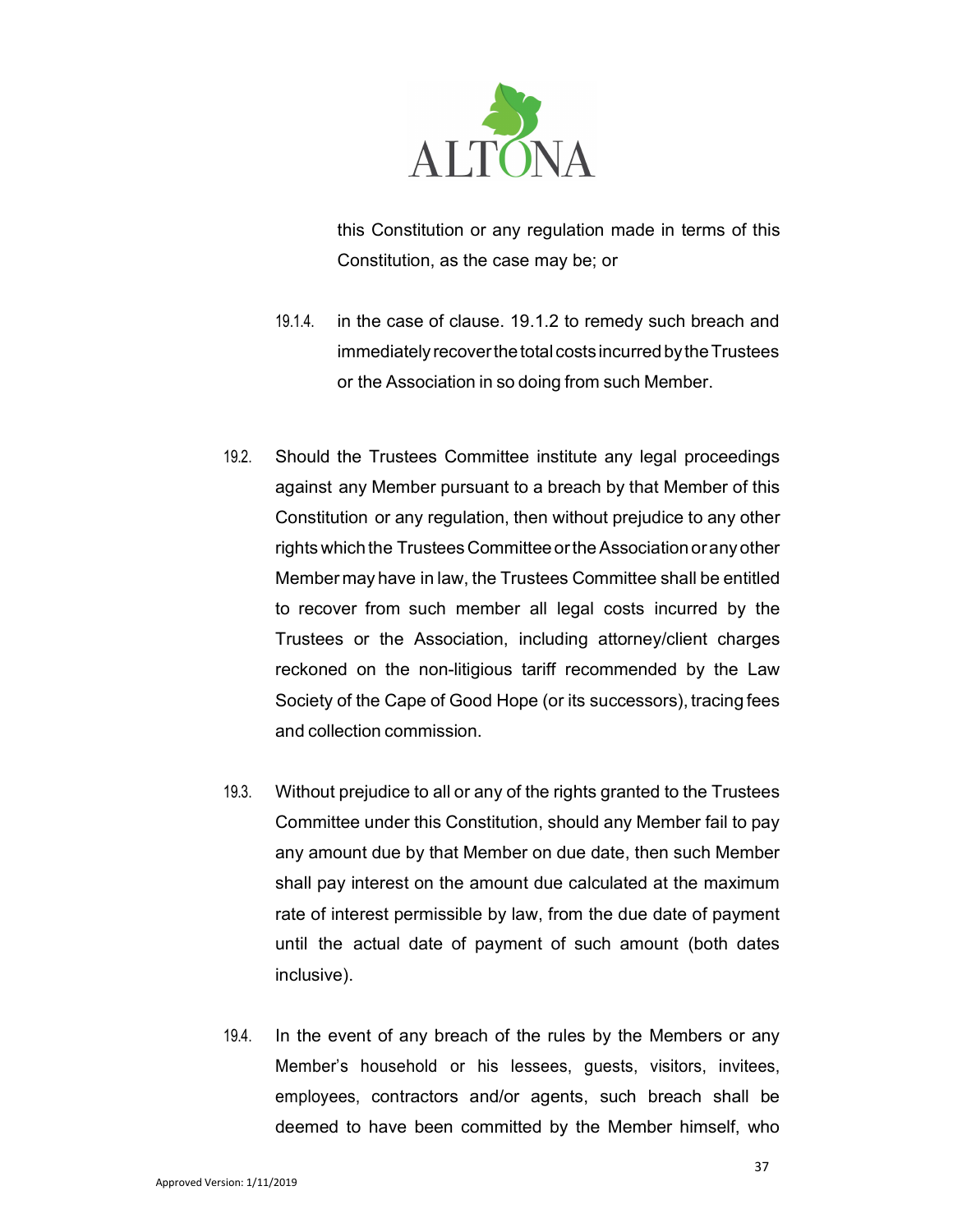

shall be jointly and severally liable with such wrongdoer to and in favour of the Association. However, without prejudice to the foregoing, the Trustees may take or cause to be taken such steps against the person actually committing the breach as they may in their discretion deem fit.

### 20. CESSATION OF MEMBERSHIP

No Member ceasing to be a Member of the Association for any reason shall, (nor shall any such Member's executor, curators, trustees or liquidators) have any claim upon or interest in the funds or other property of the Association, but this clause shall be without prejudice to the rights of the Association to claim from such Member any arrears of levies or other sums due from him to the Association at the time of his so ceasing to be a Member.

# 21. TRUSTEE COMMITTEE

- 21.1. The affairs of the Association shall be managed and controlled by a Trustee Committee consisting of not fewer than 3 (three) and not more than 9(nine) Members which shall consist of at least one representative elected from each of the following groups: -
	- 21.1.1. the Developer during the Development Period;
	- 21.1.2. the Single Residential Erven;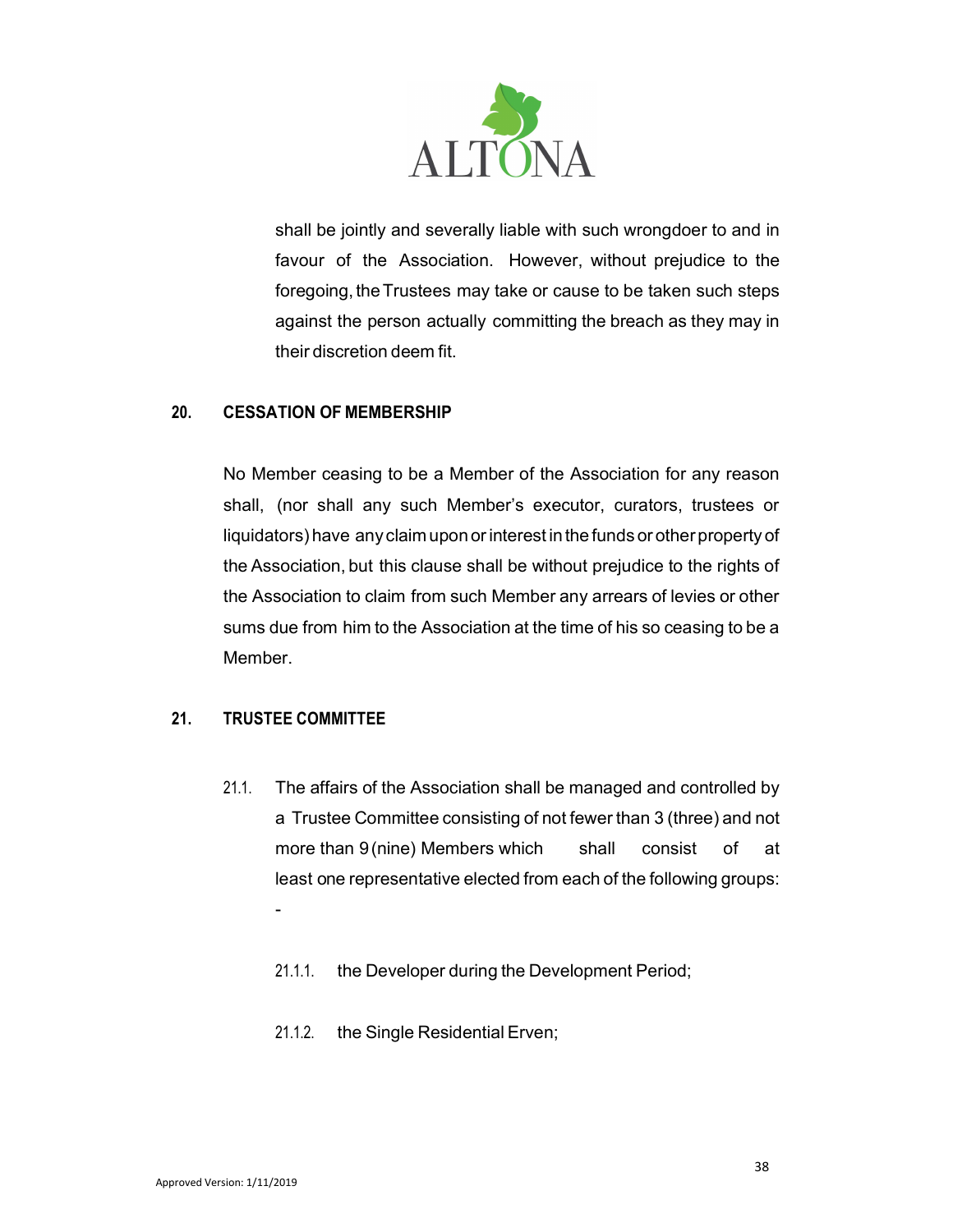

- 21.2. A Trustee shall be a Member or the spouse of a Member or an authorised representative of a Member where the Member is not a natural person.
- 21.3. The Trustees of the Association shall for the Development Period be divided into 2 (two) classes, namely Developer Trustees and Member Trustees. Upon expiry of the Development Period there shall only be Member Trustees.
- 21.4. During the Development Period, the majority of the Trustees may be appointed by the Developer and the remainder of the Trustees shall be appointed by the Members provided that after the Development Period, all Trustees shall be appointed by the Members.
- 21.5. Until the first Trustees of the Association are appointed, the Developer shall be entitled to carry out all the functions and duties of the Trustees in terms of this Constitution.

# 22. REMOVAL AND ROTATION OF TRUSTEE MEMBERS

- 22.1. Each Trustee, except for the Developer's Trustees, who shall not be required to rotate on an annual basis, shall continue to hold office until the next Annual General Meeting following his appointment or election, at which meeting each Trustee shall be deemed to have resigned from office as such, and shall be eligible for reelection to the Trustee Committee at such meeting. A Trustee shall be deemed to have vacated his office as such upon:
	- 22.1.1. his estate being sequestrated, whether provisionally or finally, or his surrendering his estate;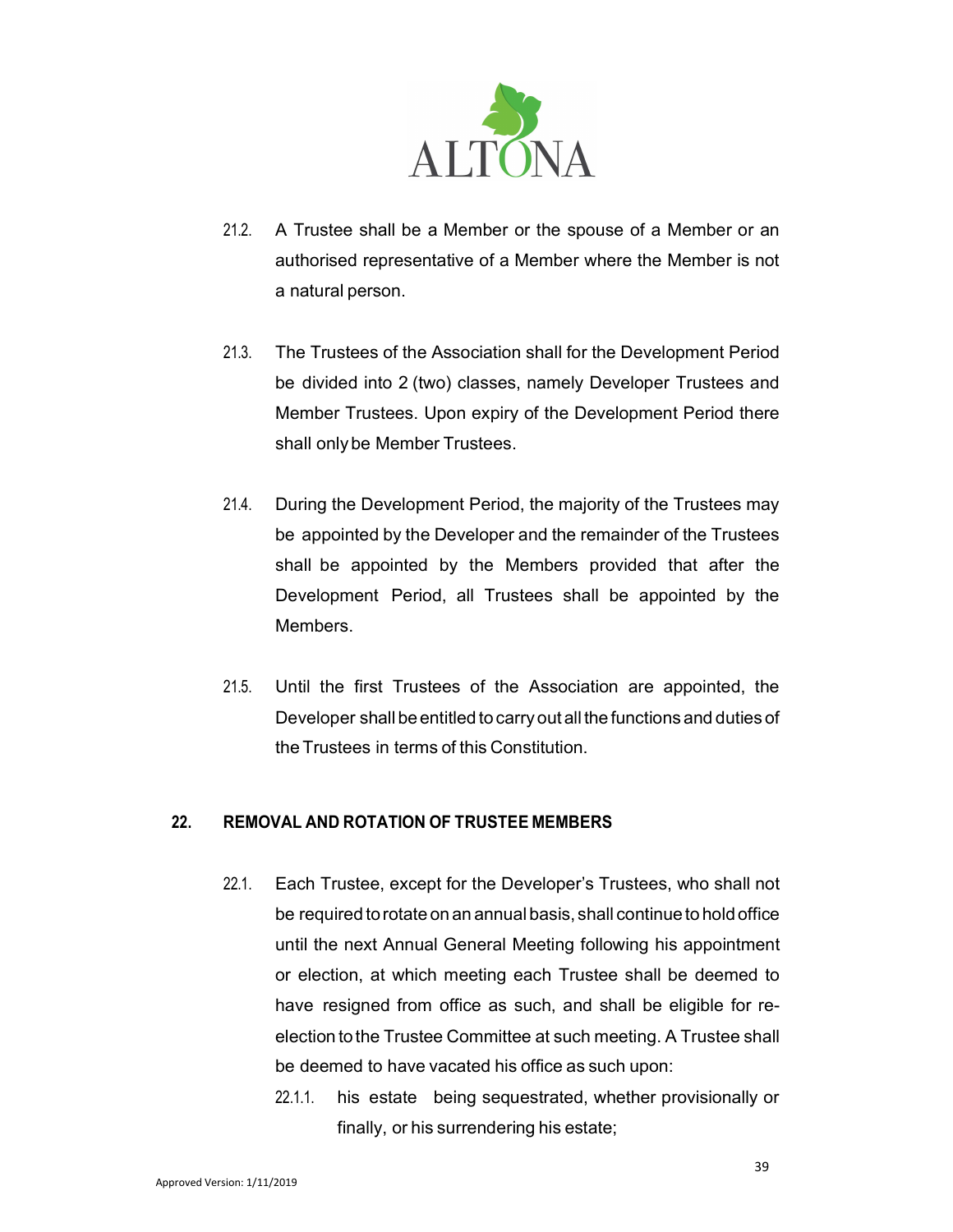

- 22.1.2. his making any arrangement or compromise with his creditors;
- 22.1.3. his conviction for any offence involving dishonesty;
- 22.1.4. his becoming of unsound mind or being found lunatic;
- 22.1.5. if he absents himself from 3 (three) consecutive meetings of the trustees without leave of absence;
- 22.1.6. his resignation from such office in writing delivered to the secretary;
- 22.1.7. his death;
- 22.1.8. his being removed from office by a Special Resolution of the Members;
- 22.1.9. him alienating his Erf;

provided that anything done in the capacity of a Trustee in good faith, by a person who ceases to be a Trustee, shall be valid until the fact that he is no longer a Trustee has been recorded in the Minute Book of the Trustee Committee.

22.2. Upon any vacancy occurring on the Trustee Committee prior to the next annual general meeting, the vacancy in question shall be filled by a person nominated by those remaining for the time being on the Trustee Committee. Whilst Developer Trustees are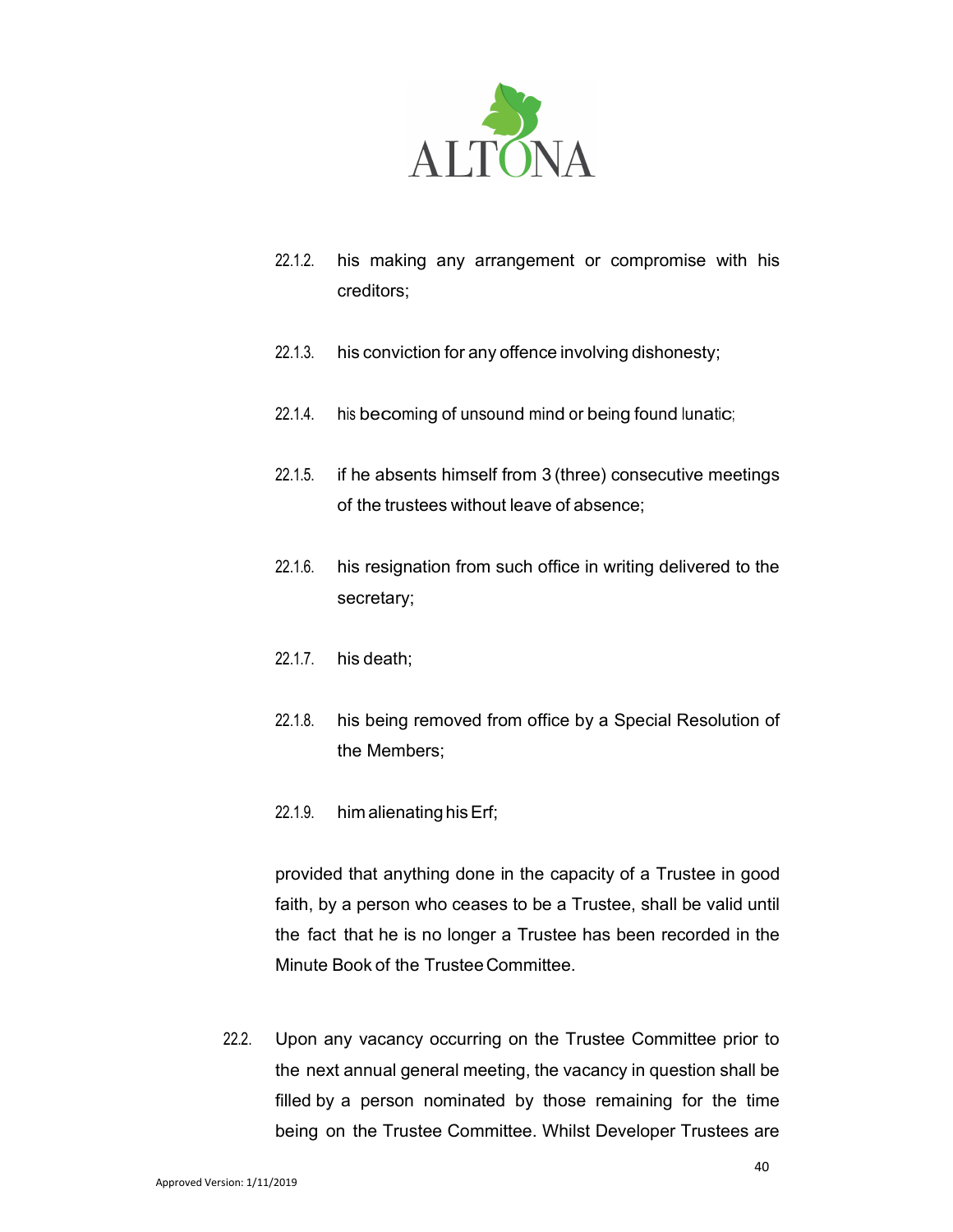

in office the remaining Developer Trustees shall nominate a person to fill any such vacancy in their numbers.

22.3. The Developer may at any time and from time to time remove and replace any Developer Trustee on written notice to the remaining Trustees.

# 23. OFFICE OF TRUSTEES

- 23.1. Subject to clause 23.2 below, the Trustees shall appoint from amongst themselves, a Chairperson and Vice-Chairperson.
- 23.2. The Chairperson, and Vice-Chairperson, shall, for the duration of the Development Period, be appointed by the Developer. The Chairperson and Vice-Chairperson shall hold their respective offices until the First Annual General Meeting following the date of their appointment, provided that any such office shall ipso facto be vacated by the Trustee holding such office upon his ceasing to be a Trustee for any reason.
- 23.3. Subject to the rights of the Developer as set out in clause 23.2 above, within 7 (seven) days of the holding of such Annual General Meeting, the Trustee Committee shall meet and shall elect from its own number the Chairperson and Vice-Chairperson, who shall hold their respective offices until the next Annual General Meeting held after their said appointment, provided that the office of the Chairperson or Vice-Chairperson shall ipso facto be vacated by the Trustee holding such office upon his ceasing to be a Trustee for any reason. No one Trustee shall be appointed to more than one of the aforesaid offices. In the event of any vacancy occurring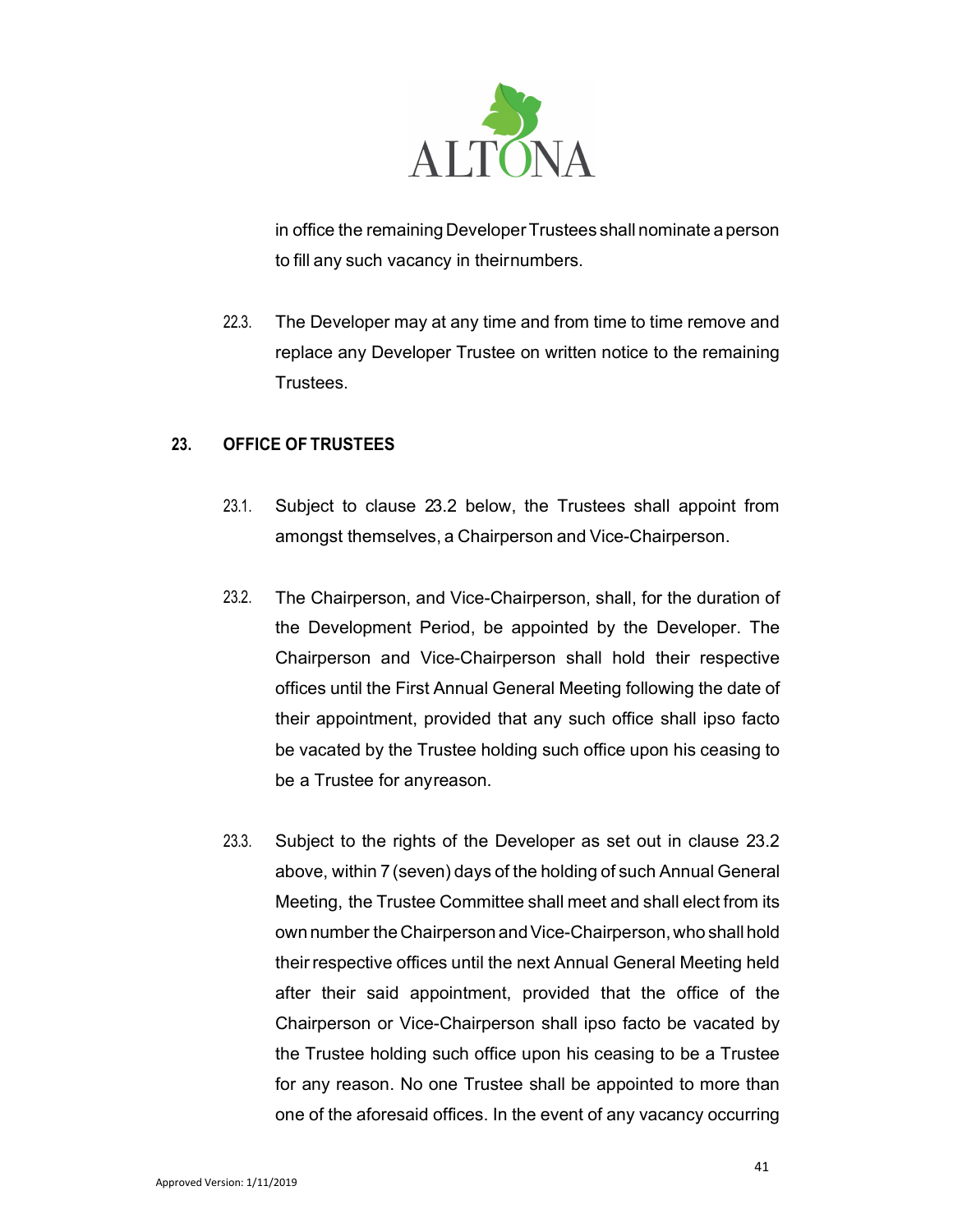

in any of the aforesaid offices at any time, the Trustee Committee shall immediately meet to appoint one of their number as a replacement in such office, subject however to the rights of the Developer as set out in clause 23.2 above.

- 23.4. Save as otherwise provided in this Constitution, the Chairperson shall preside at all meetings of the Trustee Committee, and all general meetings of Members, and shall perform all duties incidental to the office of Chairperson and such other duties as may be prescribed by the Trustee Committee or Members, and to allow or refuse to permit invitees to speak at any such meetings, provided however, that any such invitees shall not be entitled to vote at any such meetings.
- 23.5. The Vice-Chairperson shall assume the powers and duties of the Chairperson in the absence of the Chairperson, or his inability or refusal to act as Chairperson, and shall perform such other duties as may from time to time be assigned to him by the Chairperson or the Trustee Committee.
- 23.6. Trustees shall be entitled to be reimbursed all reasonable and bona fide expenses incurred by them respectively in or about the performance of their duties as Trustees and/or Chairperson, Vice-Chairperson, as the case may be, but save as aforesaid, shall not be entitled to any other remuneration fees or salary in respect of the performance of such duties.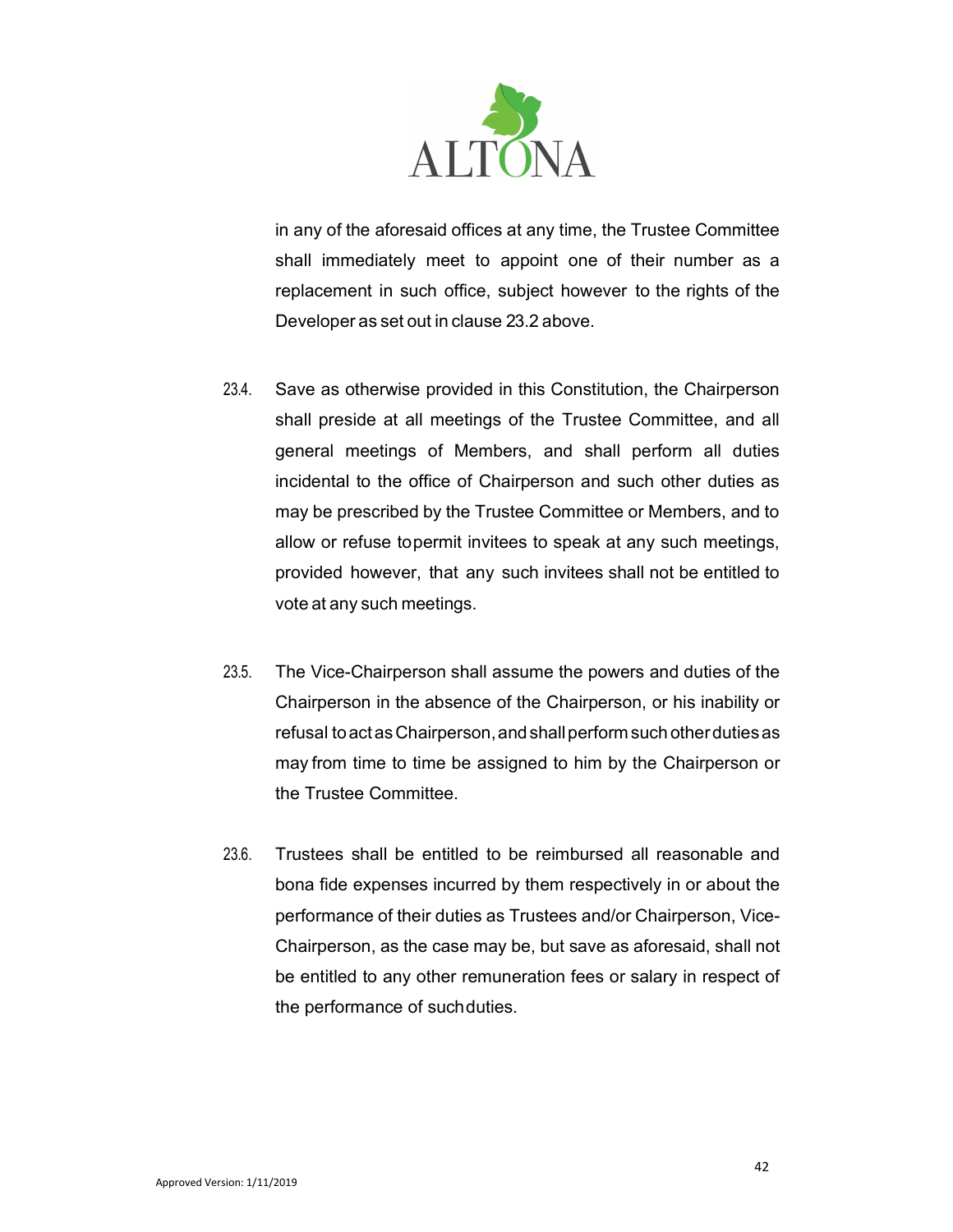

# 24. FUNCTIONS AND POWERS OF THE TRUSTEE COMMITTEE

- 24.1. Subject to the express provisions of this Constitution, the Trustee Committee shall manage and control the business and affairs of the Association and shall have full powers in the management and direction of such business and affairs and, save as may be expressly provided in this Constitution, may exercise all such powers of the Association, and do all such acts on behalf of the Association as may be exercised and done by the Association, and as are not in terms of this Constitution required to be exercised or done by the Association in general meeting, subject nevertheless to such regulation as may be prescribed by the Association in general meeting from time to time, provided that no regulation made by the Association in general meeting shall invalidate any prior act of the Trustee Committee which would have been valid if such regulation had not been made.
- 24.2. The Trustee Committee shall have the right to vary, cancel or modify any of its decisions and resolutions from time to time.
- 24.3. The Trustee Committee may, should it so decide, investigate any suspected or alleged breach by any Member or Trustee of this Constitution, in such reasonable manner as it shall decide from time to time.
- 24.4. The Trustee Committee may make regulations and by laws, not inconsistent with this Constitution, or any regulations or by laws prescribed by the Association in general meeting:

24.4.1. as to disputes generally;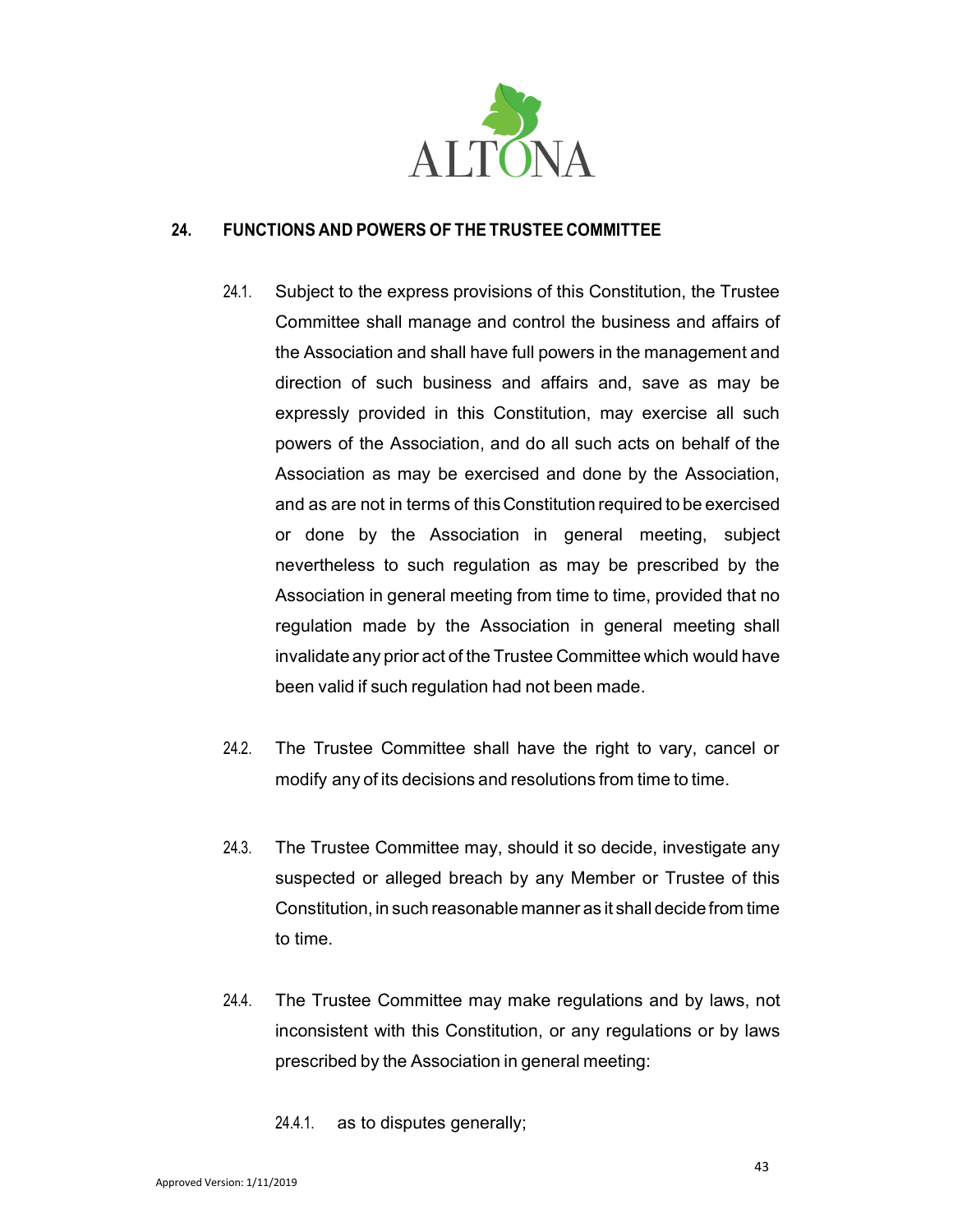

- 24.4.2. for the furtherance and promotion of any of the objects of the Association;
- 24.4.3. for the better management of the affairs of the Association;
- 24.4.4. for the advancement of the interests of Members;
- 24.4.5. for the conduct of Trustee Committee meetings and general meetings;
- 24.4.6. to assist it in administering and governing the Association's activities generally;

and shall be entitled to cancel, vary or modify any of the same from time to time.

- 24.5. The Trustees shall have the right to appoint committees consisting of such number of their members and such outsiders, including a manager as they deem fit and to delegate to such committees such of their function, powers and duties as they deem fit, with further power to vary or revoke such appointments and delegations as the trustees may from time to time deem necessary.
- 24.6. The Trustees may appoint an architectural review committee and a landscaping review committee to exercise the powers set out above in clause 9 and elsewhere in this Constitution. Members of such review committees shall not be required to be Members of the **Association**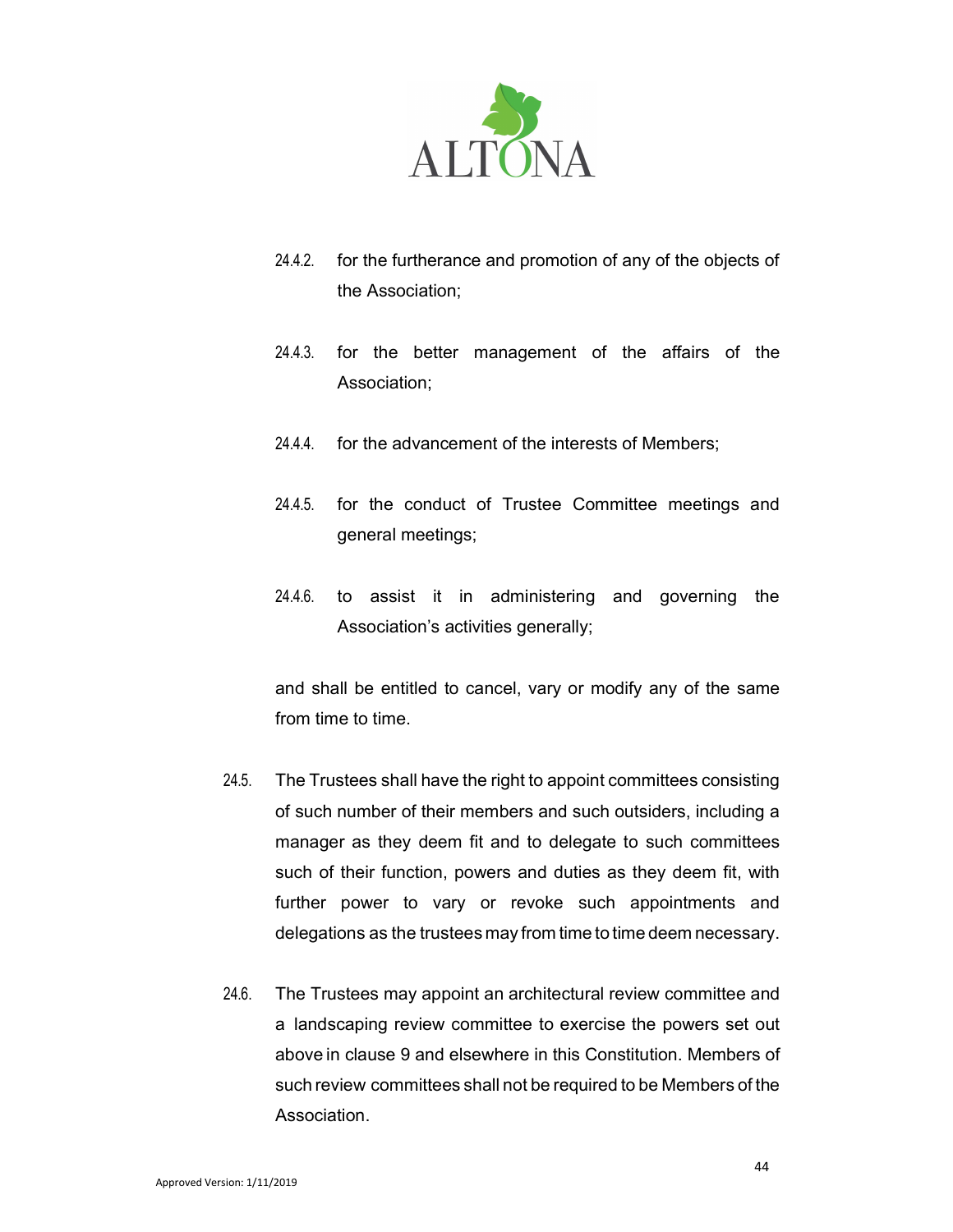

- 24.7. Except for any buildings, out-buildings, structures, additions or alterations to be erected or effected by the Developer, all plans for buildings, out-buildings, structures, additions, alterations and landscaping shall be approved by the Trustees or architectural review committee (if so appointed) and/or the landscaping review committee (if appointed and if applicable), or any person designated by them for the purpose.
- 24.8. The Trustees shall further have the power to make Development and/or conduct rules in regard to inter alia:
	- 24.8.1. the siting of all buildings and improvements on the Erven subject to the provisions of the Architectural and Landscape Design Guidelines, the use of motor vehicles and the parking of vehicles, including trucks, caravans, trailers and boats and the use of the roads;
	- 24.8.2. the use of Common Areas and the restrictions for the use and enjoyment thereof;
	- 24.8.3. the right to prohibit, restrict or control the keeping of any animals which they regard as dangerous and to prescribe rules and procedures for Members to follow when dealing with animals that cause a nuisance;
	- 24.8.4. the conduct of any persons within the Development for the prevention of nuisance of any nature to any member;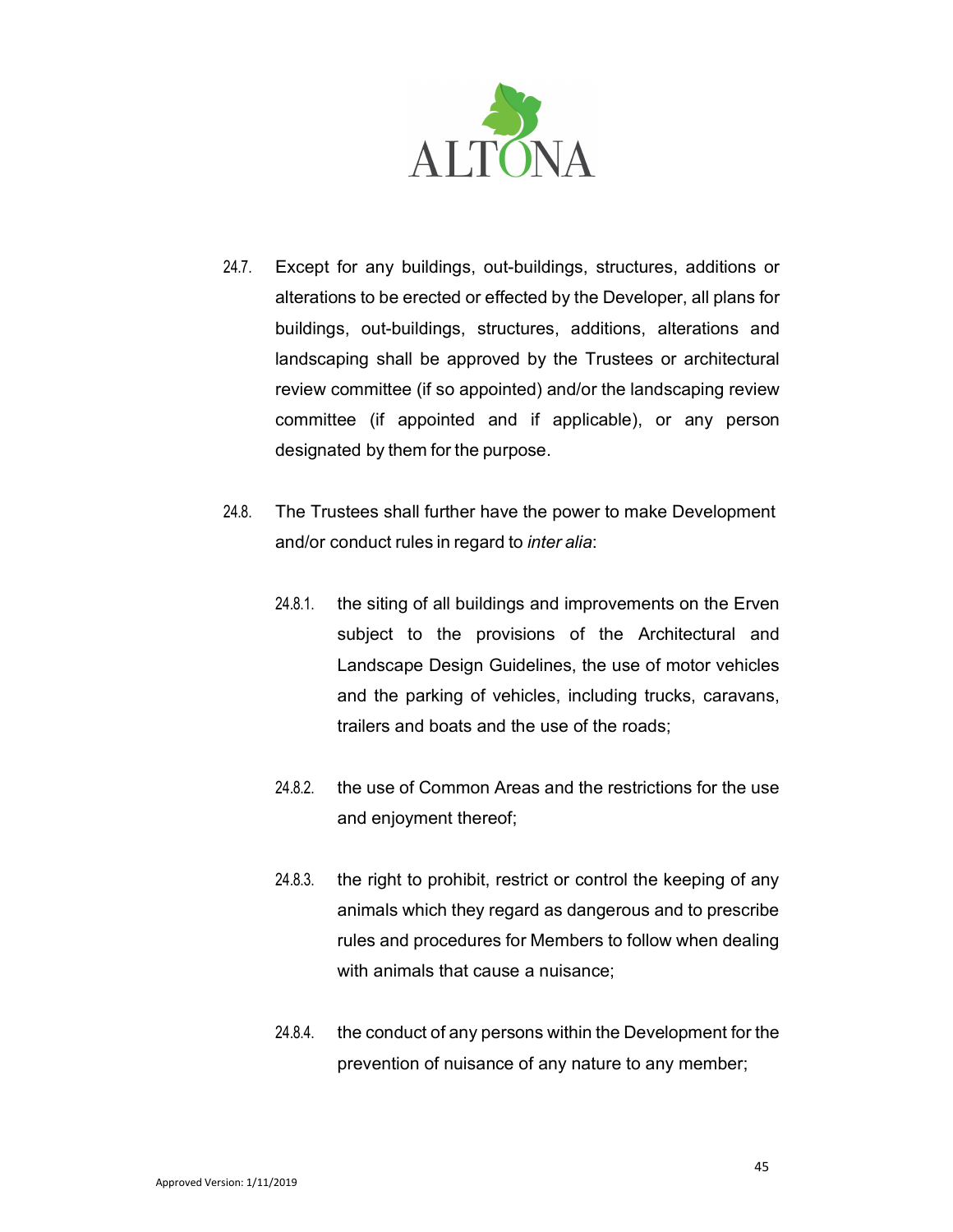

- 24.8.5. the use of services, recreational areas, amenities and facilities including the right to charge a reasonable fee for the use thereof;
- 24.8.6. the furtherance and promotion of any of the objects of the Association and/or for the better management of the affairs of the Association and/or for the advancement of the interests of the members and/or the residents of the Development;
- 24.8.7. the maintenance of the buildings, out buildings, structures, improvements of any nature and landscaping of Erven on the Development;
- 24.8.8. the control of the number of occupiers permitted on any one Erf;
- 24.8.9. the admission of any person to the Development, and the eviction of any person not entitled to be thereon;
- 24.8.10. maintenance of Common Areas;
- 24.8.11. refuse disposal;
- 24.8.12. littering;
- 24.8.13. responsibility of the members for the activities of domestic employees and their guests and access of such persons to the Development;
- 24.8.14. security;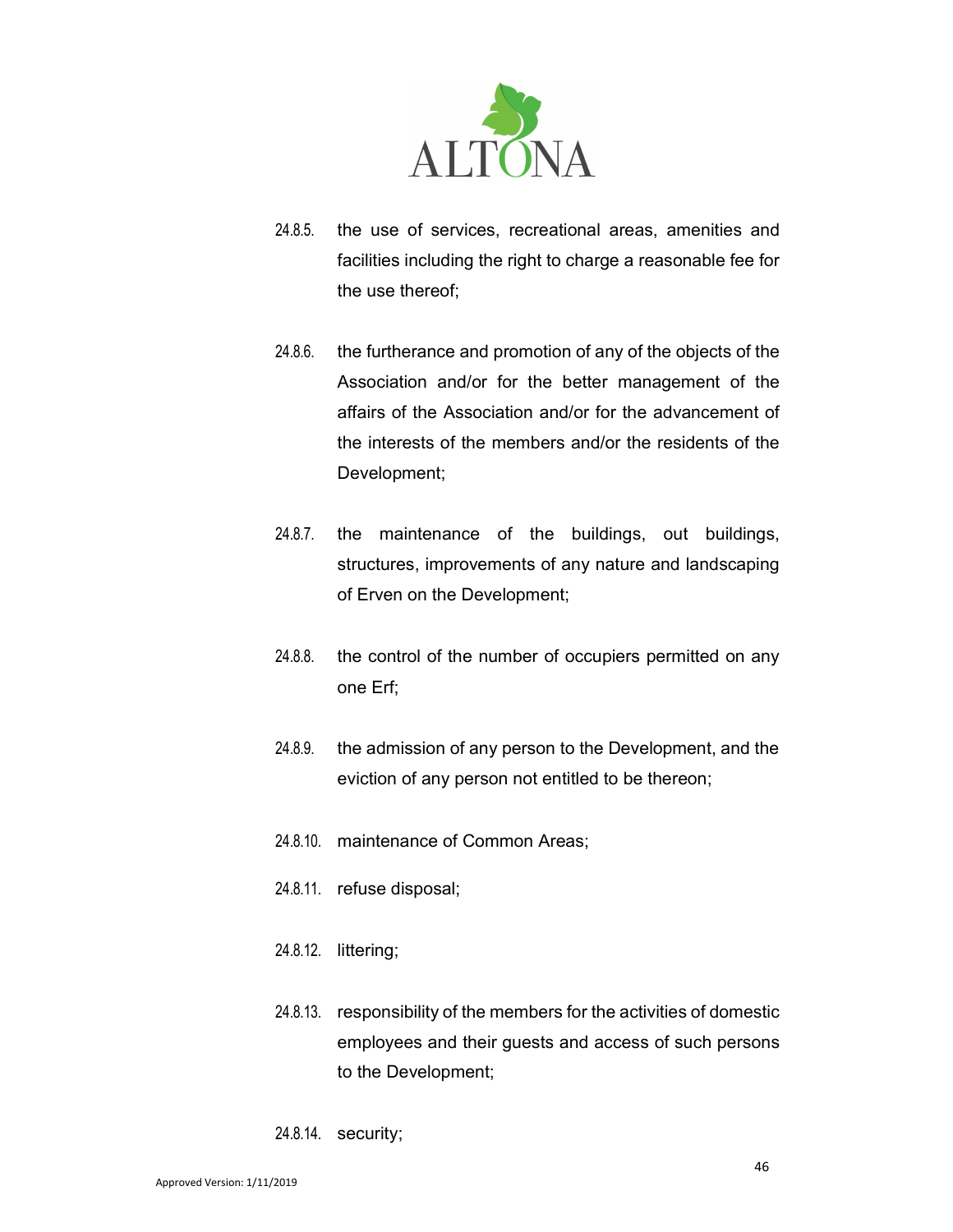

- 24.8.15. signage regarding letting and re-selling of Erven;
- 24.8.16. the imposition of fines and other penalties;
- 24.8.17. the appointment of an architect or firm of architects in respect of the certification that plans for any works to be conducted on Erven are in compliance with the Architectural and Landscape Design Guidelines;
- 24.8.18. Notwithstanding anything to the contrary herein contained, the Trustees may in the name of the Association enforce the provisions of any rules by criminal action or civil application or action in a court of competent jurisdiction and for this purpose may appoint attorneys and counsel, as they may deem fit.
- 24.8.19. The Association may in general meeting itself make any rules in regard to any matter and may also vary or modify any rule made by it or by the Trustees from time to time. The Association shall generally have the power and shall perform the functions so as to implement and evoke the objects of the Association referred to in clause 5.

### 25. PROCEEDINGS OF THE TRUSTEE COMMITTEE

25.1. The Trustee Committee may meet together for the dispatch of business, adjourn and otherwise regulate their meetings as they think fit, subject to any provisions of this Constitution.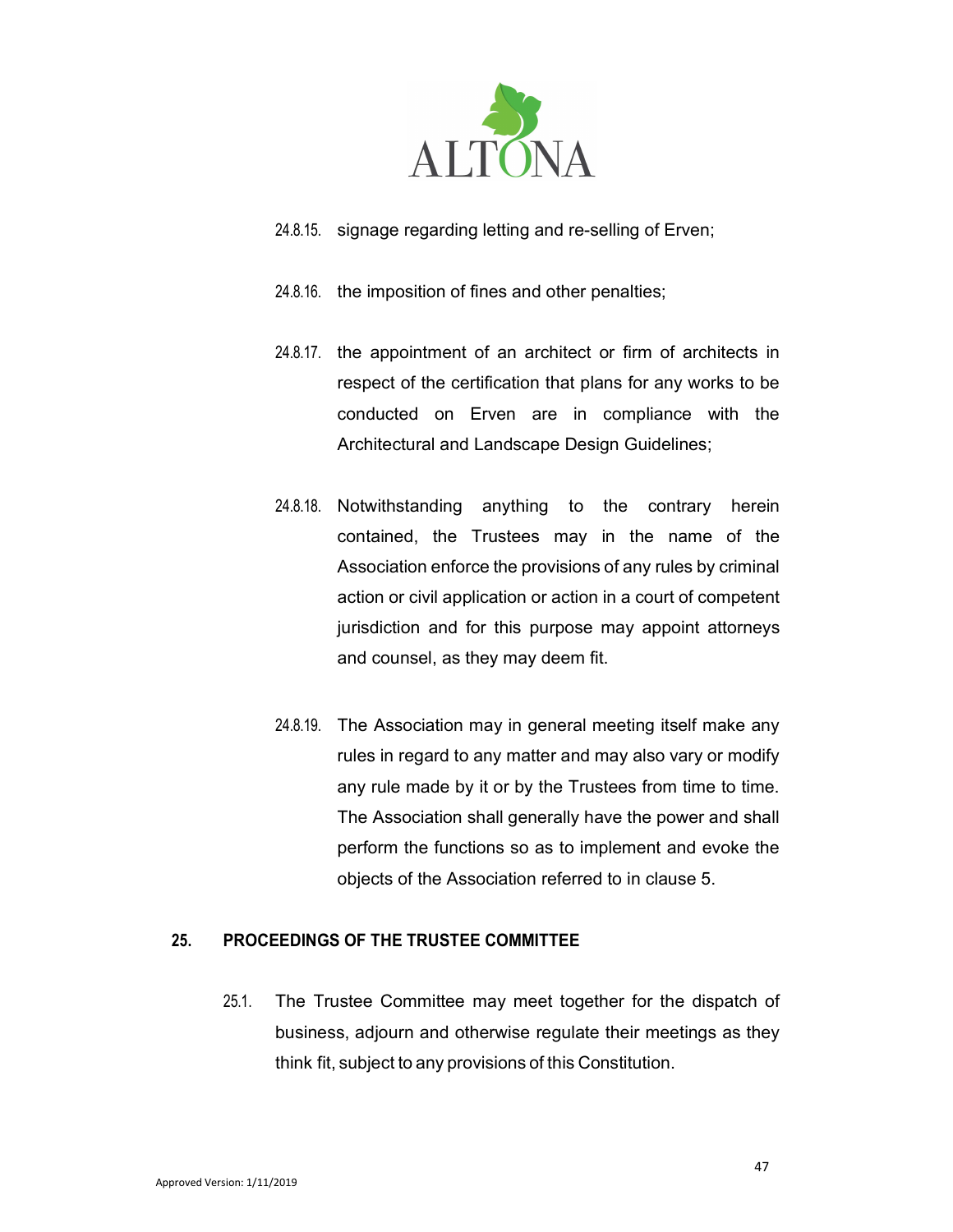

- 25.2. Meetings of the Trustee Committee shall be held at least once every quarter, provided that if all the Trustees shall, in writing, have waived the above requirements in respect of a particular quarter, then no meeting of the Trustee Committee needs to be held for that quarter.
- 25.3. The quorum necessary for the holding of any meeting of the Trustee Committee shall be 50% (fifty percent) of Trustees holding office at any time and during the Development Period, shall include the Developer unless the Developer elects not to attend.
- 25.4. The Chairperson shall preside as such at all meetings of the Trustee Committee, provided that should at any meeting of the Trustee Committee the Chairperson not be present within 15 (fifteen) minutes after the time appointed for the holding thereof, then the Vice- Chairperson shall act as Chairperson at such meeting, provided further that should the Vice-Chairperson also not be present within 15 (fifteen) minutes of the time appointed for the holding of such meeting, those present of the Trustees shall vote to appoint a Chairperson for the meeting, who shall thereupon exercise all the powers and duties of the Chairperson in relation to such meeting.
- 25.5. Minutes shall be taken at every Trustee Committee meeting, although not necessarily verbatim, which minutes shall be reduced to writing, without undue delay, after the meeting has closed and shall then be certified correct by the Chairperson of the meeting. All minutes of Trustee Committee meetings shall after certification as aforesaid be placed in a Trustee Committee Minute Book to be kept in accordance, mutatis mutandis, with the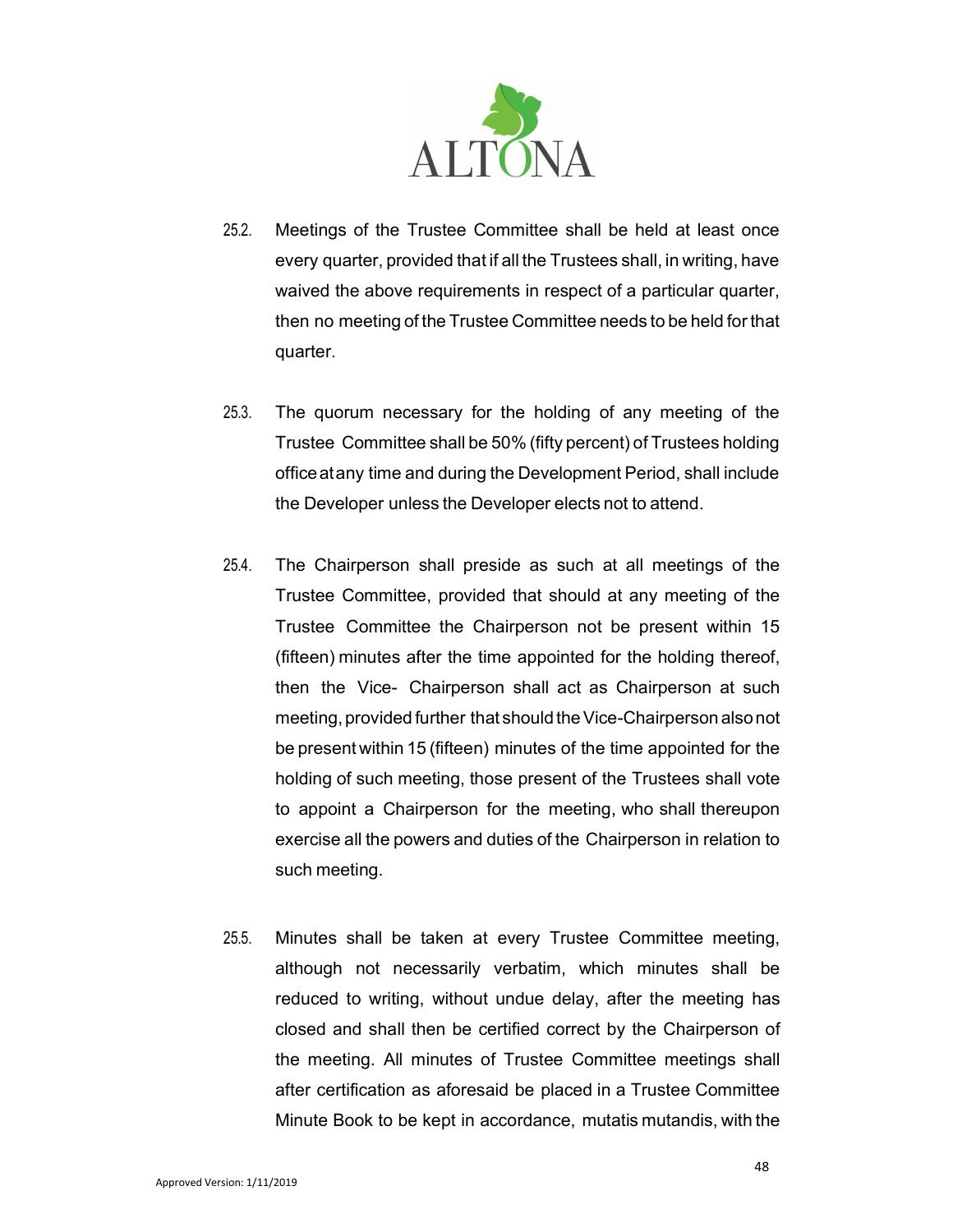

provisions of the law relating to the keeping of minutes of directors of companies. The Trustee Committee Minute Book shall be open for inspection at all reasonable times by the Trustees, the Auditors and the Members.

- 25.6. All competent resolutions recorded in the minutes of any Trustee Committee meeting shall be valid and of full force and effect as therein recorded, with effect from the passing of such resolutions, and until varied or rescinded, but no resolution or purported resolution of the Trustee Committee shall be of any force or effect, or shall be binding upon the Members or any of the Trustees unless such resolution is competent within the powers of the Trustee Committee.
- 25.7. Save as otherwise provided in these presents, the proceedings at any Trustee meeting shall be conducted in such reasonable manner and form as the Chairperson of the meeting shall decide.
- 25.8. A resolution signed by all the Trustees shall be valid in all respects as if it had been duly passed at a meeting of the Trustee Committee duly convened.
- 25.9. Resolutions put to the vote at meetings of the Trustee Committee shall be carried by a simple majority subject to the provisions of clauses 42.1.3 and 42.1.12 below.
- 25.10. In the case of an equality of votes, the Chairperson of the Trustee Committee shall have a casting vote.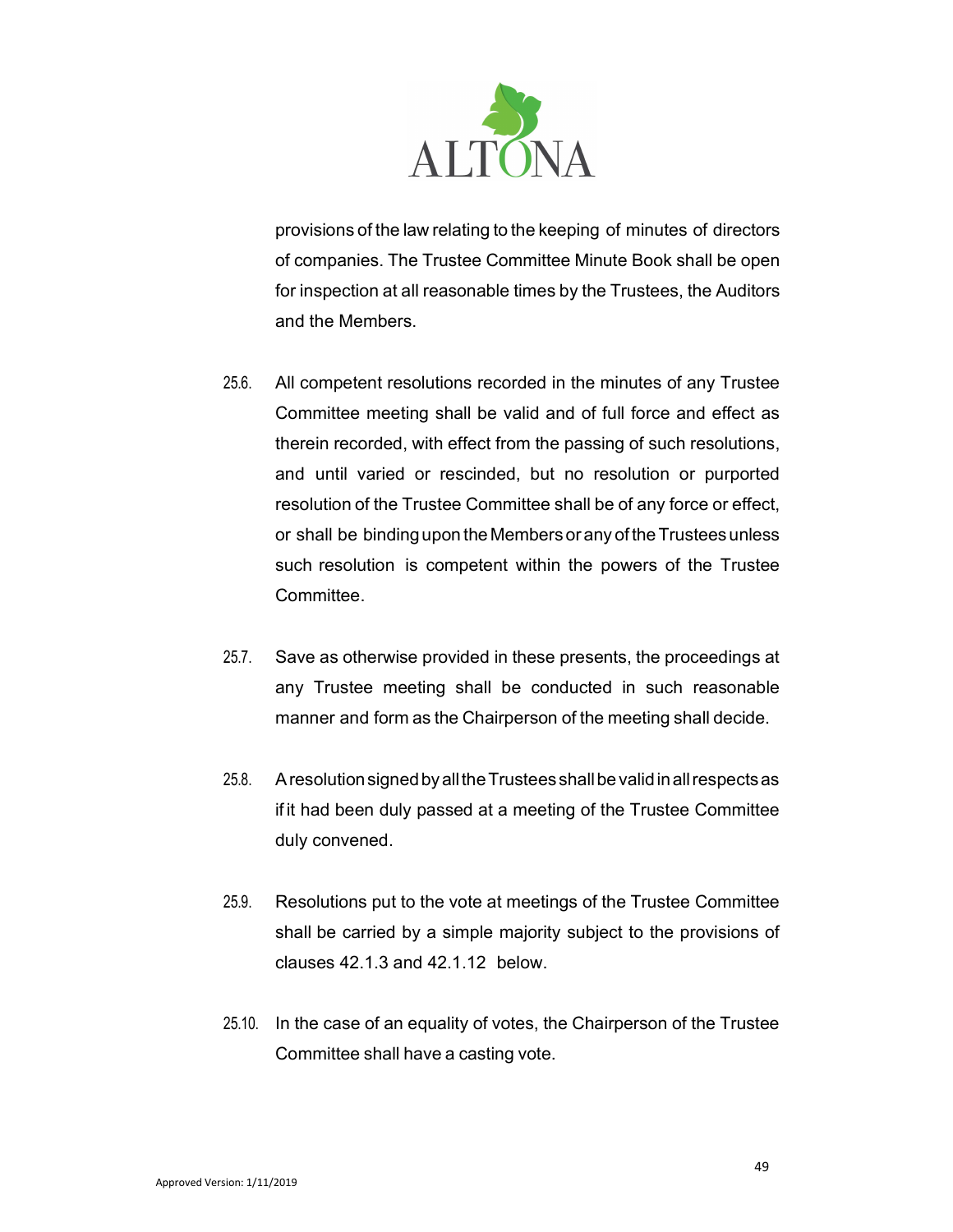

# 26. GENERAL MEETINGS OF THE ASSOCIATION

- 26.1. The Developer shall call the first general meeting of the Association within 60 days of the transfer of 60% of the Residential Erven or within two years of the transfer of the first Erf, whichever occurs first and the minutes of such meeting shall be sent to the Local Authority within 2 (two) weeks of such meeting.
- 26.2. At the first general meeting of the Association, the members shall be obliged to elect the trustees of the Association.
- 26.3. The Association shall hold a general meeting as its Annual General Meeting, in addition to any other general meetings during that year, as soon as possible after the end of each financial year, it being the intention that each Annual General Meeting shall take place not later than 4 (four) months after each financial year. Notwithstanding the aforegoing, the first Annual General Meeting of the Association is only required to take place by no later than 12 (twelve) months from the date of the first general meeting as contemplated in clause 26.1 above. The Association shall specify the meeting as such in the notices, in terms of clause 27.1 below, calling it.
- 26.4. Such Annual General Meetings shall be held at such time and place, subject to the aforegoing provisions, as the Trustee Committee shall decide from time to time.
- 26.5. All general meetings, other than Annual General Meetings, shall be called special general meetings.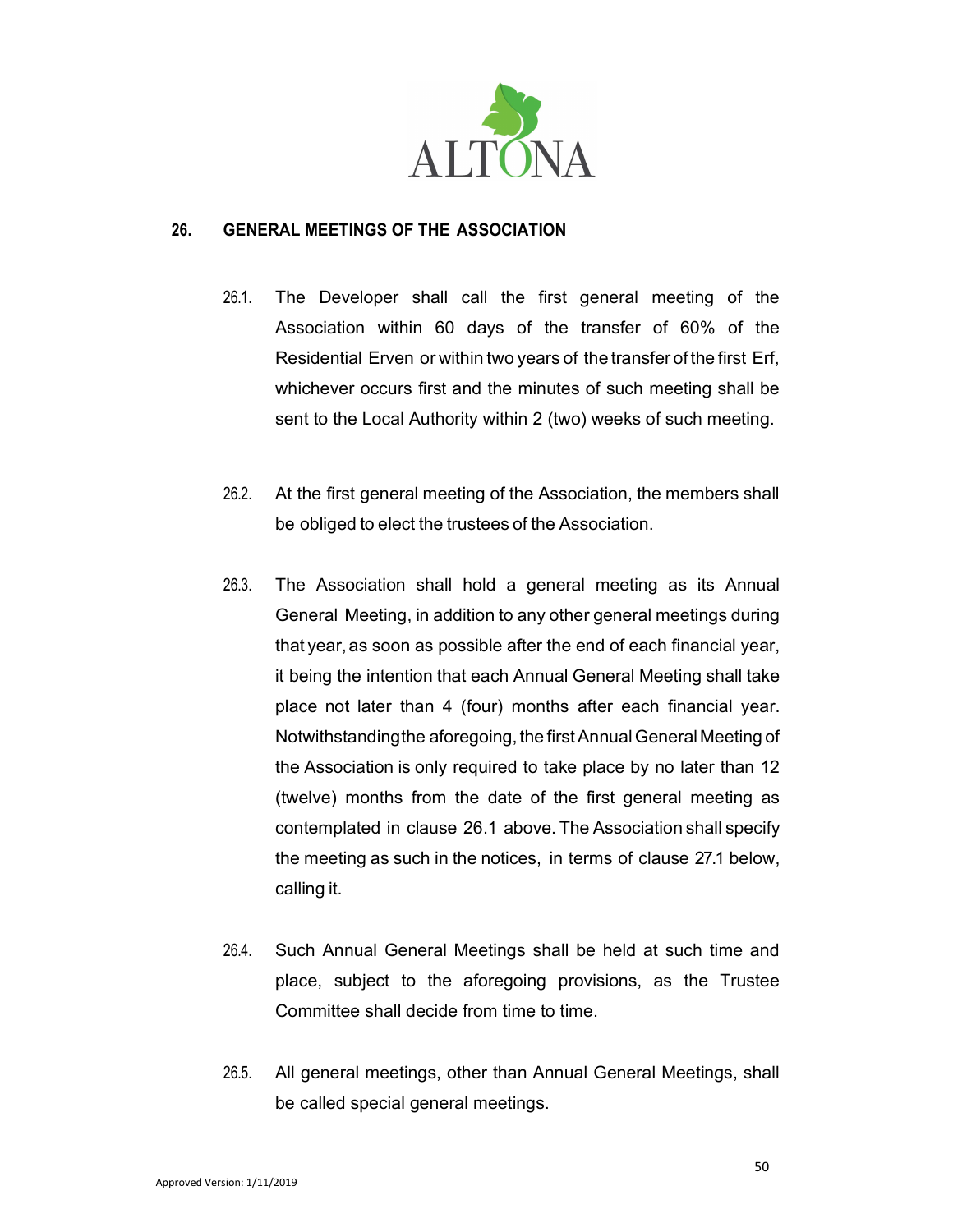

- 26.6. The Trustee Committee, may, whenever they think fit, convene a special general meeting.
- 26.7. Where the Members who hold at least 25% (twenty five percent) of the total votes resolve to call a special general meeting, the Trustee Committee shall be obliged to call such meeting.

# 27. NOTICE OF MEETINGS

- 27.1. An Annual General Meeting and a meeting called for the passing of a Special Resolution, shall be called by not less than 21 (twenty one) days' notice in writing, and a special general meeting, other than one called for the passing of a Special Resolution, shall be called by not less than 14 (fourteen) days' notice in writing. In each case, the notice shall be exclusive of the day on which it is dispatched, and shall specify the place, the day and the hour of the meeting and, in the case of special business, in addition to any other requirements contained in this Constitution, the general nature of that business, and in the case of a Special Resolution, the terms and effect of the resolution and the reasons for it shall be given in the manner hereinafter mentioned or in such other manner, if any, as may be prescribed by the Trustee Committee to such persons in terms of this Constitution entitled to receive such notices from the Association.
- 27.2. A general meeting of the Association shall, notwithstanding that it is called by shorter notice than that specified in this Constitution, be deemed to have been duly called if it is so agreed: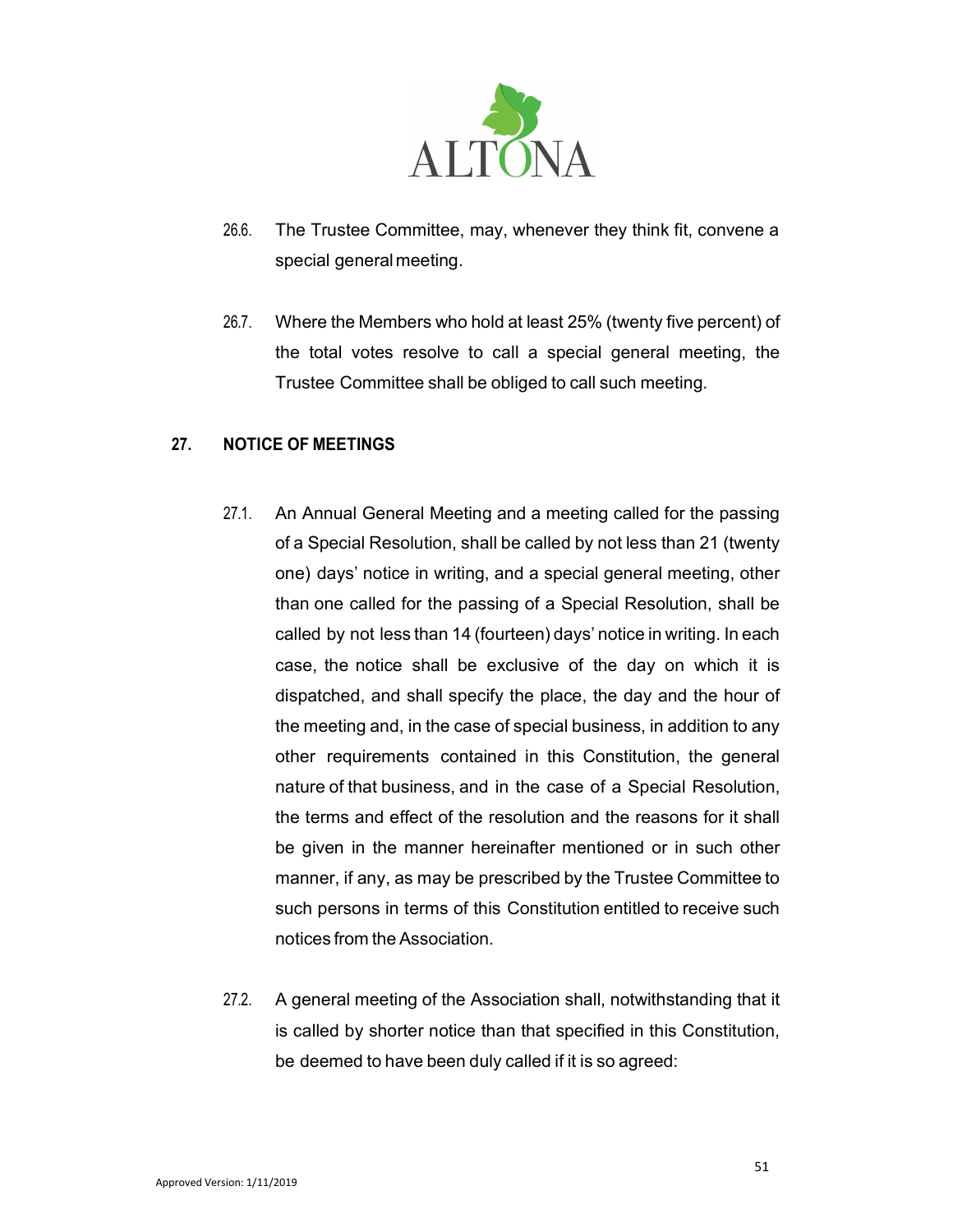

- 27.2.1. in the case of a meeting called as the Annual General Meeting, by not less than 75% (seventy five percent) of all the Members entitled to vote thereat; and
- 27.2.2. in the case of a special general meeting, by the Developer (for the duration of the Development Period), and by a majority in number of the Members having a right to attend and vote at the meeting, being a majority together holding not less than 50% (fifty percent) of the total number of votes of all Members.
- 27.3. The accidental omission to give notice of a meeting or of any resolution, or to give any other notification, or present any document required to be given or sent in terms of these presents, or the non-receipt of any such notice, notification or document by any Member or other person entitled to receive the same, shall not invalidate the proceedings at, or any resolution passed at, any meeting.

### 28. VENUE OF MEETINGS

General Meetings of the Association shall take place at such place(s) as shall be determined by the Trustee Committee from time to time.

### 29. QUORUM

29.1. No business shall be transacted at any general meeting unless a quorum is present when the meeting proceeds to business. The quorum necessary for the holding of any general meeting shall be such of the Members entitled to vote, as together for the time being,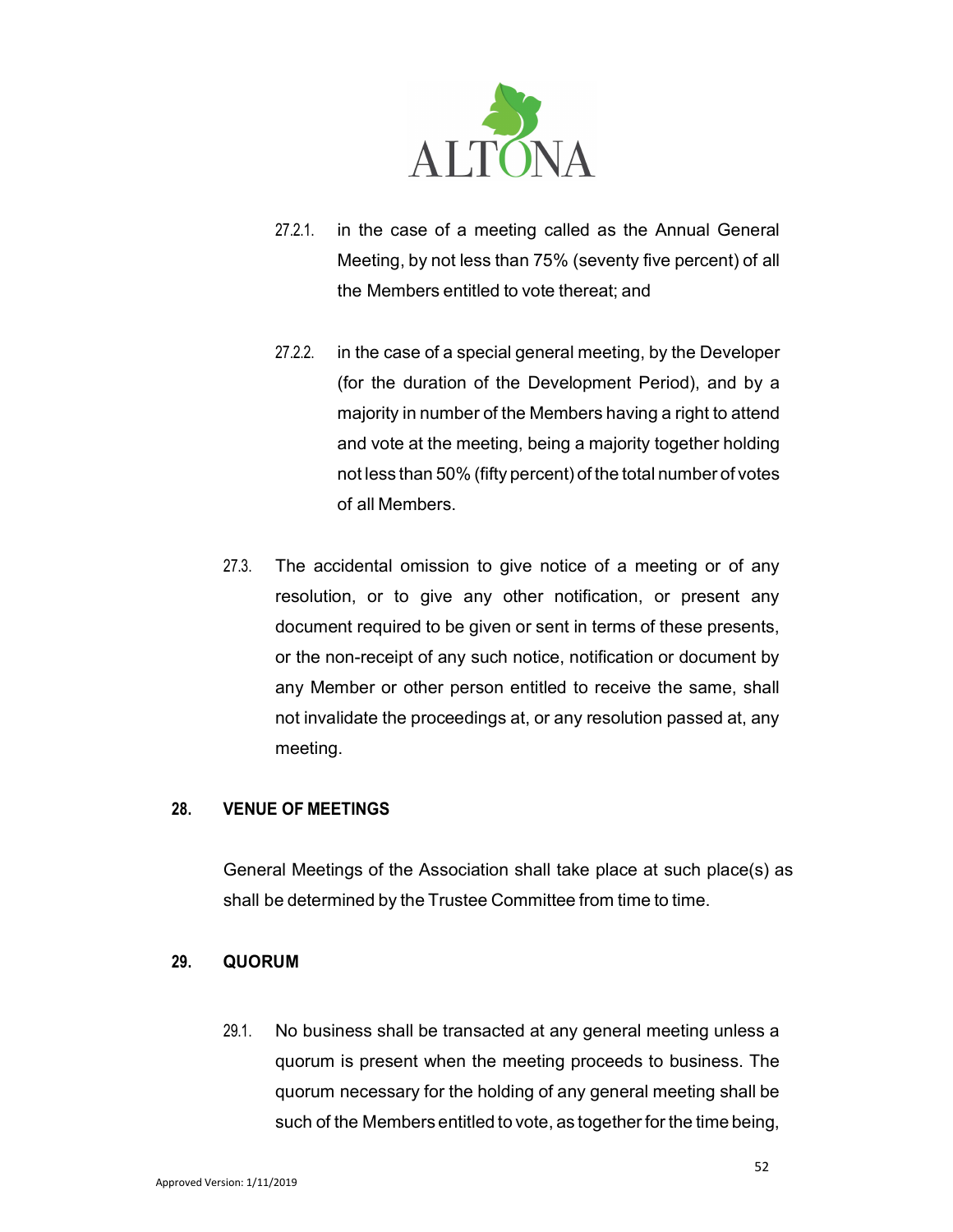

represent at least 20% (twenty percent) of the total votes of all Members of the Association entitled to vote, for the time being, save that not less than 30 (thirty) Members must be personally present, and provided further that, for the duration of the Development Period, the Developer is present in person or by proxy.

29.2. If within 30 (thirty) minutes from the time appointed for the holding of a general meeting a quorum is not present, the meeting shall stand adjourned to the same day the following week, at the same place and time, or at such other place as the chairman of the meeting shall appoint, and if at such adjourned meeting a quorum is not present, the Members present shall be a quorum.

# 30. AGENDA AT MEETINGS

In addition to any other matters required by this Constitution, to be dealt with at an Annual General Meeting, the following matters shall be dealt with at every Annual General Meeting:

- 30.1. the consideration of the Chairperson's report;
- 30.2. the determination of the number of trustees for the ensuing year subject to the provisions of clause 21.1 above and the election of the Trustee Committee;
- 30.3. the consideration of any other matters raised at the meeting including any resolutions proposed for adoption by such meeting, and the voting upon any such resolutions;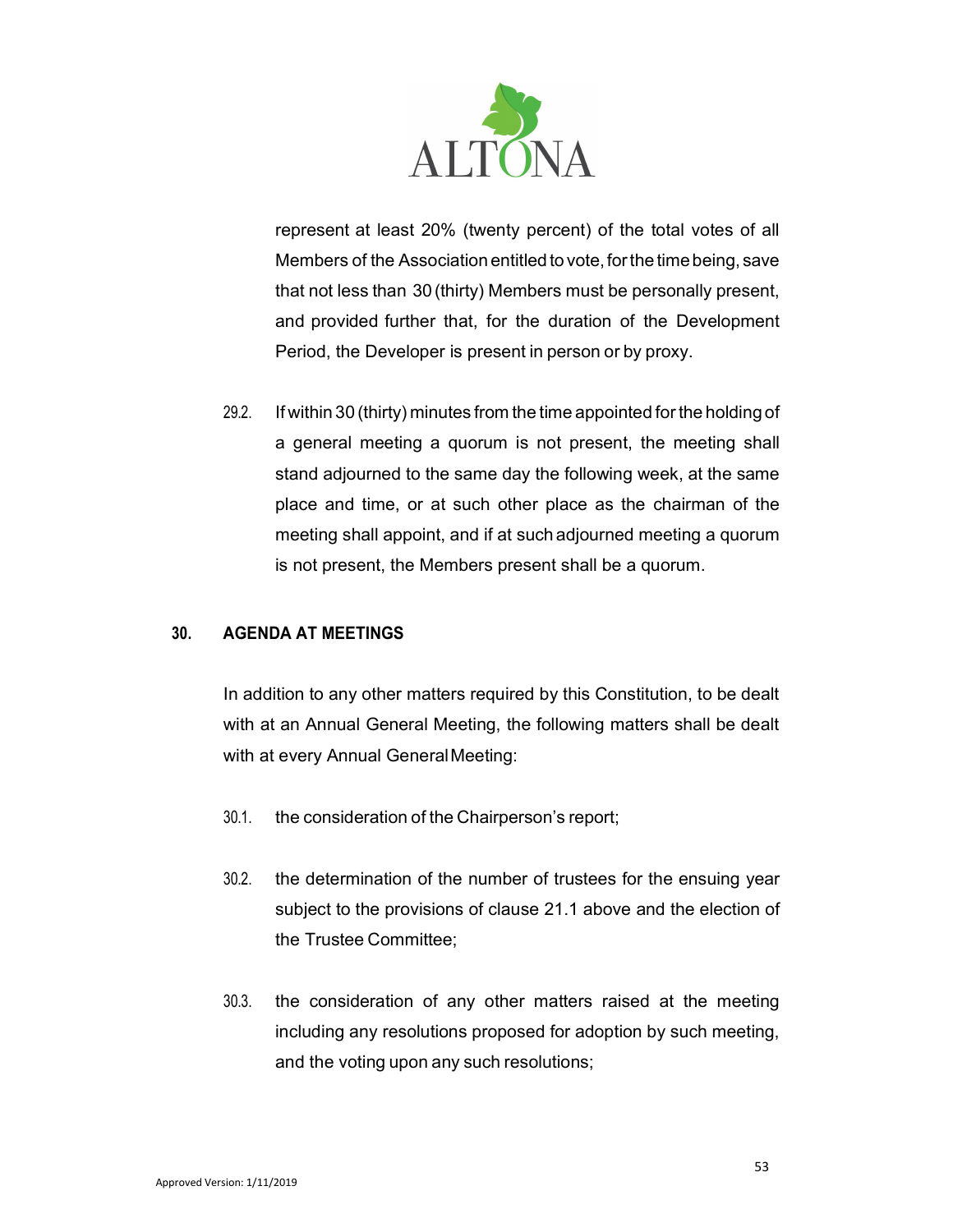

- 30.4. the determination of the domicilium citandi et executandi of the Association;
- 30.5. the appointment of and auditor or accounting officer;
- 30.6. the consideration of the balance sheet and income statement of the Association for the last Financial Year of the Association preceding the date of such meeting;
- 30.7. the consideration and approval of the report of the Auditors; and
- 30.8. the consideration and approval of the income and expenditure and the determination of the required reserves, for the ensuing year.

# 31. PROCEDURE AT GENERAL MEETINGS

31.1. The Chairperson shall preside as such at all general meetings, provided that should he not be present within 15 (fifteen) minutes after the time appointed for the holding thereof, then the Vice-Chairperson, shall act as Chairperson at such meeting, provided further that should the Vice- Chairperson also not be present within 15 (fifteen) minutes of the time appointed for the holding of such meeting, then the Members present at such meeting entitled to vote, shall vote to appoint a Chairperson for the meeting, who shall thereupon exercise all the powers and duties of the Chairperson in relation to such meeting, provided that, for the duration of the Development Period, the Chairperson shall be a Trustee who is appointed by the Developer.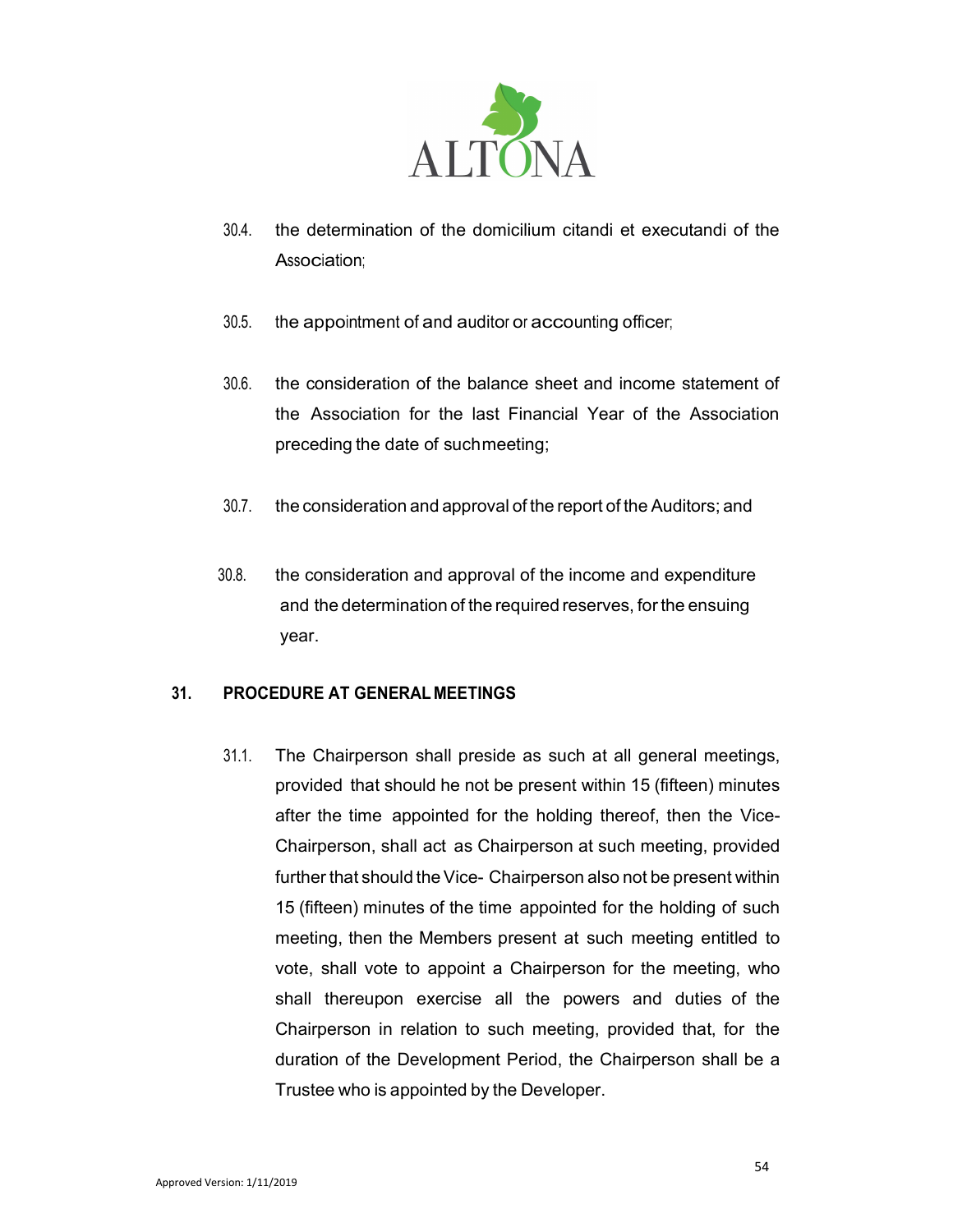

- 31.2. The Chairperson may, with the consent of any general meeting at which a quorum is present (and if so directed by the meeting) adjourn a meeting from time to time and from place to place, but no business shall be transacted at any adjourned meeting other than the business which might have been transacted at the meeting from which the adjournment took place. Whenever a meeting is adjourned for 10 (ten) days or more, notice of the adjourned meeting shall be given in the same manner as of an original meeting. Save as aforesaid, the Members shall not be entitled to any notice of adjournment, or of the business to be transacted at an adjourned meeting.
- 31.3. Except as otherwise set forth in these presents, all general meetings shall be conducted in accordance with generally accepted practice.

### 32. PROXIES

32.1. A Member may be represented at a general meeting by a proxy, who need not be a Member of the Association. The Proxy shall be entitled to vote at a general meeting on behalf of that Member. The instrument appointing a proxy shall be in writing signed by the Member concerned or his duly authorised agent in writing, but need not be in any particular form, provided that where a Member is more than 1 (one) person, any 1 (one) of those persons may sign the instrument appointing a proxy on such Member's behalf, where a Member is a company, the same may be signed by the chairperson of the board of directors of the company or by its secretary, and where an association of persons, by the secretary thereof.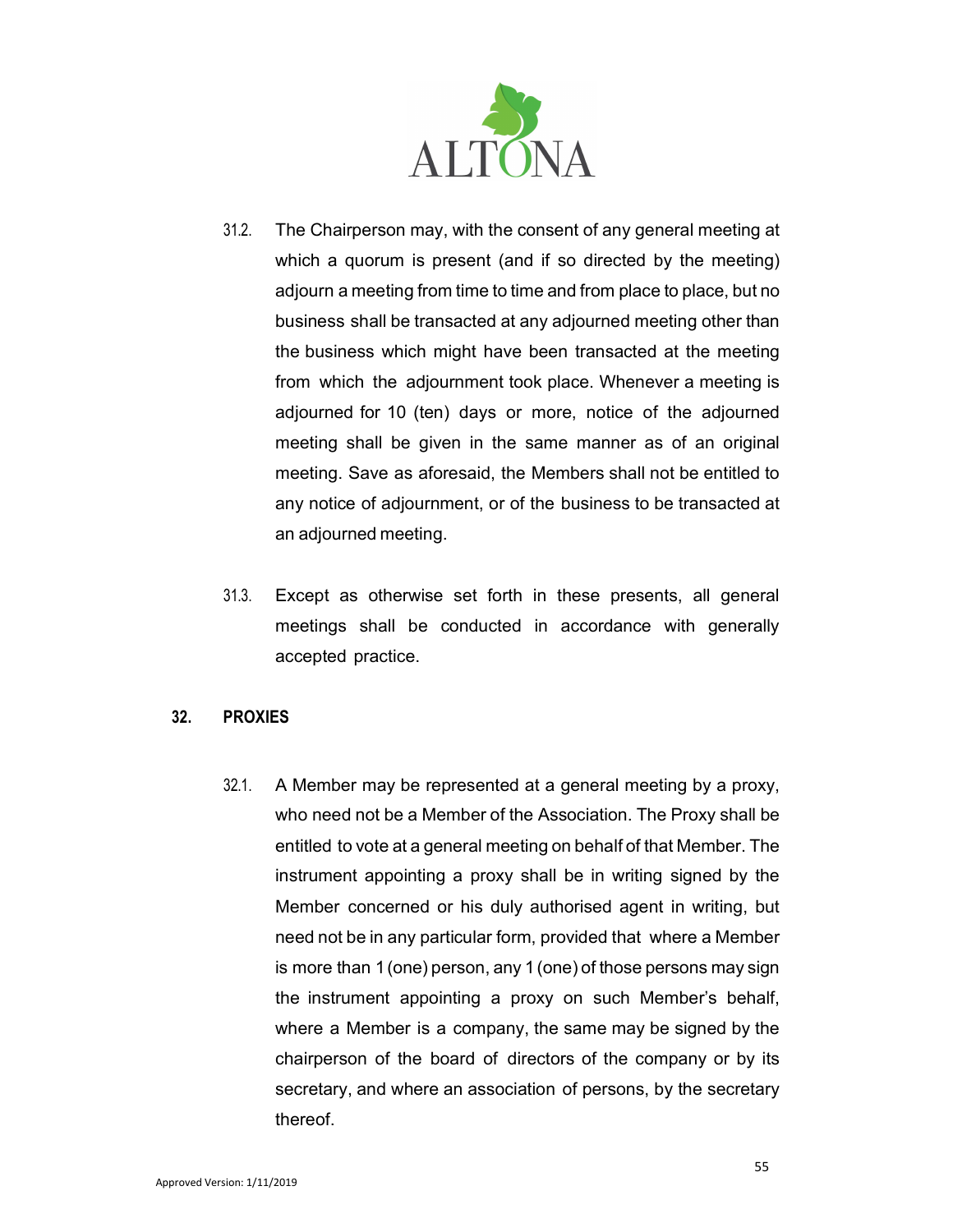

- 32.2. The said proxy shall be deposited to the Association Secretary at least 24 (twenty four) hours prior to the time appointed for the commencement of the meeting.
- 32.3. No instrument appointing a proxy shall be valid after the expiration of 12 (twelve) months calculated from the date of its execution.

# 33. VOTING

- 33.1. At every general meeting, every Member in person or by proxy and entitled to vote shall have 1 (one) vote per Erf owned by such Member.
- 33.2. During the Development Period, the Developer shall have the same number of votes of all the other Members of the Association, plus 1 (one) vote.
- 33.3. Save as expressly provided for in these presents, no person other than a Member duly registered, and who shall have paid every levy and other sum (if any) which shall be due and payable to the Association in respect or of arising out of his membership, and who is not under suspension, shall be entitled to be present or to vote on any question, either personally or by proxy, at any general meeting.
- 33.4. At any general meeting, a resolution put to the vote of the meeting shall be decided on a show of hands or in such method as may be prescribed by the Chairperson.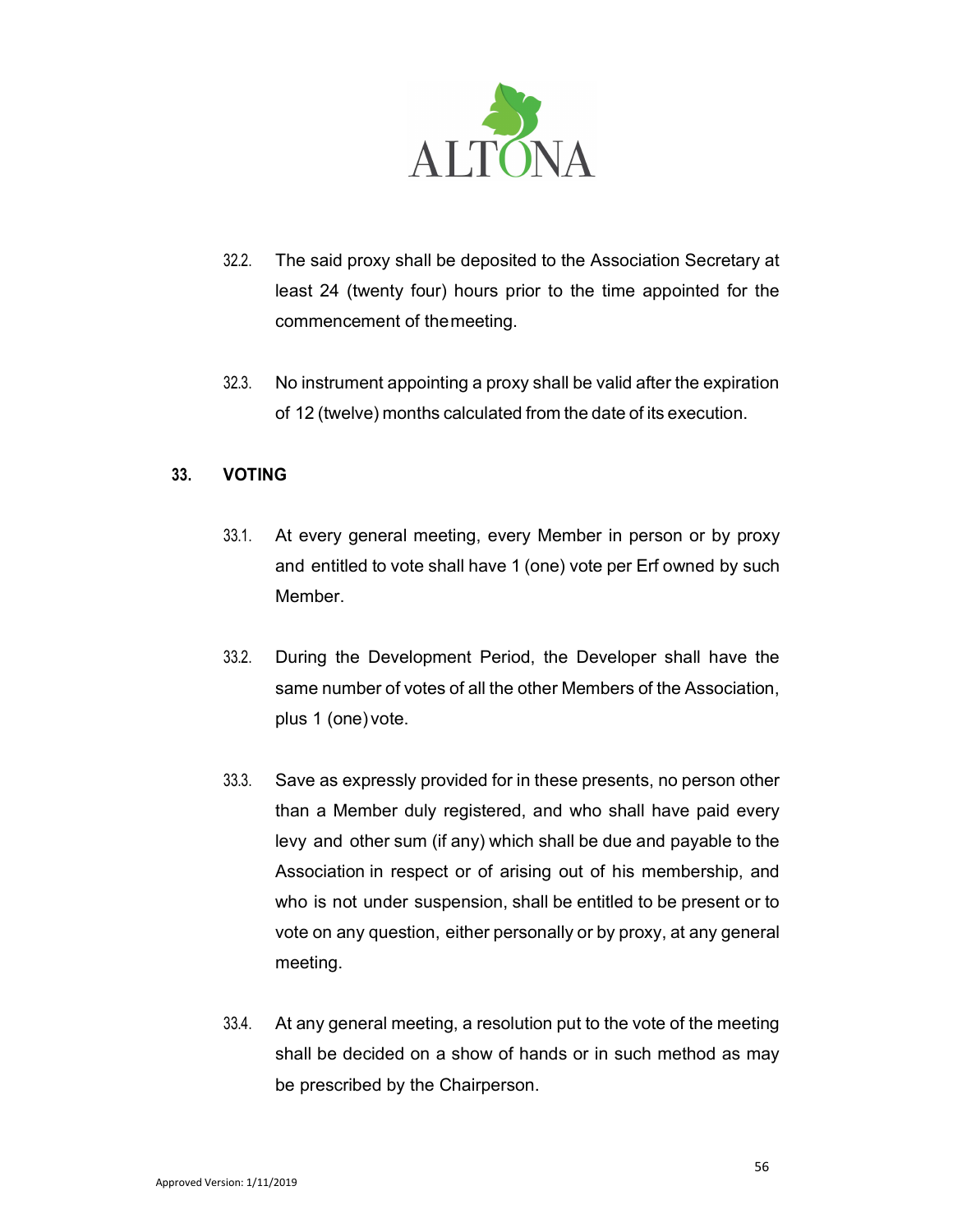

- 33.5. Voting on the election of a Chairperson of a general meeting (if necessary), or on any question of adjournment, shall be decided on a show of hands by a majority of the Members present in person or by proxy, subject however to the Developer's rights in terms of this Constitution.
- 33.6. Every resolution and every amendment of a resolution proposed for adoption by a general meeting shall be seconded at the meeting and, if not seconded, shall be deemed not to have been proposed.
- 33.7. An ordinary resolution (that is a resolution other than a Special Resolution) or the amendment of any ordinary resolution, shall be carried on a simple majority of all the votes cast thereon subject to the provisions of clause 42.1.11 below. An Abstention shall not be counted as a vote for or against the resolution in question. In the case of an equality of votes, the Chairperson of the general meeting shall be entitled to a casting vote in addition to its deliberative vote.
- 33.8. Unless any Member present, in person or by proxy, at a general meeting, shall before closure of the meeting have objected to any declaration made by the Chairperson of the meeting as to the result of any voting at the meeting, or to the propriety or validity of the procedure at such meeting, such declaration by the Chairperson shall be deemed to be a true and correct statement of the voting, and the meeting shall in all respects be deemed to have been properly and validly constituted and conducted, and an entry in the minutes to the effect that any motion has been carried or lost, with or without a record of the number of votes recorded in favour of or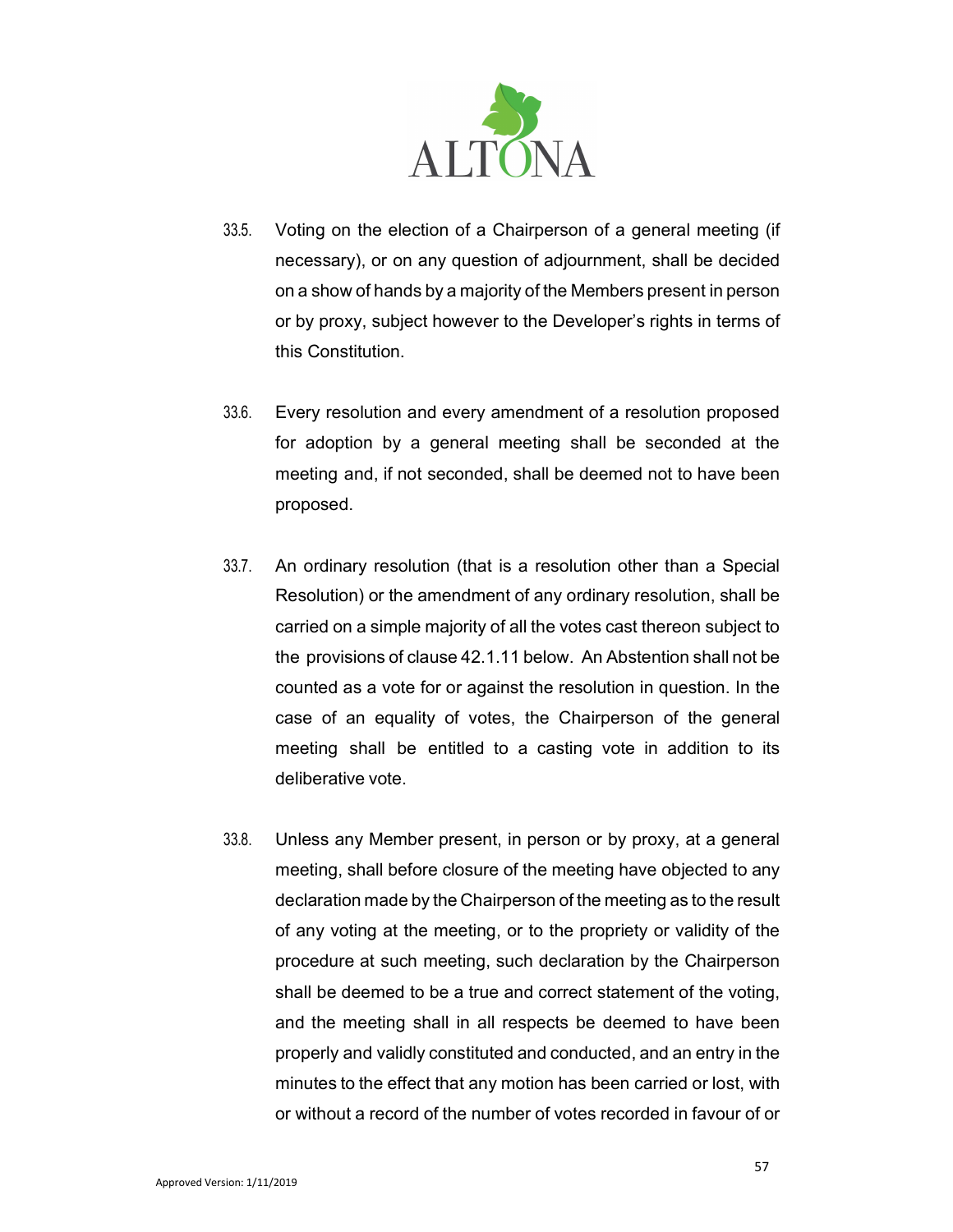

against such motion, shall be conclusive evidence of the vote so recorded if such entry conforms with the declaration made by the Chairperson of the meeting as to the result of any voting at the meeting.

# 34. SPECIAL RESOLUTION

A resolution by the Association shall be a special resolution if at a general meeting of which not less than 21 (twenty one) days' notice has been given specifying the intention to propose the resolution as a special resolution, the terms and effect of the resolution and the reasons for it and at which Members holding in aggregate not less than 20% (twenty percent) of the total votes of all the Members entitled to vote thereat, are present in person or by proxy, the resolution has been passed, on a show of hands, by not less than 75% (seventy five percent) of the total votes to which the Members present in person or by proxy are entitled.

# 35. OTHER PROFESSIONAL OFFICERS

Save as specifically provided otherwise in this Constitution, the Trustee Committee shall at all times have the rights to engage on behalf of the Association, the service of accountants, auditors, attorneys, advocates, property managers, architects, engineers, any other professional person or firm and/or any other employee(s) whatsoever, for any reasons thought necessary by the Trustee Committee and on such terms as the Trustee Committee shall decide.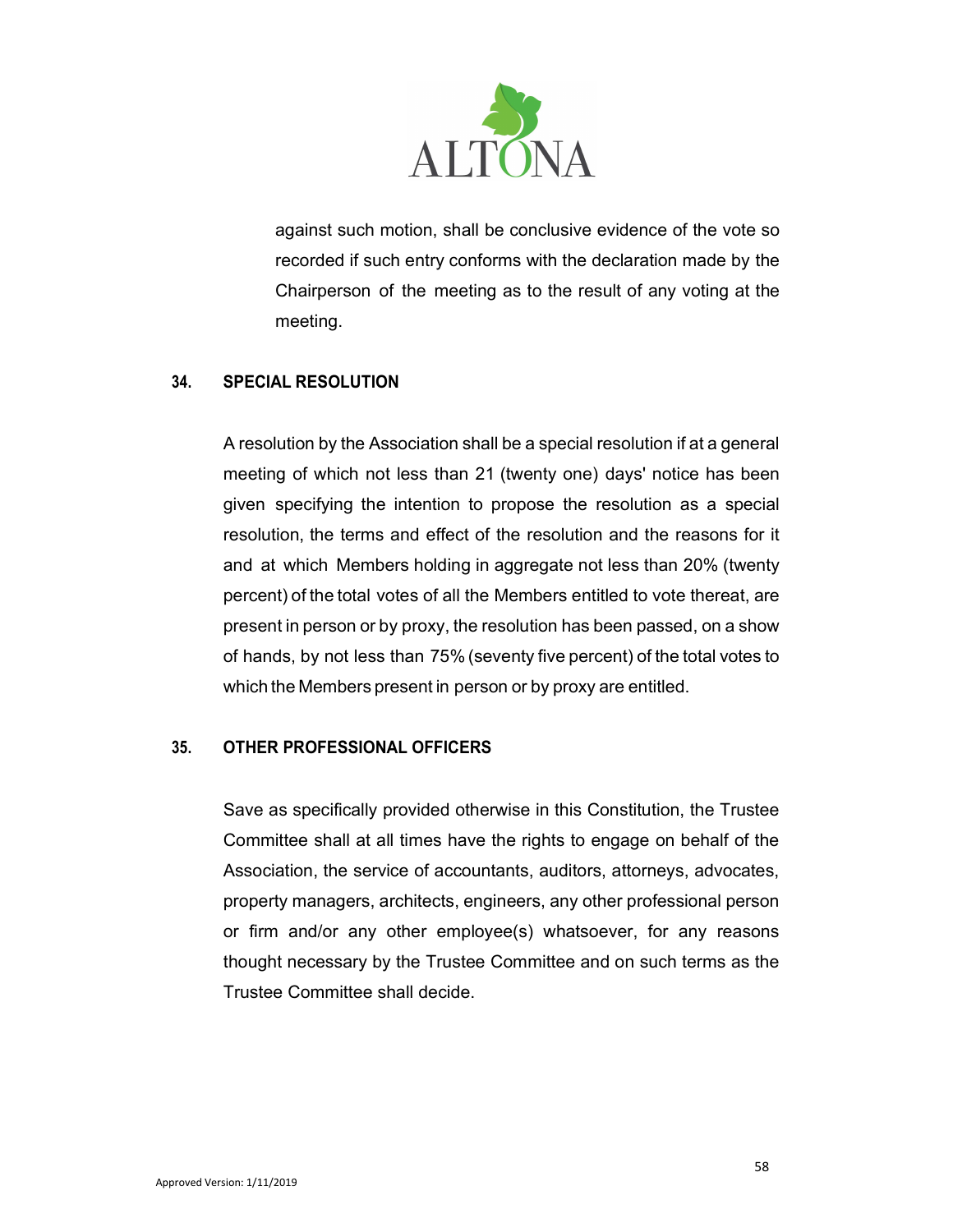

### 36. ACCOUNTS

- 36.1. The Association in general meeting or the Trustee Committee, may from time to time make reasonable conditions and regulations as to the time and manner of the inspection by the Members of the accounts and books of the Association, or any of them, and subject to such conditions and regulations, the accounts and books of the Association shall be open to the inspection of Members at all reasonable times during normal business hours.
- 36.2. At each Annual General Meeting the Trustee Committee shall lay before the Association a proper income and expenditure account for the immediately preceding financial year of the Association, or in the case of the first account, for the period since the incorporation of the Association, together with a proper balance sheet made up as at the financial year end of the Association. Every such balance sheet shall be accompanied by proper and extensive reports of the Trustee Committee and the Auditors, and there shall be attached to the notice sent to Members convening each Annual General Meeting, as set forth in clause 27.1 above, copies of such accounts, balance sheet and reports and of any other documents required by law to accompany the same.

### 37. AUDIT

Once at least in every year, the accounts of the Association shall be examined and the correctness of the income and expenditure account and balance sheets ascertained by the Auditors.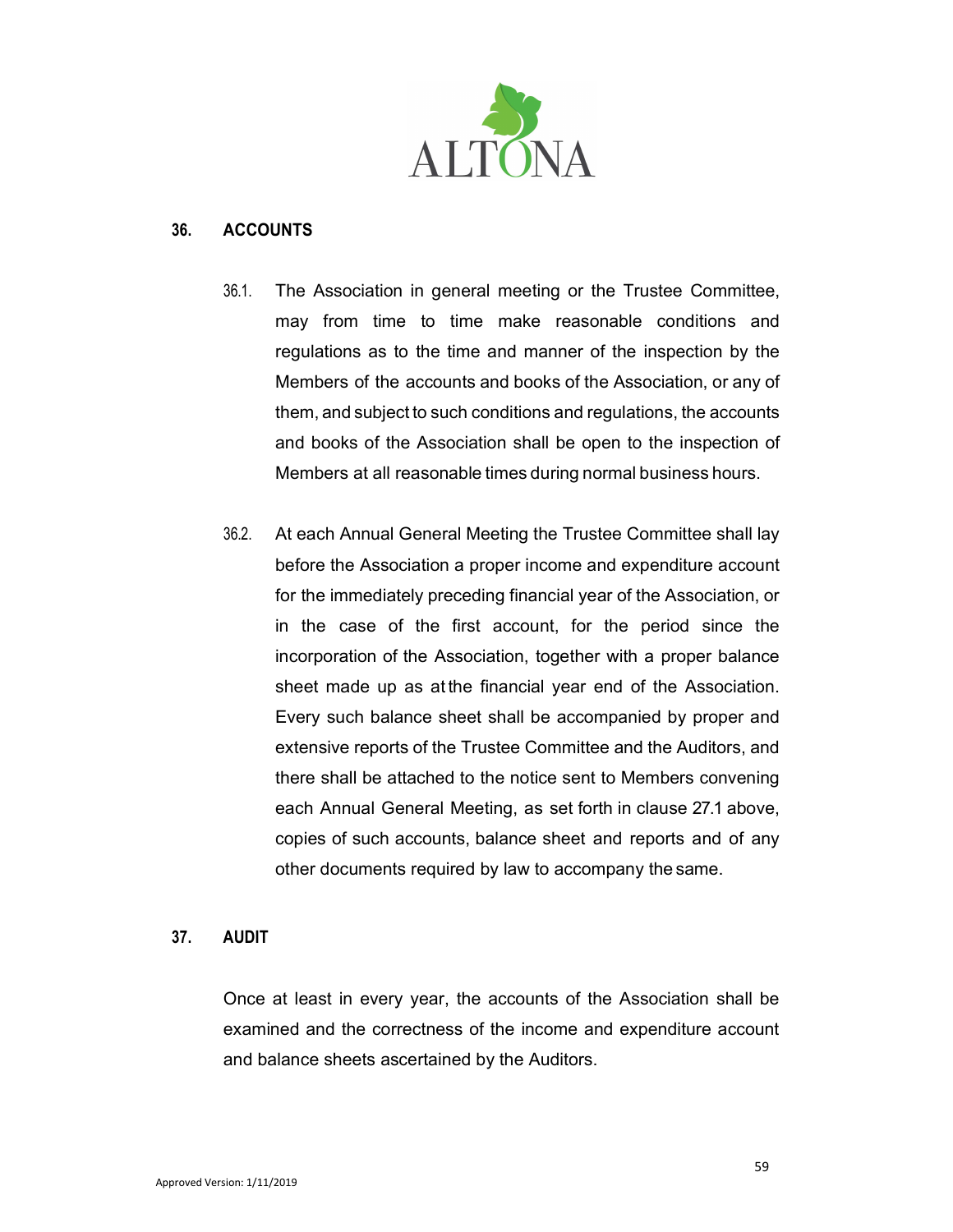

### 38. SERVICE OF NOTICES

- 38.1. A notice shall be in writing and shall be given or served by the Association upon any Member, either personally in writing, properly addressed to the Member at the address of the Erf owned by such Member or by facsimile or email to the facsimile or email address last provided to the Association by the Member in terms of clause 38.2 below.
- 38.2. No Member shall be entitled to have a notice served on him at any address not within the Republic of South Africa, but any Member may require the Association, by notice, to record a physical address within the Republic of South Africa, as well as a facsimile and/or email address, which shall be deemed to be his address for the purpose of the service of notices.
- 38.3. Any notice sent by telefax or email to a Member's chosen telefax number or email address, shall be deemed to have been received on the date of dispatch (unless the contrary is proved).
- 38.4. The accidental omission to give notice of a meeting to, or the nonreceipt of notice of a meeting by, any person entitled to receive notice, shall not invalidate the proceedings of that meeting.
- 38.5. Notwithstanding anything to the contrary herein contained, a written notice or communication actually received by a Member shall be an adequate written notice or communication to him notwithstanding that it was not sent to or delivered at his chosen domicilium citandi et executandi.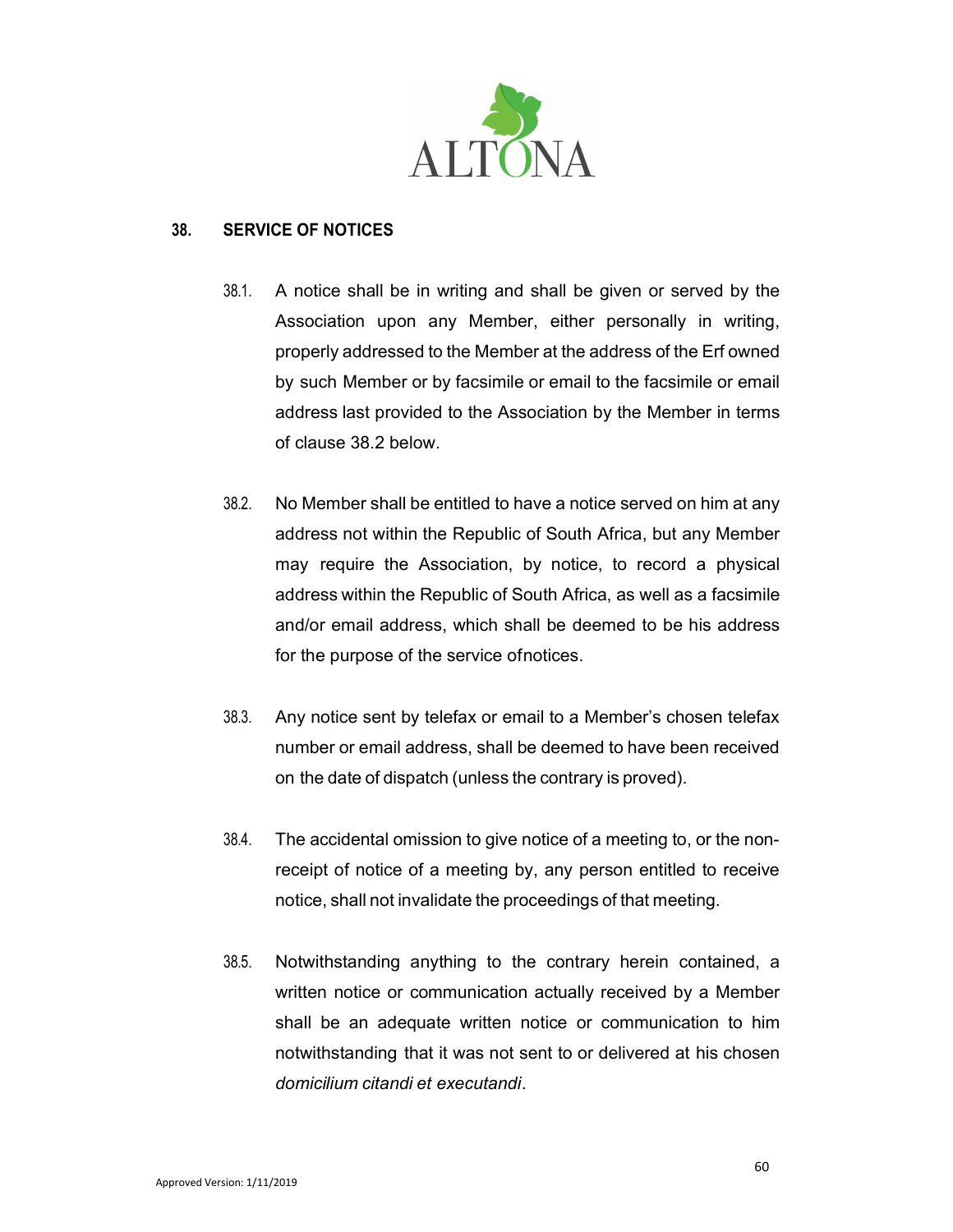

### 39. INDEMNITY

- 39.1. All Trustees shall be indemnified out of the funds of the Association against any liabilities bona fide incurred by them in their respective said capacities and in the case of a Trustee, in his capacity as Chairperson, Vice-Chairperson, whether defending any proceedings, civil, criminal or otherwise, in which relief is granted to any such person(s) by the Court.
- 39.2. Every Trustee, every servant, agent and employee of the Association shall be indemnified by the Association against (and it shall be the duty of the Trustee Committee out of the funds of the Association to pay) all costs, losses and expenses (including travelling expenses) which such person or persons may incur or become liable for by reason of any contract entered into, or any act or deed done, by such person or persons in the discharge of any of his/their respective duties, including in the case of a Trustee, his duties as Chairperson or Vice-Chairperson. Without prejudice to the generality of the above, the Association shall specifically indemnify every such person against all losses of whatsoever nature incurred arising out of any bona fide act, deed or letter done or written by him jointly or severally in connection with the discharge of his duties, provided that any such act, deed or letter has been done or written in good faith.
- 39.3. A Trustee shall not be liable for the acts, receipts, neglects or defaults of the Auditors or of any of the other Trustee, whether in their capacities as Trustees or as Chairperson or Vice-Chairperson, or for any loss or expense sustained or incurred by the Association through the insufficiency or deficiency of title to any property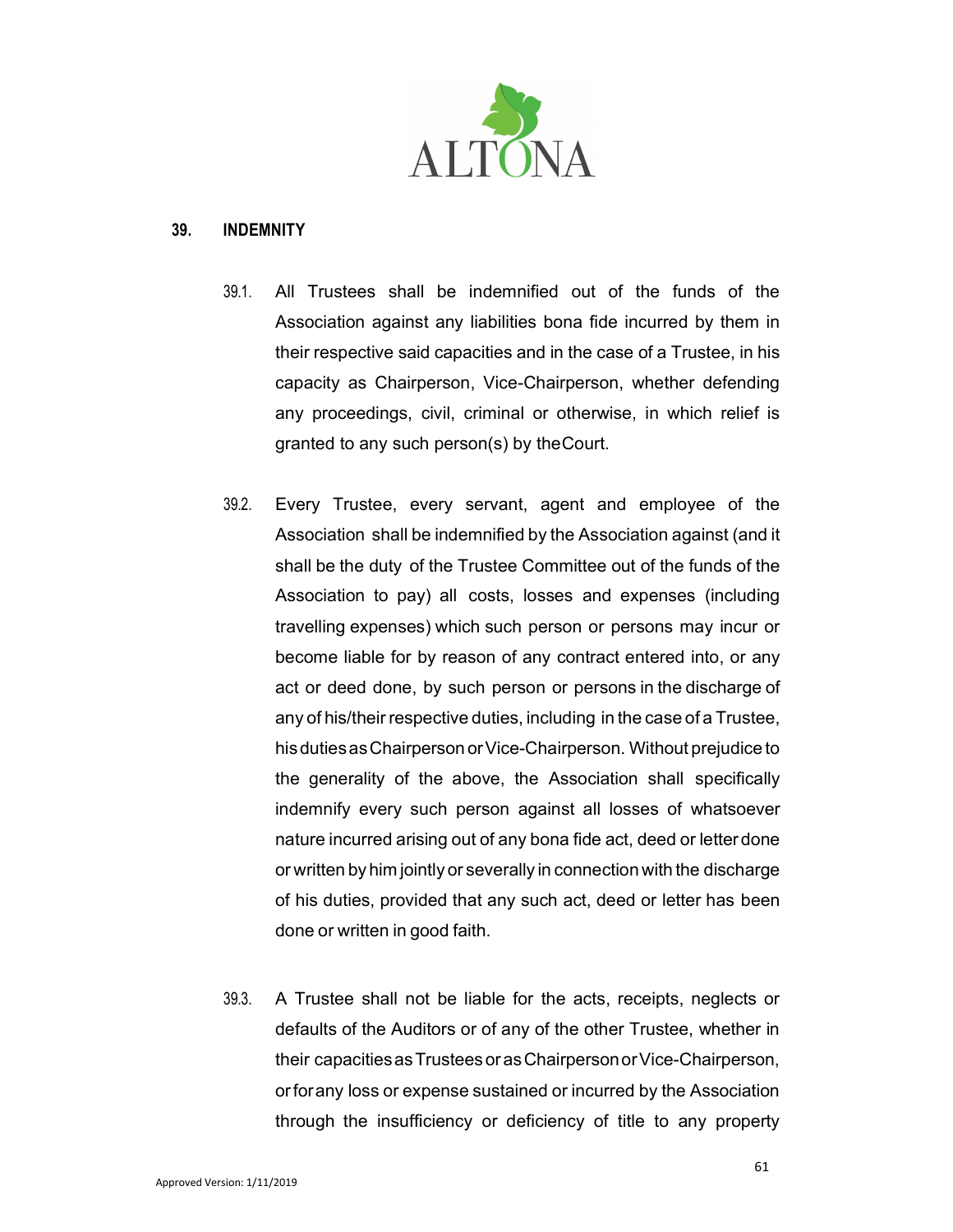

acquired by the Trustee Committee for or on behalf of the Association, or for the insufficiency or deficiency of any security in or upon which any of the monies of the Association shall be invested, or for any loss or damage arising from the insolvency or tortuous act of any person with whom any monies, securities or effects shall be deposited, or for any loss or damage occasioned by any error of judgment or oversight on his part, or for any other loss, damage or misfortune whatever which shall happen in the execution of any of the duties of his office(s) or in relation thereto, unless the same shall happen through lack of bona fides or breach of duty or breach of trust.

- 39.4. No Member shall have any claim of any nature whatsoever against the Association for any loss, damage or injury which such Member may directly or indirectly suffer (even if such loss, damage or injury is caused through the negligence of the Association, the Trustees, or any of the Association's employees or appointees) by reason of any latent or patent defects on the Development (including the Common Areas), or fire on the development, or theft from the development, or by reason of any building, improvement or other structure within the development being in a defective condition or state of disrepair or any particular repair not being effected by the Association timeously or at all, by any person whatsoever, for any purpose whatsoever, or arising from any other cause whatsoever, and each Member is advised to take the necessary steps to insure his or her interest.
- 39.5. The Local Authority is exempt from liability for any damage which may be caused by its certification of a constitution of an owners'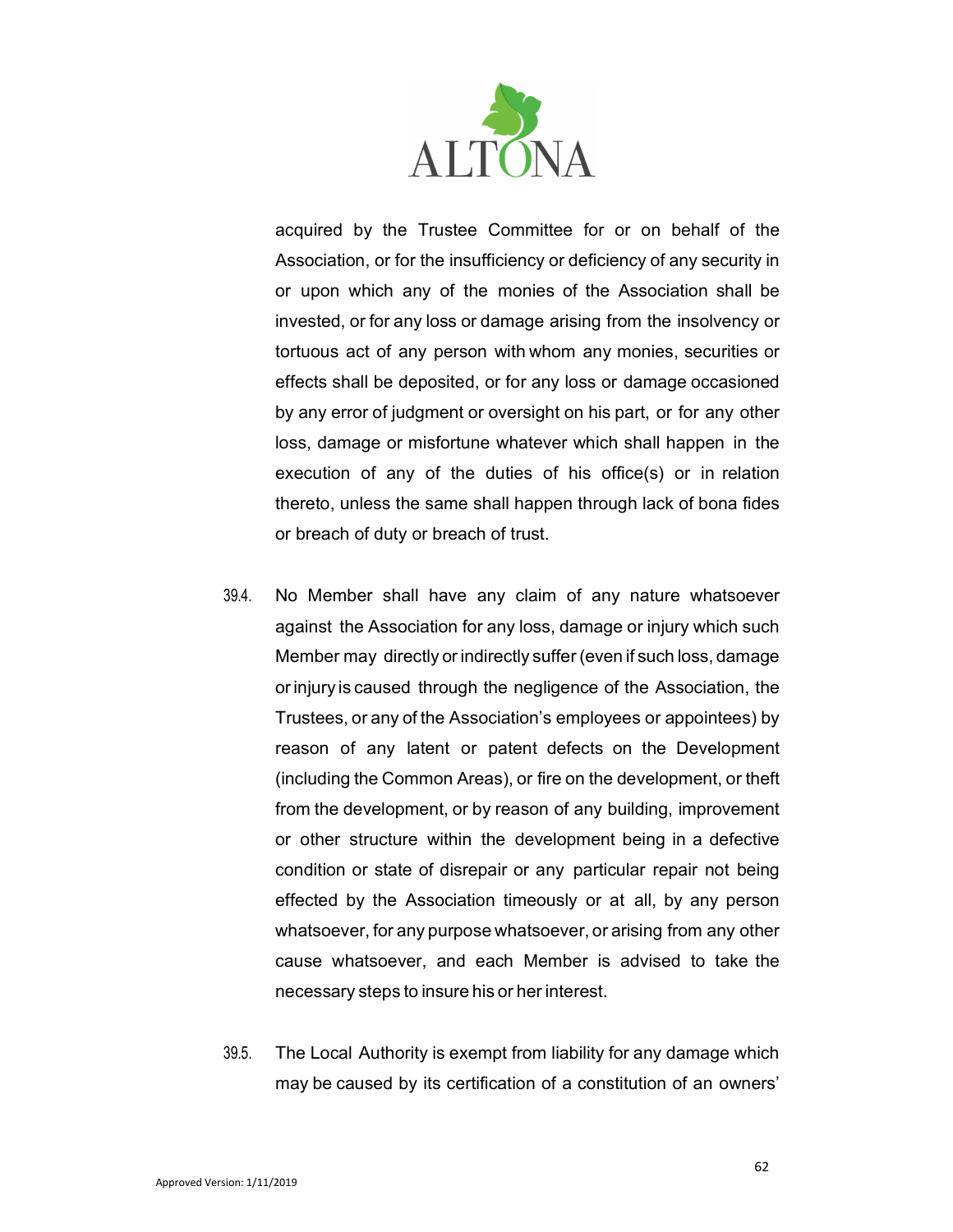

association or an amendment thereof or by the loss of a constitution duly lodged with the Local Authority.

### 40. ARBITRATION

- 40.1. Any dispute, question or difference arising at any time between a Member or between Members and Trustees out of or in regard to:
	- 40.1.1. any matters arising out of this Constitution; or
	- 40.1.2. the rights and duties of any of the parties mentioned in this Constitution; or
	- 40.1.3. the interpretation of this Constitution;

shall be submitted to and decided by arbitration on notice given by any party to the other parties who are interested in the matter in question.

- 40.2. Notwithstanding clause 40.1, a party declaring a dispute in respect of payment of levies, is not obliged to refer the dispute to arbitration and may institute court proceedings.
- 40.3. Arbitration shall be held in Worcester informally and otherwise in terms of the provisions of the Arbitration Act No 42 of 1965 (as amended or replaced from time to time), it being intended that, if possible, it shall be held and concluded within 21 (twenty one) Business Days after it has been demanded.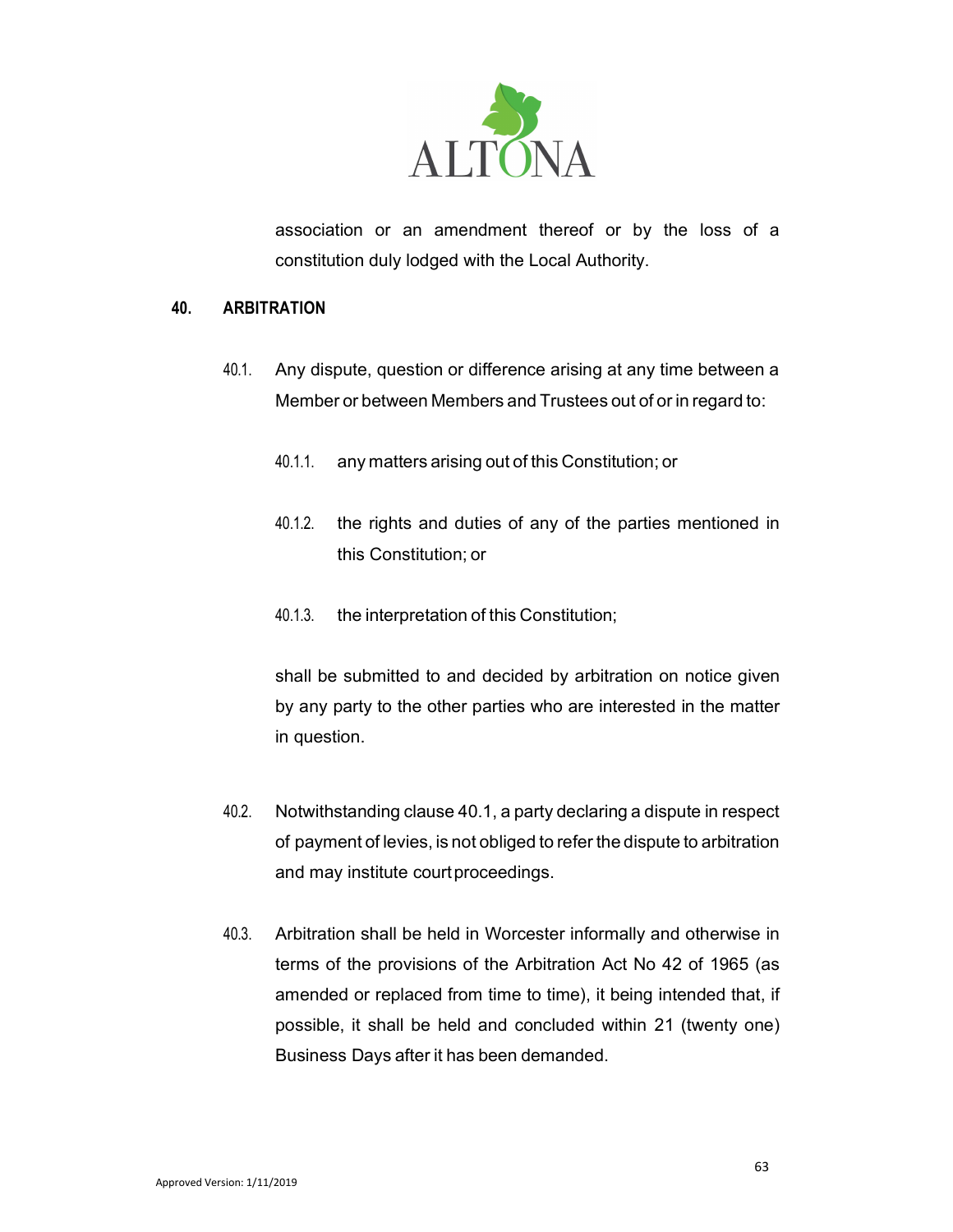

- 40.4. Save as otherwise specifically provided herein, the Arbitrator shall be, if the question in dispute is:
	- 40.4.1. primarily an accounting matter an independent accountant;
	- 40.4.2. primarily a legal matter a practising counsel or attorney of not less than 10 (ten) years' standing;
	- 40.4.3. any other matter an independent and suitably qualified person appointed by the Auditors;

as may be agreed upon between the parties to the dispute.

- 40.5. If agreement cannot be reached on whether the question in dispute falls under sub-clauses 40.4.1 or 40.4.2, or upon a particular arbitrator within 3 (three) Business Days after the arbitration has been demanded, then:
	- 40.5.1. the President for the time being of the Law Society of the Cape of Good Hope (or its successors) shall determine whether the question in dispute falls under sub-clauses 40.4.1 or 40.4.2; or
	- 40.5.2. The President for the time being of the Law Society of the Cape of Good Hope (or its successors) shall nominate the arbitrator in terms of clause 40.5.1 within 7 (seven) Business Days after the parties have failed to agree, so that the arbitration can be held and concluded as soon as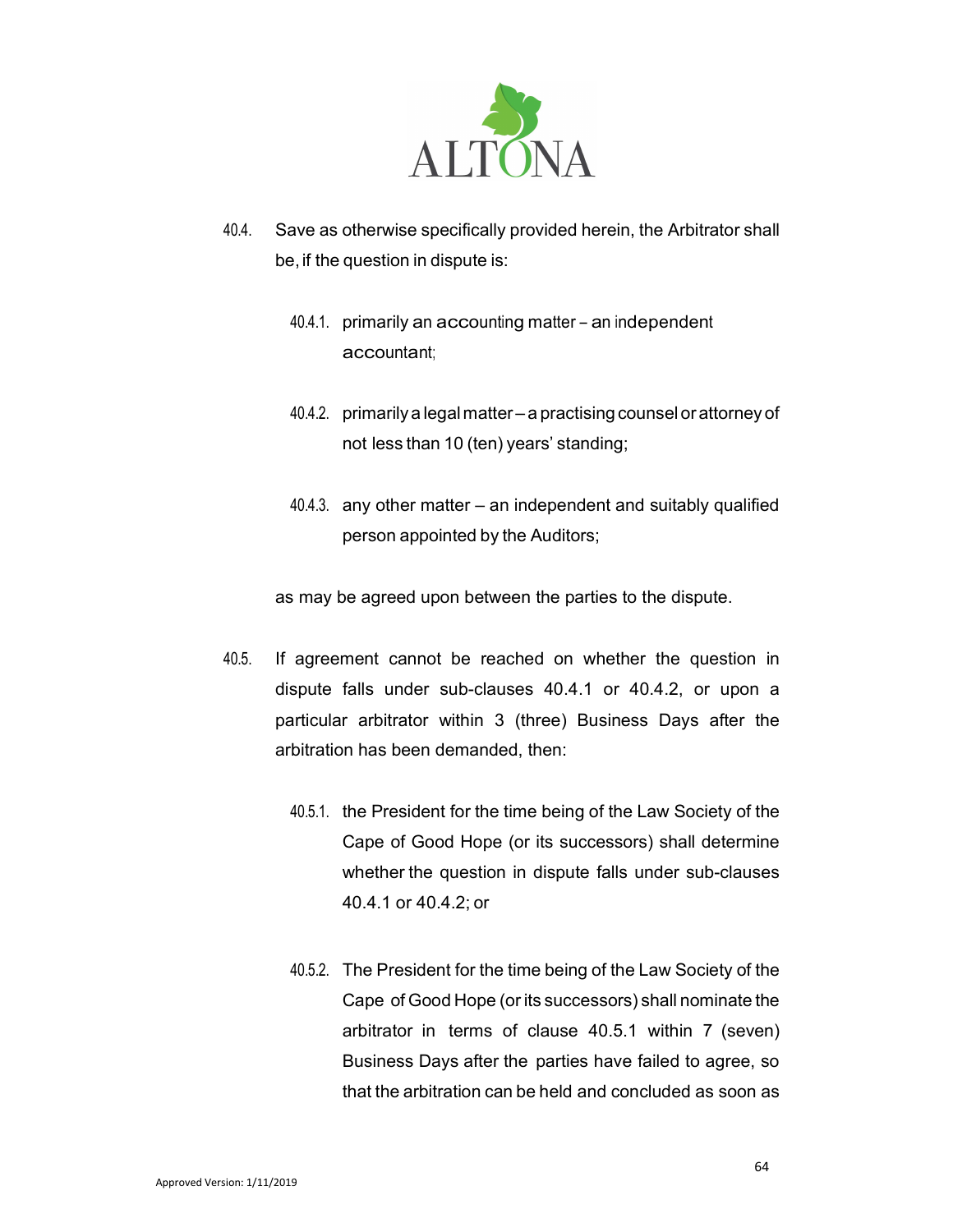

possible within the 21 (twenty one) Business Days referred to in clause 40.3 above.

- 40.6. The arbitrator shall make his award within 7 (seven) days after completion of the arbitration and shall in giving his award, have regard to the principles laid down in terms of this Constitution. The arbitrator may determine that the cost of the arbitration may be paid either by one or other of the disputing parties or by the Association as he in his sole discretion may deem fit.
- 40.7. The decision of the arbitrator shall be final and binding and may be made an Order of the Cape of Good Hope Provincial Division of the High Court of South Africa (or its Successors) upon the application of any party to the arbitration.
- 40.8. Notwithstanding anything to the contrary contained in clauses 40.1 to 40.7 inclusive, the Trustees shall be entitled to institute legal proceedings on behalf of the Association by way of application, action or otherwise in any Court having jurisdiction for the purposes of restraining or interdicting breaches of any of the provisions.

# 41. AMENDMENTS TO CONSTITUTION

41.1. The provisions of this Constitution may only be amended, substituted and/or repealed by a special resolution passed and approved by the requisite 75% (seventy five percent) of the total number of votes of Members of the Association entitled to attend and vote thereat given at a special general meeting specifically called for such purpose, and the notice of such meeting shall, in addition to complying with the other requirements of this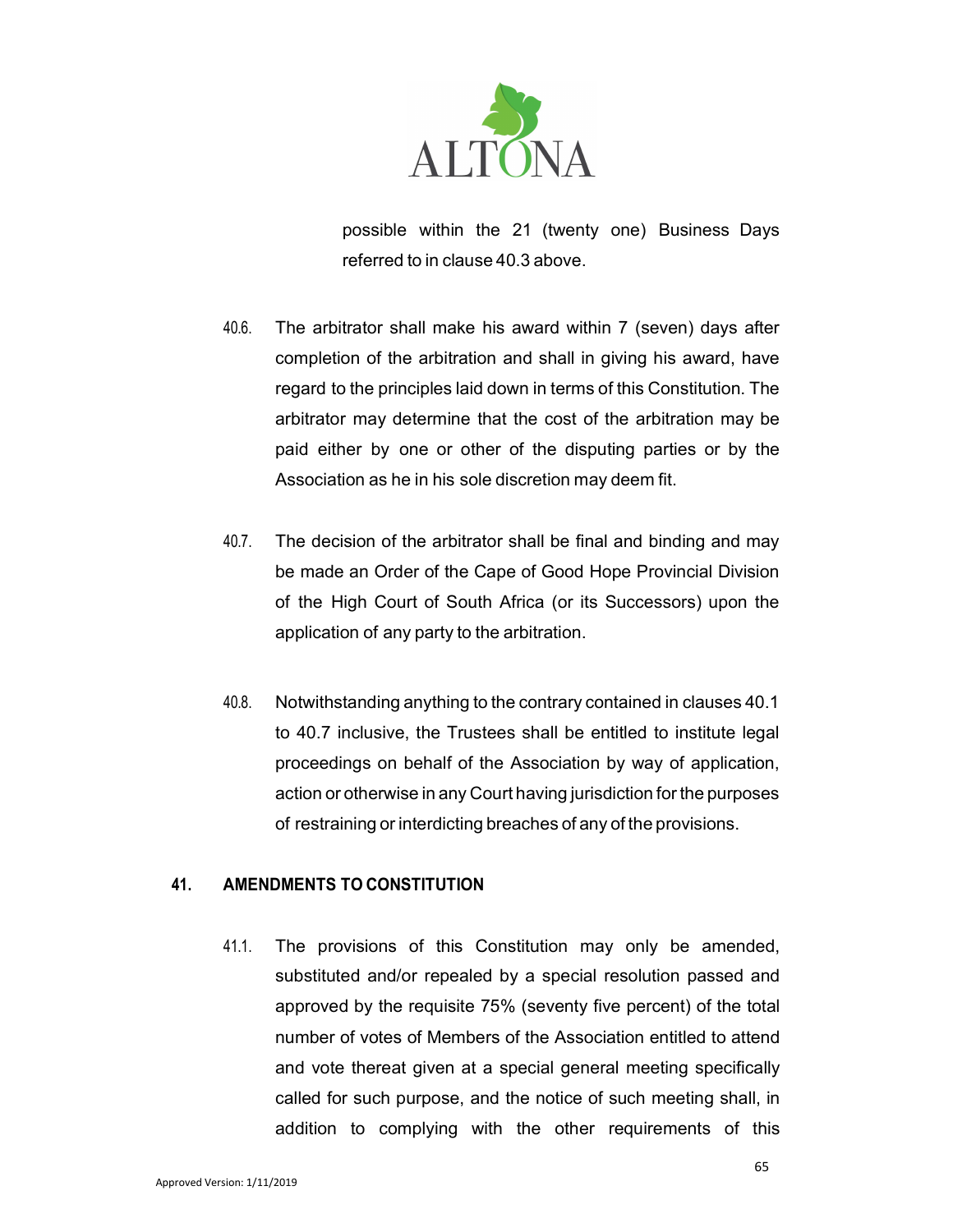

Constitution, set out in specific terms the proposed addition, amendment, substitution or matter to be repealed.

- 41.2. Any amendments to this Constitution shall only come into effect once the Local Authority has given its written approval thereof.
- 41.3. No provision of this Constitution shall be added to, amended, substituted or repealed during the first year of the Altona Village Property Owners Association being formed.
- 41.4. No provision of this Constitution shall be added to, amended, substituted or repealed without the prior written consent of the Developer for the duration of the Development Period.
- 41.5. Any reference herein to this Constitution shall mean and include a reference to this Constitution as may from time to time be amended in accordance with the provisions of this clause 41.
- 41.6. The Constitution and any amendment thereof must be lodged with the Local Authority and the latest copy duly lodged with the Local Authority, and which the Local Authority has certified in accordance with the Act is presumed to contain the operative provisions of the Constitution.

### 42. STATUS OF DEVELOPER

During the Development Period, the following provisions shall apply in addition to the provisions of and notwithstanding anything to the contrary contained in this Constitution: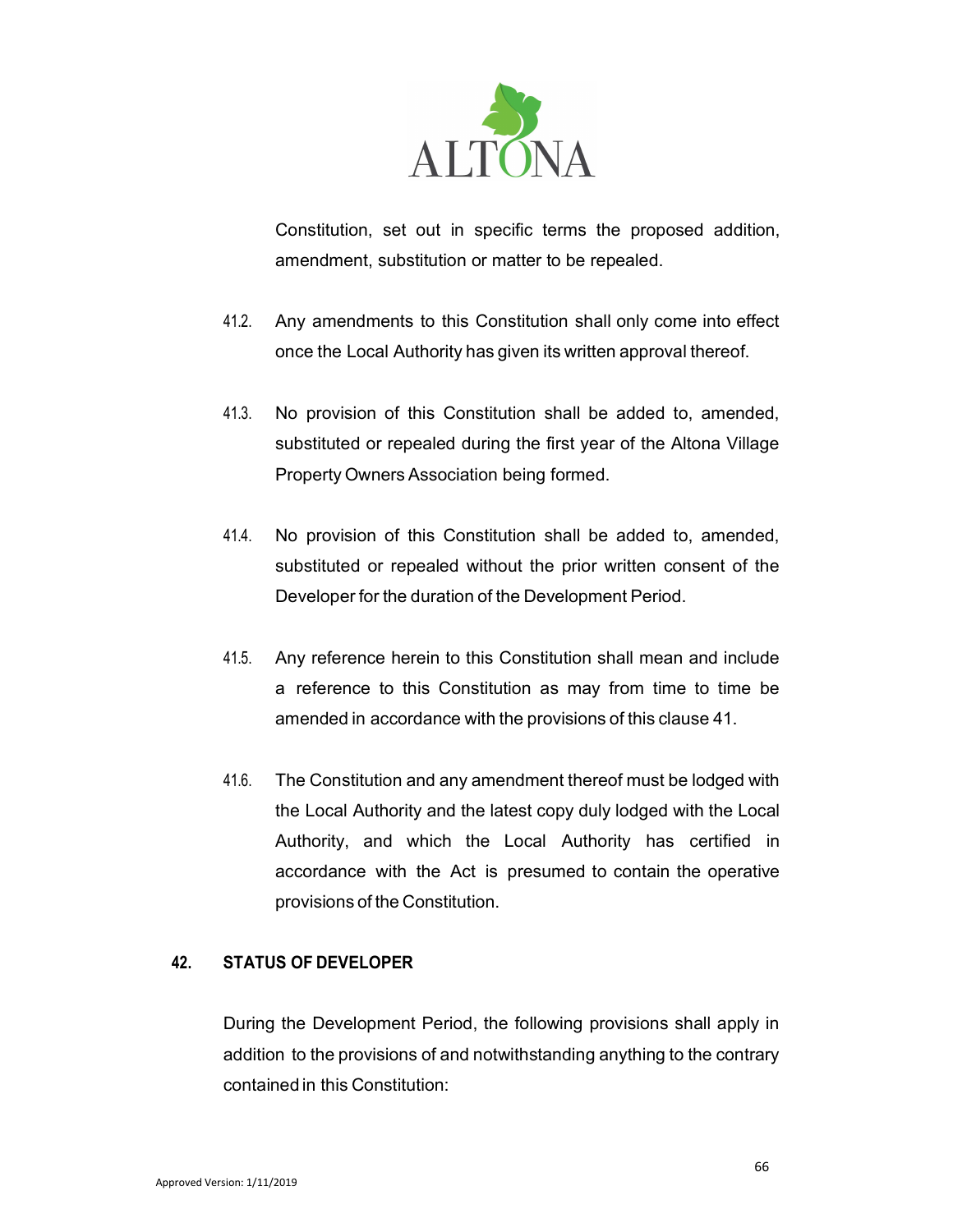

- 42.1. the Developer shall be entitled:
	- 42.1.1. to nominate and appoint the Trustees to the Trustee Committee;
	- 42.1.2. at general meetings to a number of the votes equal to the total number of the votes of all Members plus 1 (one) vote;
	- 42.1.3. at trustees' meetings to a number of the votes equal to the total number of the votes of all Trustees plus 1 (one) vote;
	- 42.1.4. to impose any rules relating to the management of the development from time to time, as the Developer may deem fit, and to amend, amplify, substitute and/or add to any such rules;
	- 42.1.5. to make any amendments, amplifications, substitutions and/or additions to the Architectural and Landscape Design Guidelines, and to impose any new design guidelines in the Development and to make amendments, amplifications, substitutions and/or additions to any such new design guidelines, as the Developer in its sole discretion may deem fit;
	- 42.1.6. to require that the Trustee Committee enforces the rights granted to it in terms of this Constitution against any Member who in the opinion of the Developer is not complying with his obligations as a Member, and in particular, without restricting the generality of the aforegoing, has failed to maintain all buildings and other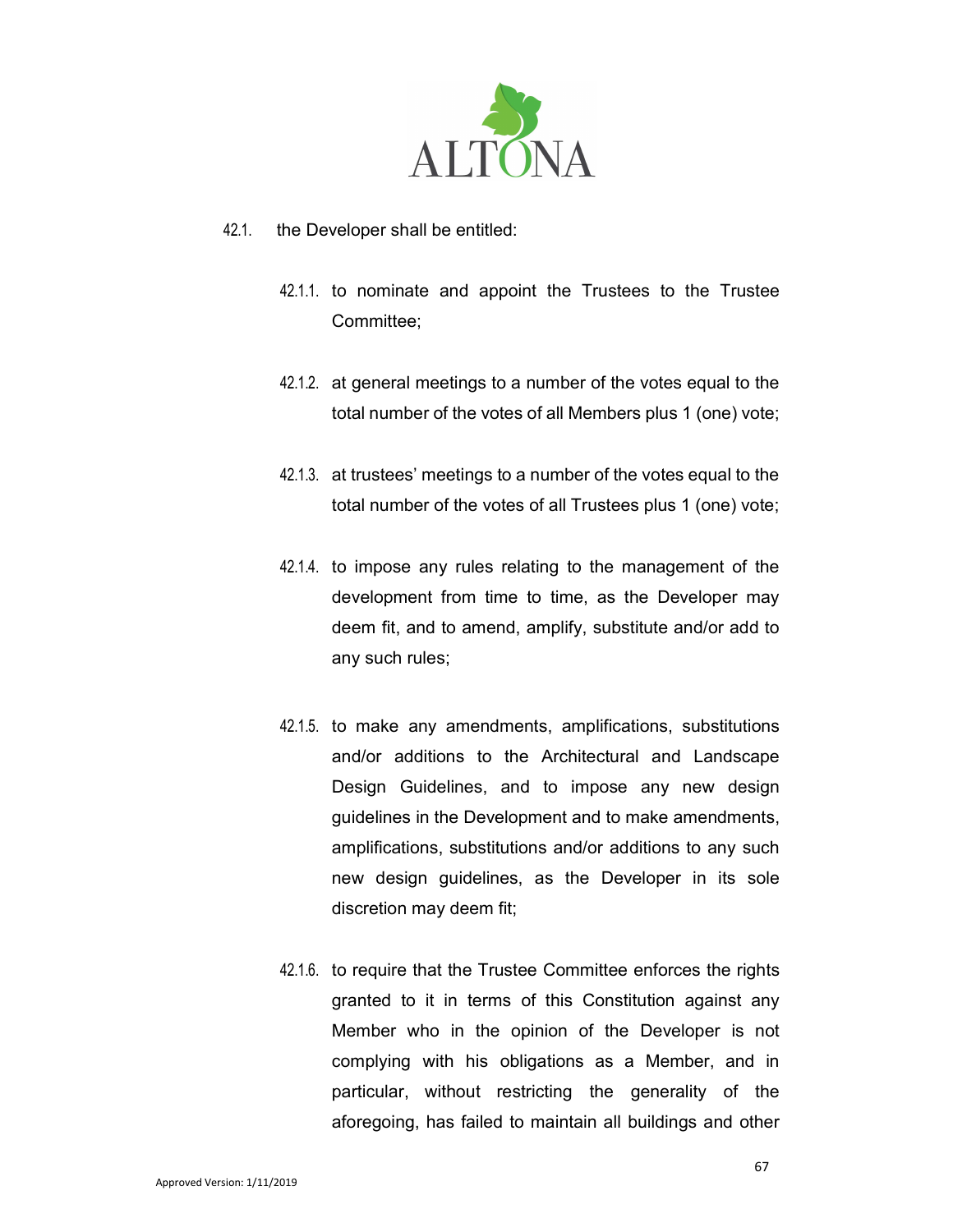

improvements on its Erf by giving such Member written notice in which his failure to comply with the particular provisions of this Constitution is detailed and calling upon him to remedy such failure within a prescribed period of not more than 30 (thirty) days, failing which, the Developer shall be entitled at the sole cost of that Member to carry out all such work as may be required to maintain such building and other improvements on its Erf;

- 42.1.7. to erect such signage, flagpoles, messages and/or other forms of notices or advertising on the Development including the Common Areas, the private road area and/or the exterior walls (if any) of the Development, subject to the regulations and by- laws of the Local Authority appertaining to signage from time to time;
- 42.1.8. to change the name of the Association from time to time to any name which the Developer may deem fit;
- 42.1.9. to cede all of its rights in terms of this Constitution and the transferee shall be entitled to exercise such rights;
- 42.1.10. may at any time abandon, in writing, in whole or in part, any rights conferred upon it in terms of this Constitution;
- 42.1.11. to veto any decision of the Members in a Member meeting or the Trustees in a Trustees Committee meeting, and whether by way of ordinary or special resolution, that may, in the Developer's sole discretion, be prejudicial to the Development.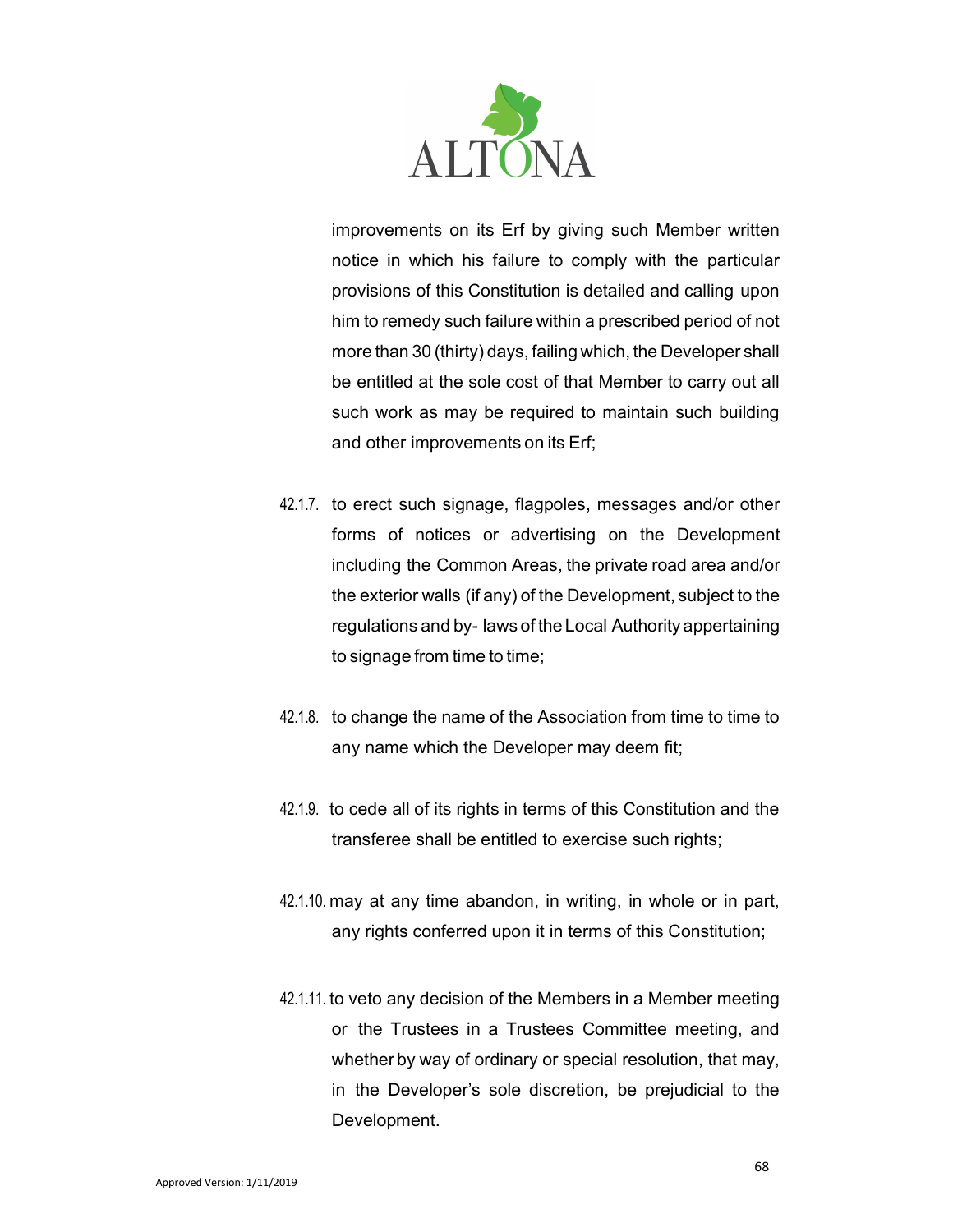

- 42.2. Neither the Trustee Committee nor any Member of the Association shall prevent or hinder in any way the Developer from :-
	- 42.2.1. gaining access to and egress from the Development;
	- 42.2.2. continuing any building operations at the Development;
	- 42.2.3. marketing and selling any of its unsold Erven, including the advertisement of the sale of such Erven on the Common Areas and/or elsewhere in the Development;
	- 42.2.4. transferring any Erf to any third party purchaser or transferee;

provided that the provisions of this clause 42.2 shall not be interpreted as allowing the Developer access onto any of the Erven after the termination of the Development Period unless 48 (forty eight) hours prior written notice has been given to the Member concerned. The Developer shall make good any subsequent damage to plants, property or improvements thereon to the satisfaction of the Member. No Member shall be entitled to refuse the Developer access if the required notice has been given.

42.3. The rights of the Developer in terms of the provisions of this clause shall immediately terminate ipso facto and no longer be of any force and effect as soon as the Developer has sold and transferred all of the Erven in the Development.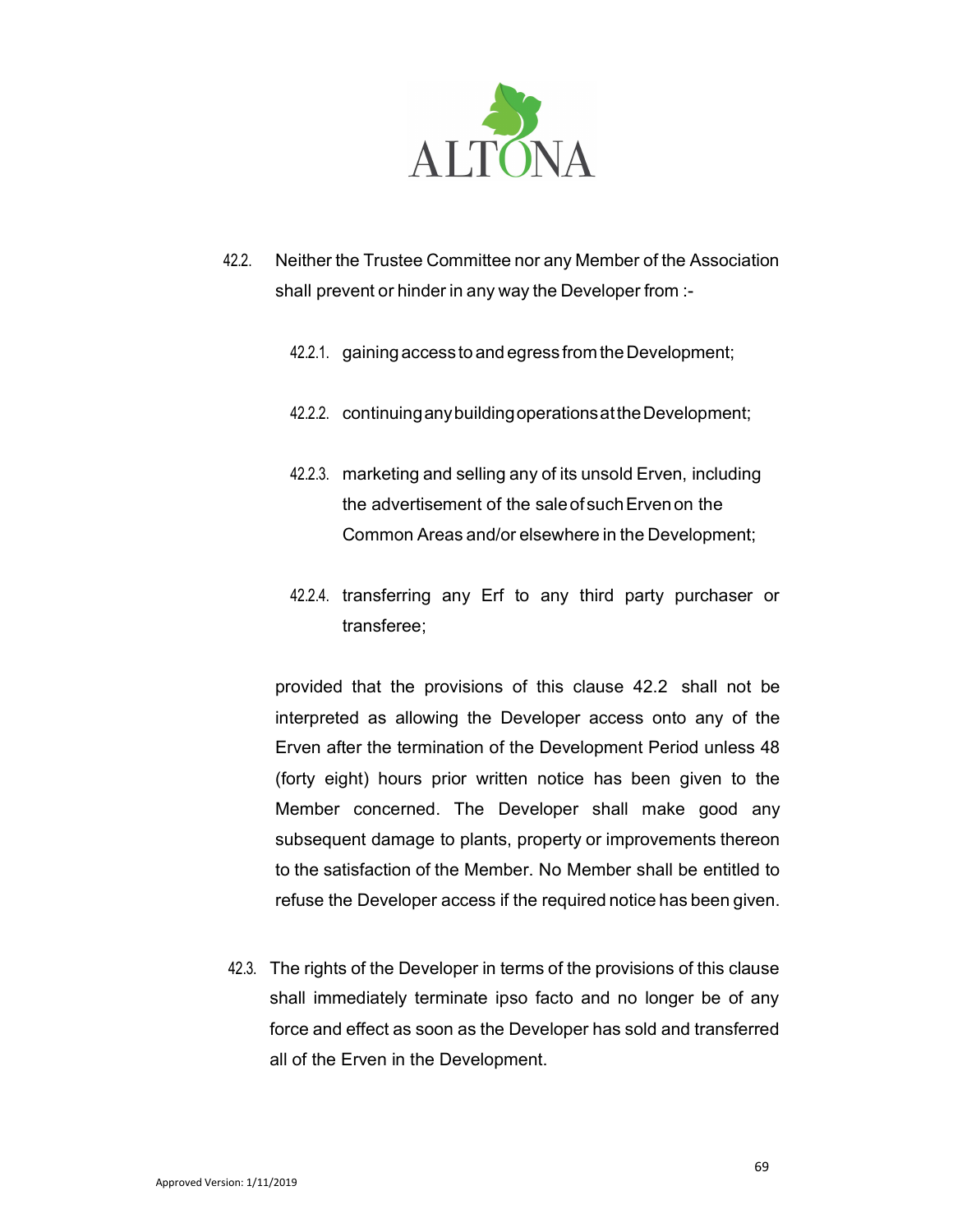

# 43. ASSOCIATION FAILS TO MEET AN OBLIGATION OR CEASES TO FUNCTION

- 43.1. If the Association fails to meet any obligations in this Constitution respectively and the Local Authority believes that the community is adversely affected by the failure, the Local Authority may take appropriate action to rectify the failure.
- 43.2. The Local Authority may recover any expenditure in respect of the action contemplated above from the Association or its Members, who are jointly liable.
- 43.3. The amount of any expenditure so recovered is considered to be expenditure incurred in connection with the Association for the purposes of recovering expenditure incurred in connection with the Association from its Members.
- 43.4. If the Association ceases to function effectively or to carry out its obligations, the Local Authority may give the Association a binding instruction to:
	- 43.4.1. hold a meeting and to reconstitute itself; or
	- 43.4.2. dissolve itself, subject to the amendment of the conditions of approval relating to an obligation to establish an owners' association and the removal of relevant provisions in the title deed.
- 43.5. In determining whether to act in terms of the above, the Local Authority must have regard to: -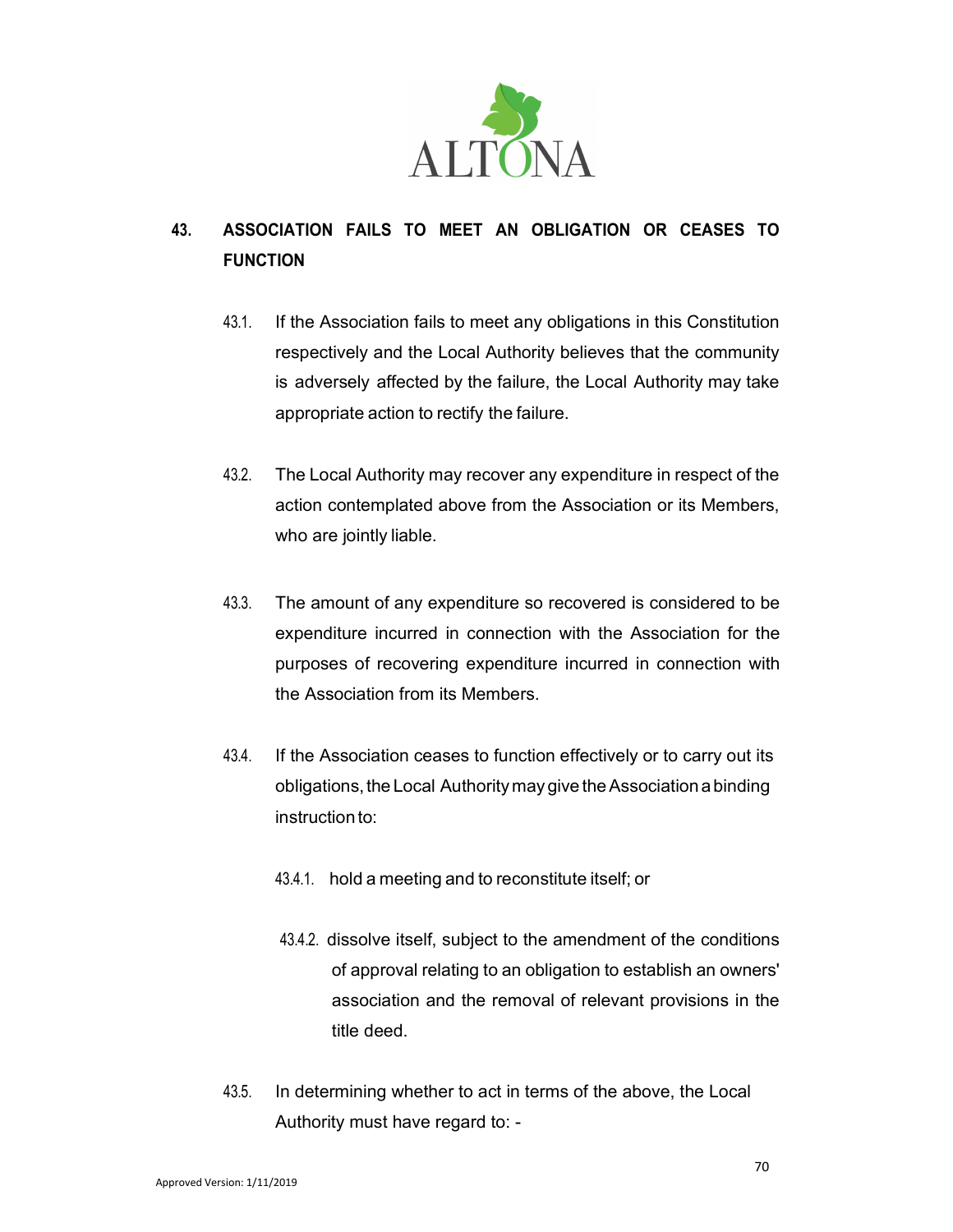

- 43.5.1. the purpose of the Association;
- 43.5.2. who will take over the maintenance of internal engineering services and other obligations which the Association is responsible for, if at all;
- 43.5.3. the costs of upgrading the internal engineering services and other infrastructure if the Local Authority is to take over the infrastructure;
- 43.5.4. the impact of the dissolution of the Association on its members and the community;
- 43.5.5. any written representations from the Association and its members.
- 43.6. If the Association is dissolved, the Members must jointly pay the costs of: -
	- 43.6.1. the transfer to the Local Authority of the Association's property which contains the internal engineering services and private open spaces;
	- 43.6.2. the upgrading of the internal engineering services to the standards of the Local Authority.
- 43.7. In the event that the Association has ceased to function and an owner wishes to transfer a land unit in that event, the owner must obtain the consent of at least 60% (Sixty Percent) of the members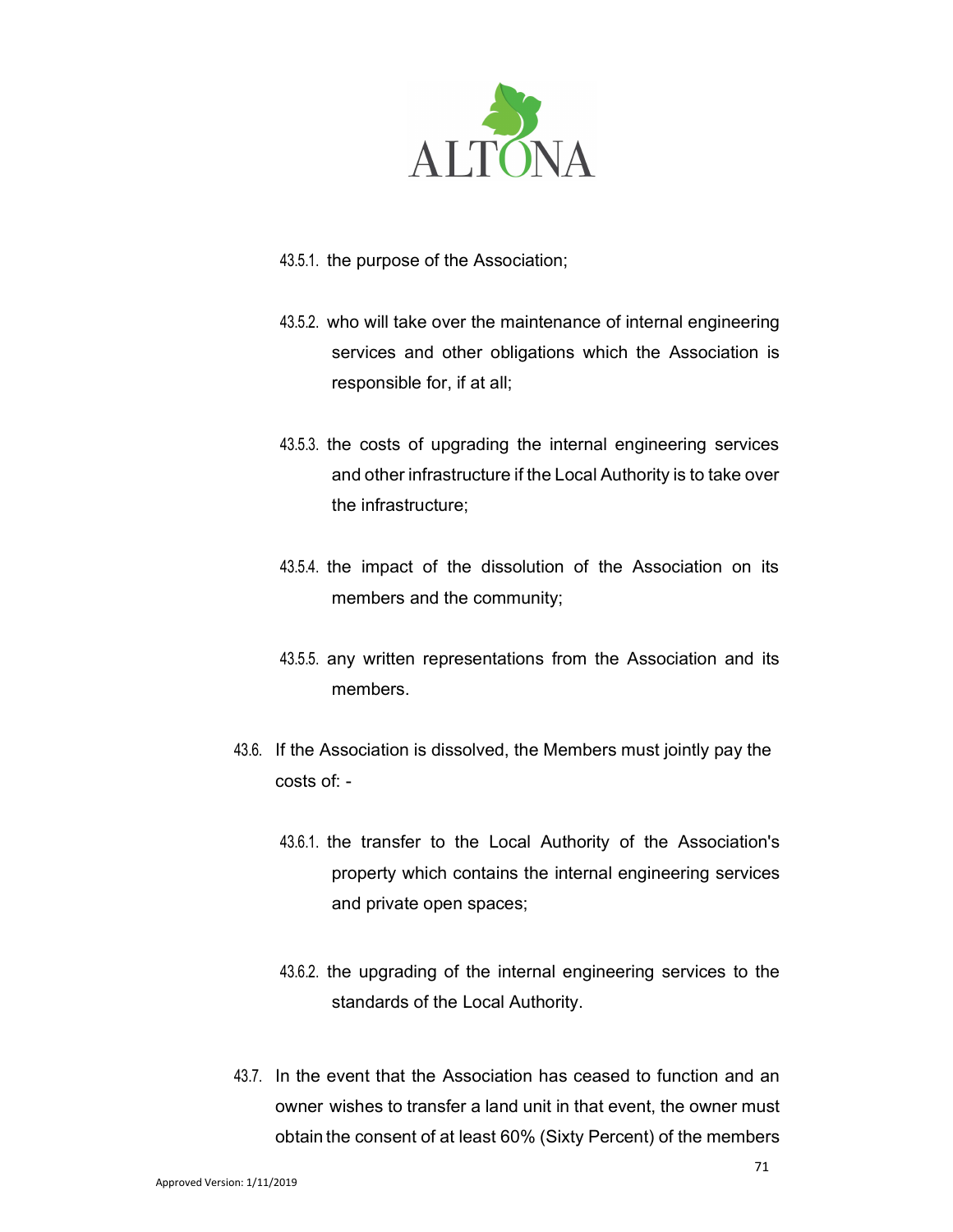

of the Association, which consent shall be deemed to be the consent of the Association. The provisions of this sub-clause shall only apply during the period that the Association has ceased to function, and such time as the local authority has taken over the Association's assets, thereafter normal local authority procedures will be followed

# 44. SPECIAL ARRANGEMENTS

The provisions of clause 11 of this constitution shall not apply to the erf marked erf 245 on the locality map attached hereto marked Annexure A, for as long as the that erf is registered in the name of Marius van Dyk, ID number 780116 5002 08 4, or his heirs, and the 3 (three) year period for constructing a dwelling on that erf shall commence on the date of registration of transfer of the erf to a third party. In the event that the said Marius van Dyk commences the construction of a dwelling on the erf, all the provisions of clause 11 shall become applicable from the date on which construction commences.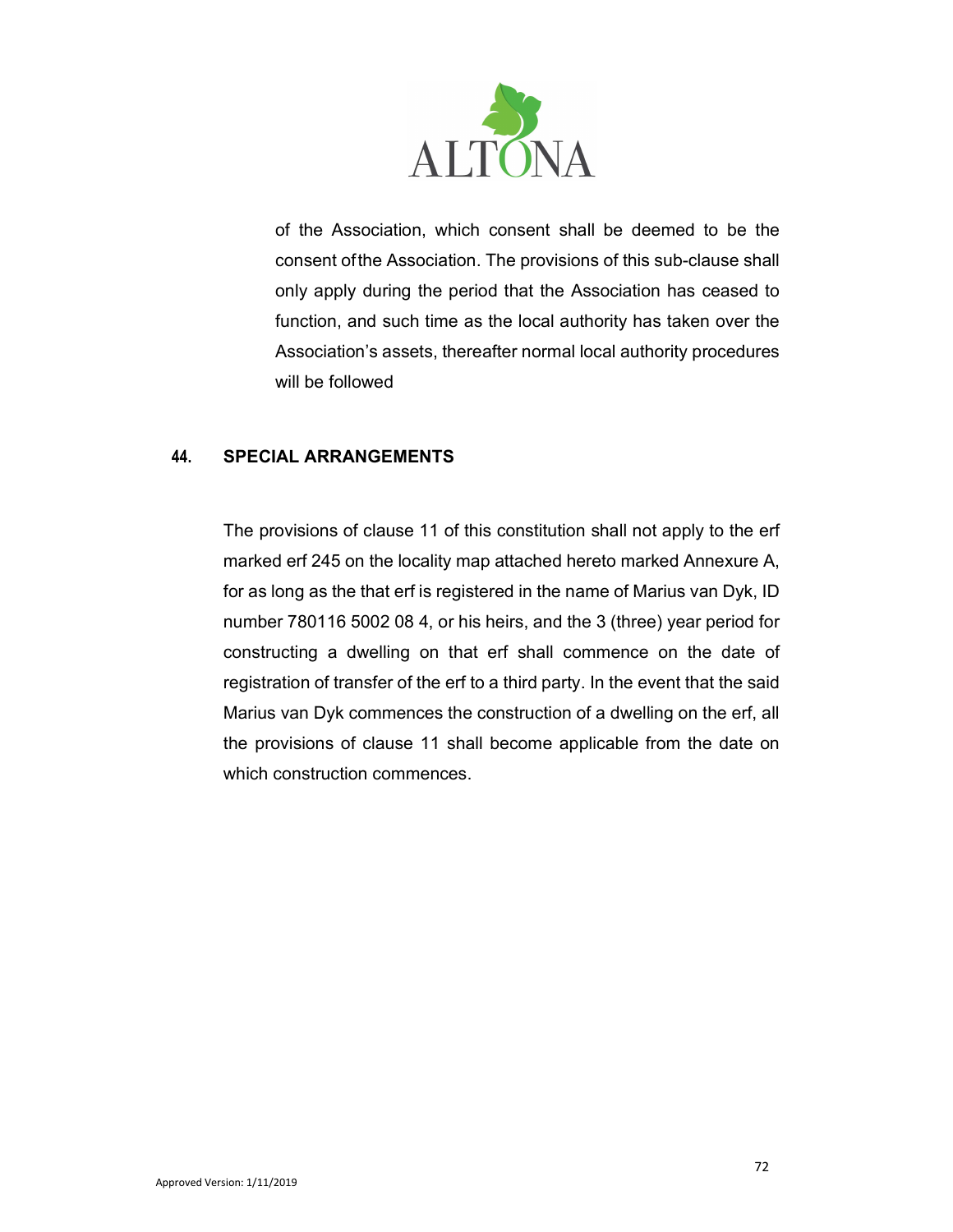## ANNEXURE "A"

## DEVELOPMENT PLAN